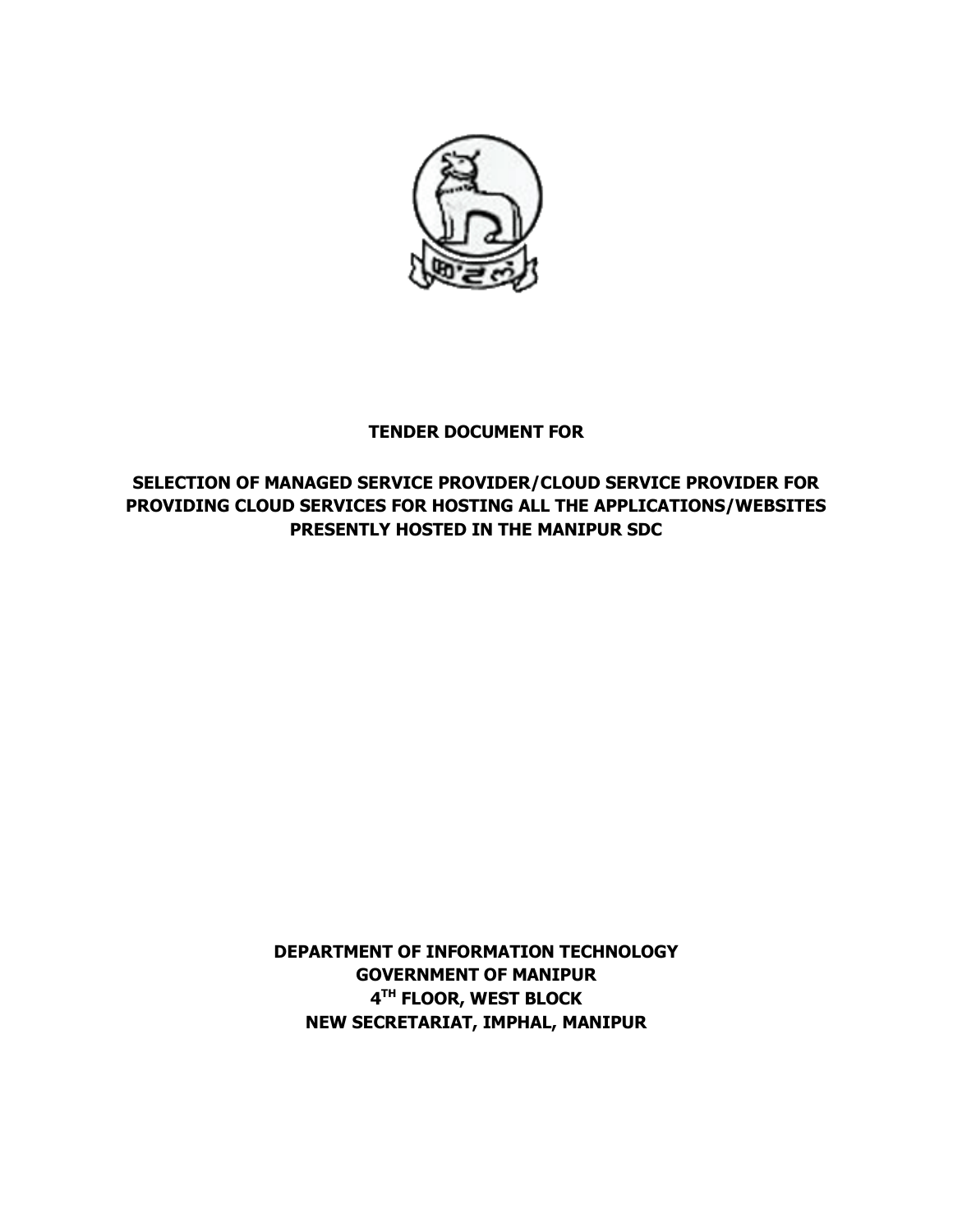# **BID SUBMISSION DETAILS:**

| SL.            | <b>Particulars</b>                               | <b>Description</b>                                                                                                                             |
|----------------|--------------------------------------------------|------------------------------------------------------------------------------------------------------------------------------------------------|
| 1              | Last Date & Time for submission of bid           | 20 <sup>th</sup> April, 2018 till 12.00 Noon                                                                                                   |
| $\overline{2}$ | Date & Time of opening of Technical bid          | 23rd April, 2018 at 12.30 PM                                                                                                                   |
| 3              | <b>Technical Presentation</b>                    | 24 <sup>th</sup> April, 2018 at 11.00 AM                                                                                                       |
| 4              | Date & Time of opening of Financial bid          | Will be notified later.                                                                                                                        |
| 5              | <b>Place of submission &amp; opening of Bids</b> | <b>Department of Information Technology,</b><br><b>Government of Manipur, 4th Floor,</b><br>Western Block, New Secretariat, Imphal -<br>795001 |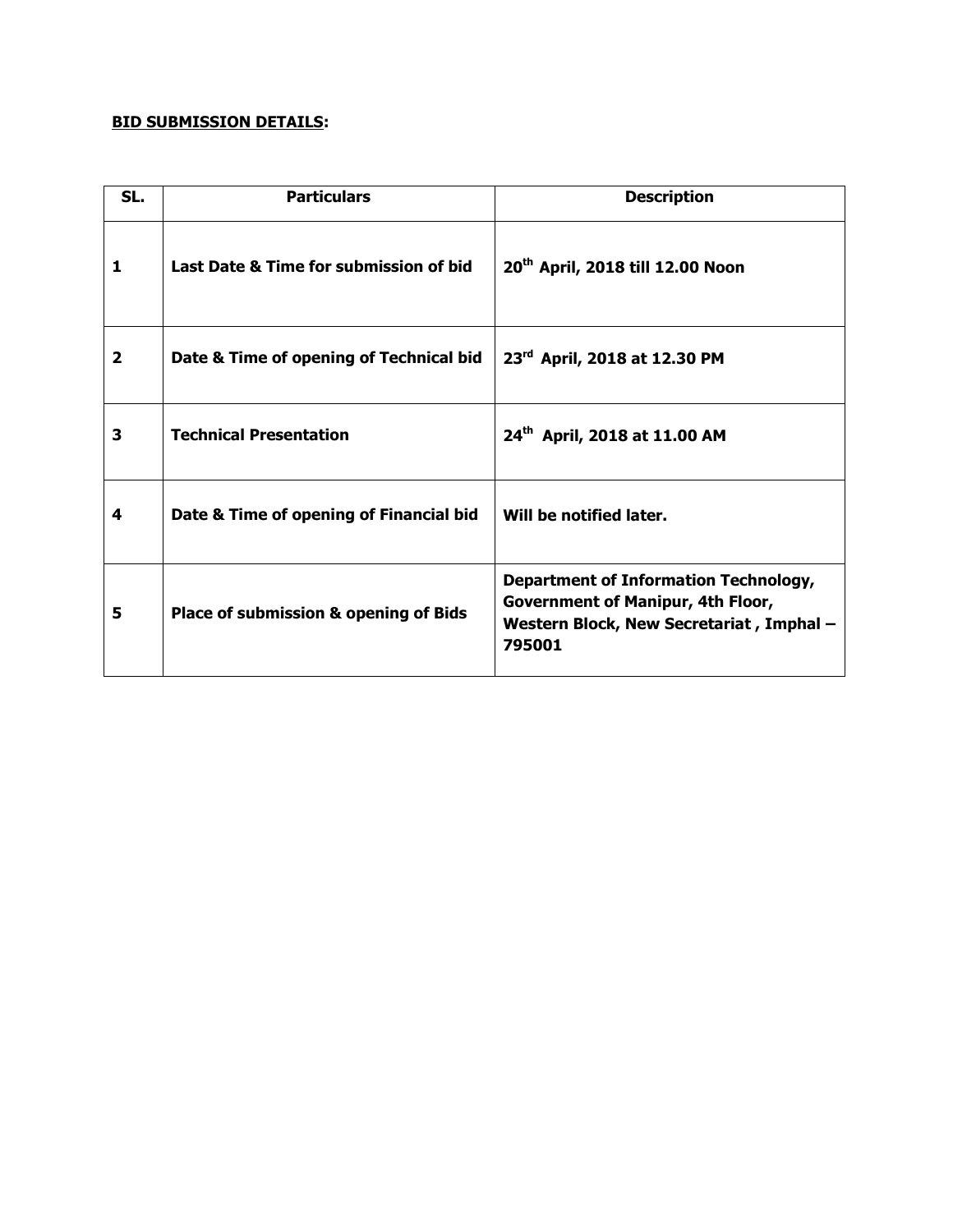# **TABLE OF CONTENTS**

|    | <b>TOPIC</b>               |                 |                                                   | <b>PAGE NO.</b> |
|----|----------------------------|-----------------|---------------------------------------------------|-----------------|
| 1. | Introduction               |                 |                                                   | 1               |
| 2. |                            | Scope of work   |                                                   | 1               |
|    | 2.2                        |                 | <b>Environment Requirement</b>                    | 1               |
|    | 2.3                        |                 | Migration of existing applications                | 1               |
|    | 2.4                        |                 | Operations & Maintenance Services                 | 1               |
|    | 2.5                        |                 | Exit management / transition-out services         | 3               |
|    | 2.6                        |                 | <b>Technical Features</b>                         | $\overline{4}$  |
| 3. |                            |                 | Commercial Bid-Pricing Summary Sheet              | $\overline{7}$  |
| 4. | <b>Technical Parameter</b> |                 |                                                   | 15              |
|    | 4.1.                       |                 | Check List for Bidder                             | 16              |
| 5. |                            |                 | Security and Statutory Requirements               | 17              |
|    | 5.1.                       |                 | Certification/Compliance                          | 17              |
|    | 5.2.                       |                 | Privacy and Security Safeguards                   | 17              |
|    | 5.3.                       | Confidentiality |                                                   | 18              |
|    | 5.4.                       |                 | Location of Data                                  | 18              |
|    | 5.5.                       | E-Discovery     |                                                   | 18              |
|    | 5.6.                       |                 | Law Enforcement Request                           | 19              |
|    | 5.7.                       | Audit           |                                                   | 19              |
|    | 5.8.                       |                 | Performance Management                            | 19              |
|    | 5.9.                       |                 | Audit and Governance Requirements                 | 19              |
|    | 5.10.                      |                 | Exit Management / Transition-Out Responsibilities | 20              |
|    | 5.11.                      |                 | Service Level Agreement (SLA)                     | 20              |
|    |                            | 5.11.1.         | 20                                                |                 |
|    |                            | 5.11.2.         | Periodic Reviews                                  | 21              |
|    |                            | 5.11.3.         | Penalties                                         | 21              |
|    | 5.12.                      |                 | Service Levels                                    | 23              |
|    | 5.13.                      |                 | Severity Levels                                   | 26              |
|    | 5.14.                      | Definitions     |                                                   | 26              |
| 6. |                            |                 | <b>Bidding Terms and Conditions:</b>              | 27              |
|    | 6.1.                       |                 | <b>Evaluation of Bids</b>                         | 27              |
|    | 6.2.                       |                 | Calculation of Bid                                | 28              |
|    | 6.3.                       |                 | <b>Correction of Errors</b>                       | 29              |
|    | 6.4.                       |                 | Period of validity of bids                        | 29              |
|    | 6.5.                       |                 | Earnest Money Deposit                             | 29              |
|    | 6.6.                       |                 | Security Deposit                                  | 30              |
|    | 6.7.                       |                 | Performance Bank Guarantee Format                 | 31              |
|    | 6.8.                       |                 | Work Completion Timelines & Payment Terms         | 34              |
|    | 6.9.                       |                 | Implementation related timelines and penalties    | 35              |
|    | 6.10.                      |                 | <b>General Terms and Conditions</b>               | 35              |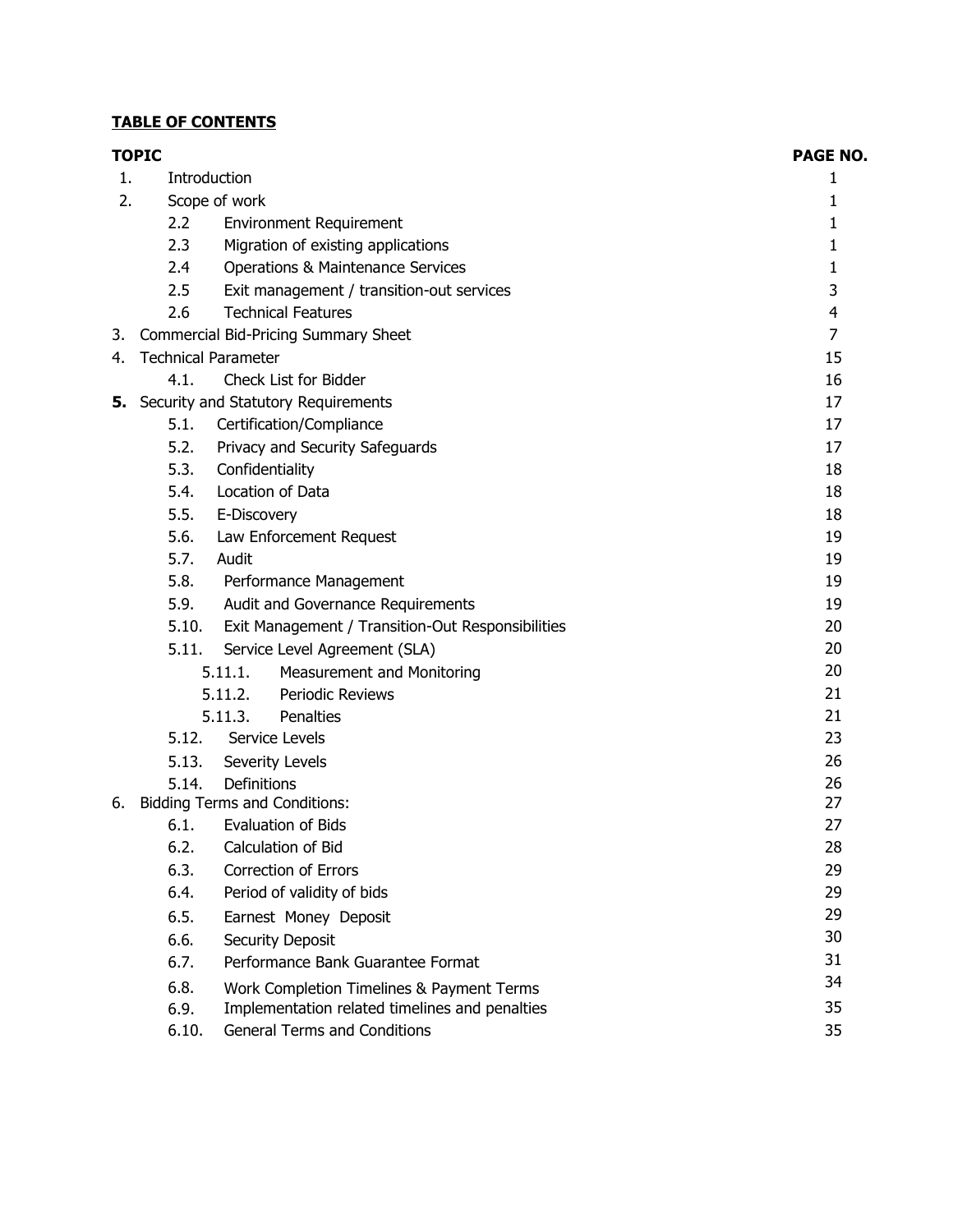# **1. INTRODUCTION**

Under National e-Governance Plan Scheme of Government of India, Manipur State Data Centre (SDC) as one of the core infrastructure components under National e-Governance Plan (NeGP) to consolidate services, applications and infrastructure to provide efficient electronic delivery of G2G, G2C and G2B services. Manipur State Data Centre (MSDC) was set up in Ground Floor, West Block New Secretariat Building Imphal to act as a central repository of all data and applications/websites for the entire Government of Manipur. 12 (Twelve) nos. of websites are presently hosted at the Manipur SDC. 5 (five) nos. of websites are in pipeline for hosting at the Manipur SDC.

e-District, CCTNS, SSDG,GSTN and NICNET Services are hosted in Co-location mode at MSDC. Manipur SDC is ISO-20000:2011 and ISO -27001:2013 certified and IPV6 enabled.

## **2. SCOPE OF WORK**

DIT, Manipur wishes to engage a Managed Cloud Service Provider (MCSP)/Cloud Service Provider (CSP) for providing Cloud Services for a period of 3years, which may be reviewed for extension on the completion of third year at the discretion of DIT, Manipur to continue the hosting of all the applications/websites in the cloud platform .The Details of the websites and applications are at **Annexure-I**. The scope of work is as under:

## **2.1. Environment Requirement**:

- i. Infrastructure as Service (IaaS) for migration of all the applications/websites at **Annexure-C** and hosting of applications/websites for various Departments of Government of Manipur in future.
- ii. The proposed Environment for the deployment of applications/websites at **Annexure-C** and hosting of applications/websites for various Departments of Government of Manipur in future are:
	- a. Staging environment
	- b. Production
- iii. The above environments are to be deployed on the Cloud Platform.
- iv. Each of the environments mentioned above should be logically isolated, i.e. the Staging environment should be in a different VLAN than the production environment and setup should be such that users of the environments are in separate networks.
- v. The Bidder shall be responsible for provisioning required compute infrastructure (server/virtual machines), storage as the indicative compute requirements in the commercial Bid, in built Anti-Spam/Malware/Antivirus threats control software etc.

## **2.2 Migration of existing applications:**

- **a.** Migration of existing applications will be responsibility of DIT/Application Vendor.
- **b.** CSP will support the migration process including VM configuration, Installation and configuration of OS, Network and VLAN Zone creation and configuration etc.

## **2.3 Operations & Maintenance Services**

## **a. Resource Management**

- i. Adequately size the necessary compute, memory, and storage required, building the redundancy into the architecture (including storage) and load balancing to meet the service levels.
- ii. While the initial sizing & provisioning of the underlying infrastructure may be carried out based on the information provide in the **Annexure-C.** Subsequently, it is expected that the CSP, based on the growth in the user load (peak and non-peak periods; year-on-year increase), will scale up or scale down the compute, memory, and storage as per the performance requirements of the solution.
- iii. For any major expected increase in the workloads, carry out the capacity planning in advance to identify & provision, where necessary, the additional capacity to meet the user growth and / or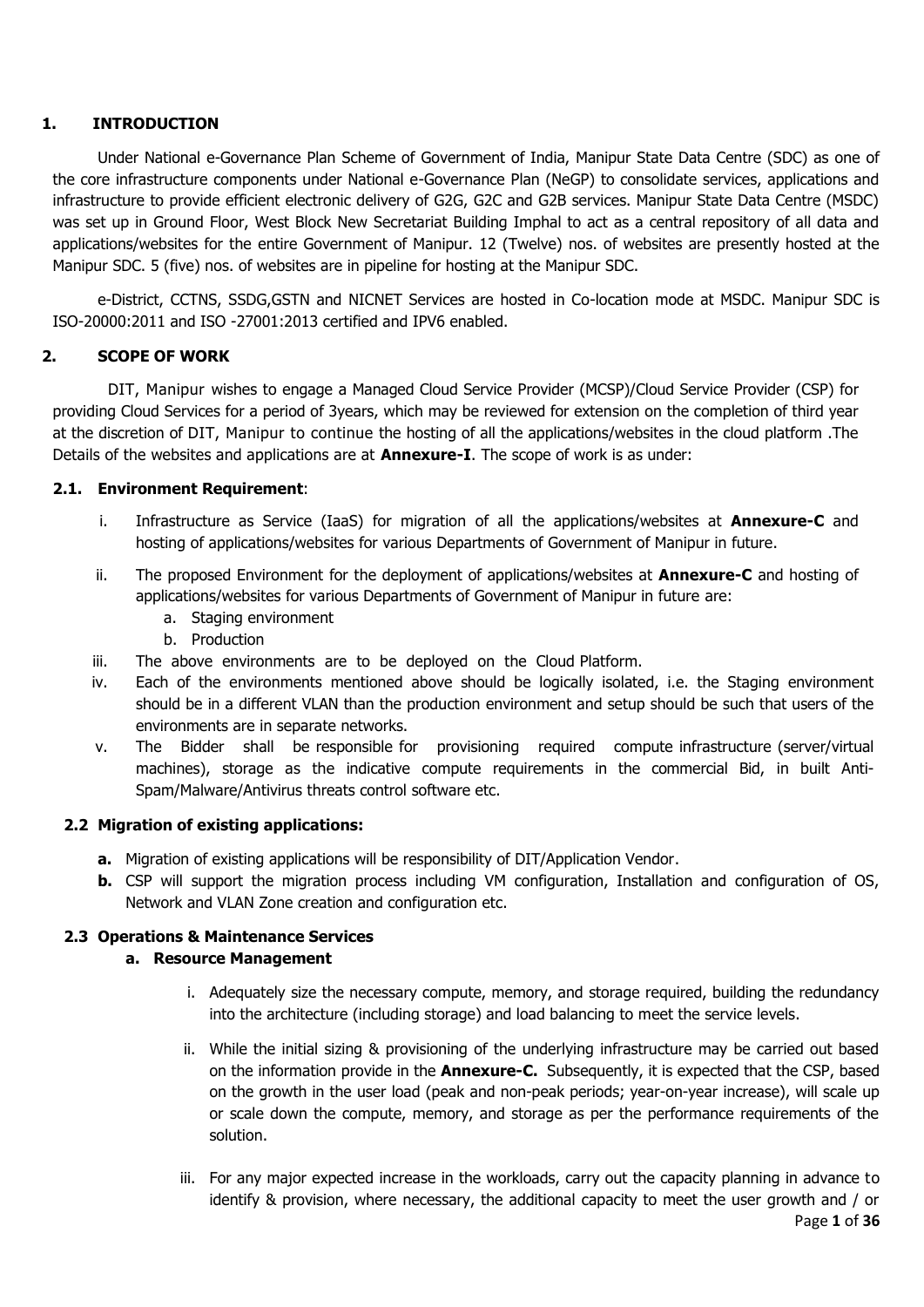the peak load requirements to support the scalability and performance requirements of the solution. Range of Upward Auto-Scaling is 70% CPU utilisation**.**

iv. The scaling up / scaling down (beyond the auto-scaling limits or whenever the auto-scaling limits have to be changed) has to be carried out with prior approval by the DIT, Manipur. The Service Provider shall provide the necessary details including the sizing calculations, assumptions, current workloads & utilisations, expected growth / demand and any other details justifying the request to scale up or scale down.

## **b. Patch & Configuration Management**

i. Manage the instances of storage, compute instances, and network environments. This includes department-owned & installed operating systems and other system software that are outside of the authorisation boundary of the CSP. Service Provider is also responsible for managing specific controls relating to shared touch points within the security authorisation boundary, such as establishing customised security control solutions. Examples include, but are not limited to, configuration and patch management, vulnerability scanning, disaster recovery, and protecting data in transit and at rest, host firewall management, managing credentials, identity and access management, and managing network configurations.

## **c. User Administration**

- i. Management of user in the OS level and firewall level will be take care by CSPs.
- ii. Properly separates users by their identified roles and responsibilities, thereby establishing least privilege and ensuring that users have only the permissions necessary to perform their assigned tasks.

## **d. Security Administration**

- i. Appropriately configure the security groups in accordance with the DIT, Manipur networking policies.
- ii. Regularly review the security group configuration and instance assignment in order to maintain a secure baseline.
- iii. Secure and appropriately segregate / isolate data traffic/application by functionality using DMZs, subnets etc.
- iv. Ensure that the cloud infrastructure and all systems hosted on it, respectively, are properly monitored for unauthorised activity.
- v. Properly implementing anti-malware and host-based intrusion detection systems on their instances, as well as any required network-based intrusion detection systems in accordance with the DIT, Manipur Security policies.

#### **e. Monitoring Performance and Service Levels.**

- i. Provide and implement tools and processes for monitoring the availability of assigned applications, responding to system outages with troubleshooting activities designed to identify and mitigate operational issues.
- ii. Reviewing the service level reports, monitoring the service levels and identifying any deviations from the agreed service levels.
- iii. Monitoring of service levels, including availability, uptime, performance, application specific parameters, e.g. for triggering elasticity, request rates, number of users connected to a service.
- iv. Detecting and reporting service level agreement infringements.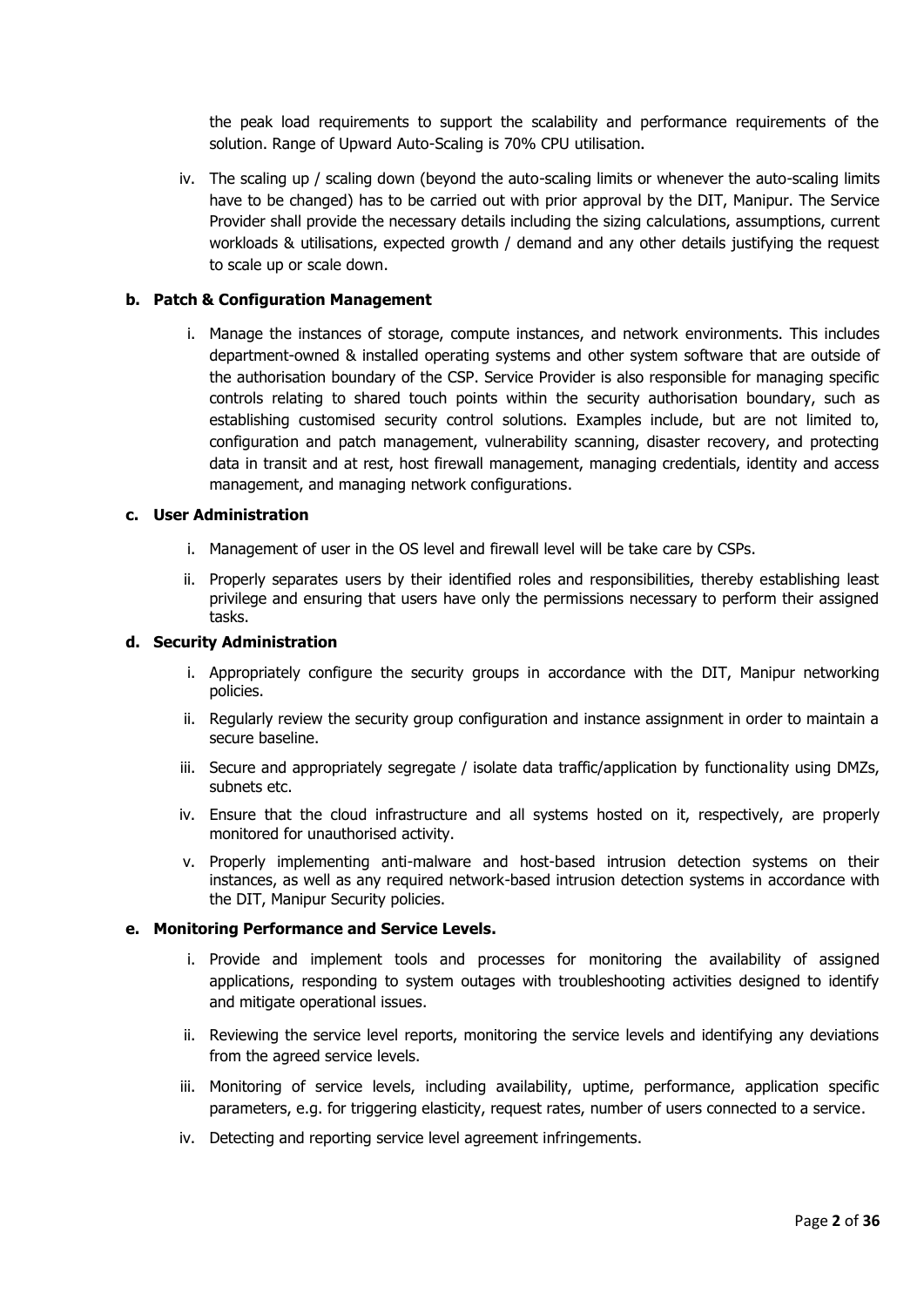v. Monitoring of performance, resource utilisation and other events such as failure of service, degraded service, availability of the network, storage, database systems and operating Systems including API access within the cloud service provider's boundary.

## **f. Usage Reporting and Billing Management**

- i. Track system usage and usage reports
- ii. Monitoring, managing and administering the monetary terms of SLAs and other billing related aspects
- iii. Provide the relevant reports including real time as well as past data/information/reports to validate the billing and SLA related penalties
- iv. Provide the Access Log report

## **g. Backup**

- i. Configure, schedule, monitor and manage backups of all the data including application and database but not limited to files, images and databases as per the policy finalized by DIT, Manipur.
- ii. Restore from the backup where required.

## **h. Business Continuity Services**

i. Provide business continuity services in case the primary site becomes unavailable.

## **i. Support for third party audits**

i. Enable the logs and monitoring as required to support for third party audits.

## **j. Miscellaneous**

i. Advise on optimal operational practices, recommend deployment architectures for cloud infrastructures, design and implement automated scaling processes, day-to-day and emergency procedures, deploy and monitor underlying cloud services, performance reporting and metrics, and ensure the overall reliability and responsive operation of the underlying cloud services through both proactive planning and rapid situational response.

## **2.4 Exit management / transition-out services**

- **a.** Provide a comprehensive exit management plan
- **b.** Migration of the VMs, data, content and any other assets to the new environment or on alternate cloud service provider's offerings and ensuring successful deployment and running of the Government Department's solution on the new infrastructure by suitably retrieving all data, scripts, software, virtual machine images, and so forth to enable mirroring or copying to Department supplied industry standard media
- **c.** Ensure that all the documentation required for smooth transition including configuration documents are kept up to date
- **d.** Retain the data at the end of the agreement (for a maximum of 45 days beyond the expiry of the Agreement). If data is to be retained the cost for retaining the data may be obtained in the commercial quote.
- **e.** Once the exit process is completed, remove the data, content and other assets from the cloud environment and destroy the VM, Content and data of the DIT Manipur.
- **f.** Ensure that all the documentation required by the DIT, Manipur for smooth transition are kept up to date and all such documentation is handed over to the DIT, Manipur during regular intervals as well as during the exit management process.
- **g.** Support and assist the DIT, Manipur for a period of three months so that the DIT, Manipur is able to successfully deploy and access the services from the new environment.
- **h.** Train and transfer the knowledge to the DIT, Manipur team to ensure similar continuity and performance of the Services post expiry of the Agreement.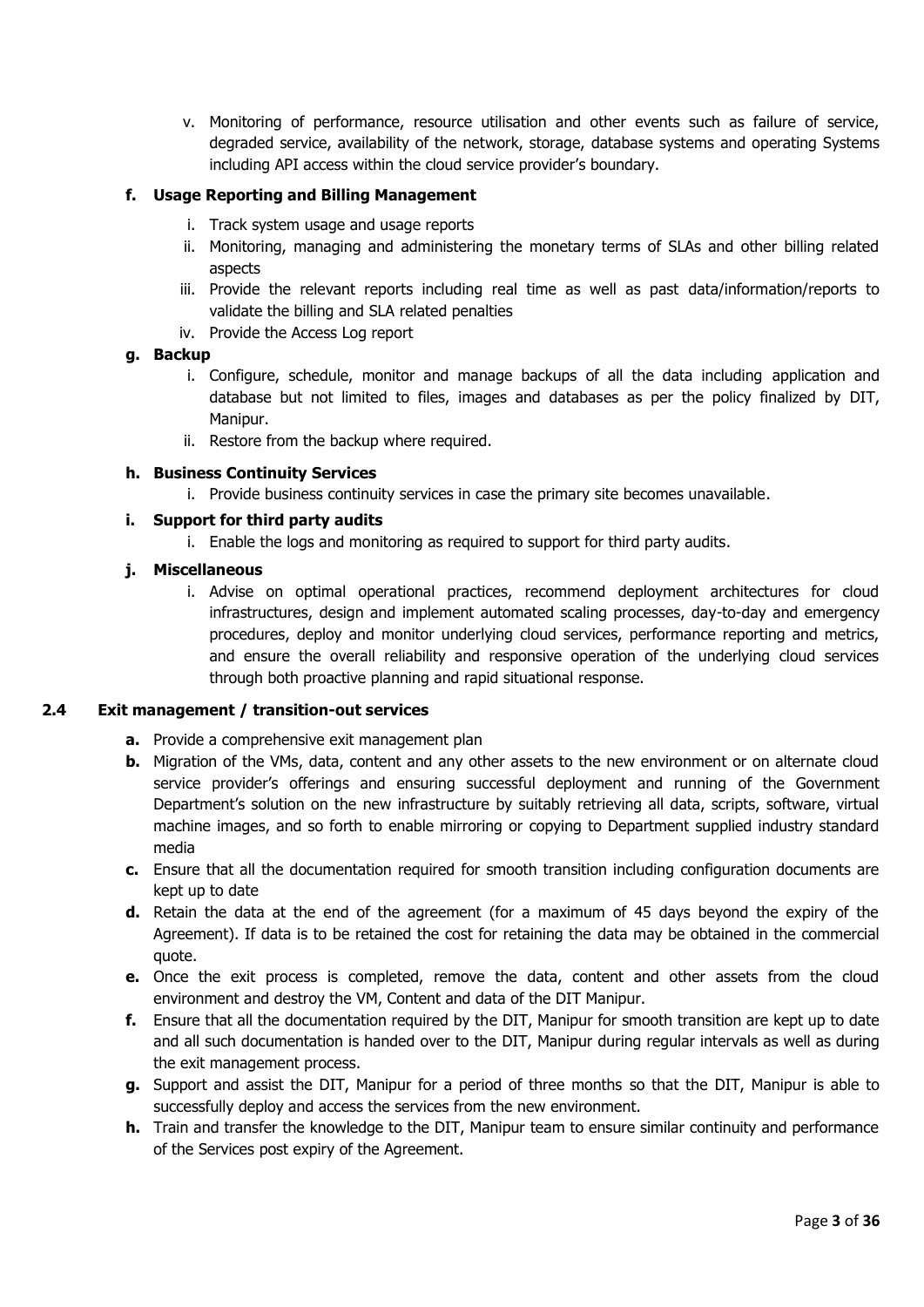**Note**: The ownership of the data generated upon usage of the system, at any point of time during the contract or expiry or termination of the contract, shall rest absolutely with DIT, Manipur.

## **2.5 Technical Features:**

## **a. Financial analysis recommendation engine**

CSP must offer a service by which recommendations are made to the customer about configurations the customer can make to optimize their financial spend with the provider. The service must provider customer-specific recommendations based on current or historical patterns at the provider and must not be customer-generic. Recommendations must be actionable, tied to specific assets and documented as having a certain amount of financial savings. This service must be offered directly by the provider and not require the customer to seek third-party partners.

## **b. Content delivery network**

CSP must offer a service for global content delivery networking. The CDN service must be offered in selfservice fashion with all maintenance offered by the provider.

#### **c. Hadoop as a service**

Cloud Service Providers must offer a Hadoop environment that is provided for the customer as a fully automated self-service turnkey offering. This must be a full service, not simply a "one click install" of Hadoop or the like.

## **d. Relational DBaaS**

Cloud Service provider must offer a relational database as a service (DBaaS), provided as a fully automated, self-service turnkey offering. In this service, the customer should not have access to the underlying instance, and the database maintenance must be done entirely by the provider. At a minimum, the service must support two open-source database (either MySQL and PostgreSQL) and two enterprise database (either Microsoft SQL Server and Oracle). CSP must offer relational DBaaS in a locally redundant fashion, meaning that the customer database is automatically replicated across multiple data centers within a single geography.

## **e. Local identity management and granular role-based authorization**

Cloud Service Providers must include, at minimum, a local identity management system (that is, local accounts) with granular role-based authorization for network services in both the service interfaces and management console. At a minimum, the role-based authorization must support assigning authorization based on individual users and groups of users and delineation must be assignable per firewall, load balancer, IP address and network segment and support, as applicable, the following granular actions: create, delete and configure.

#### **f. SIEM integration or service**

CSP must offer out-of-the-box integration with leading SIEM products or provide a self-service, turnkey offering by which customers can configure real-time analysis and alerting of security events. At a minimum, the integration or service must support alerting, log retention and some form of forensic analysis that is able to search across logs and periods of time for patterns.

#### **g. Customer VPN connectivity**

CSP must allow customers to access the cloud service via an IPsec VPN tunnel or Secure Sockets Layer (SSL) VPN tunnel over the public Internet. This must be a self-service capability from the provider side, although customers will have to make configurations on their end.

#### **h. Encryption services**

The block and object storage services must offer self-service ability from both management console and Command Line Interface to opt into provider-enabled server side encryption (SSE) for objects or object hierarchies within the storage service.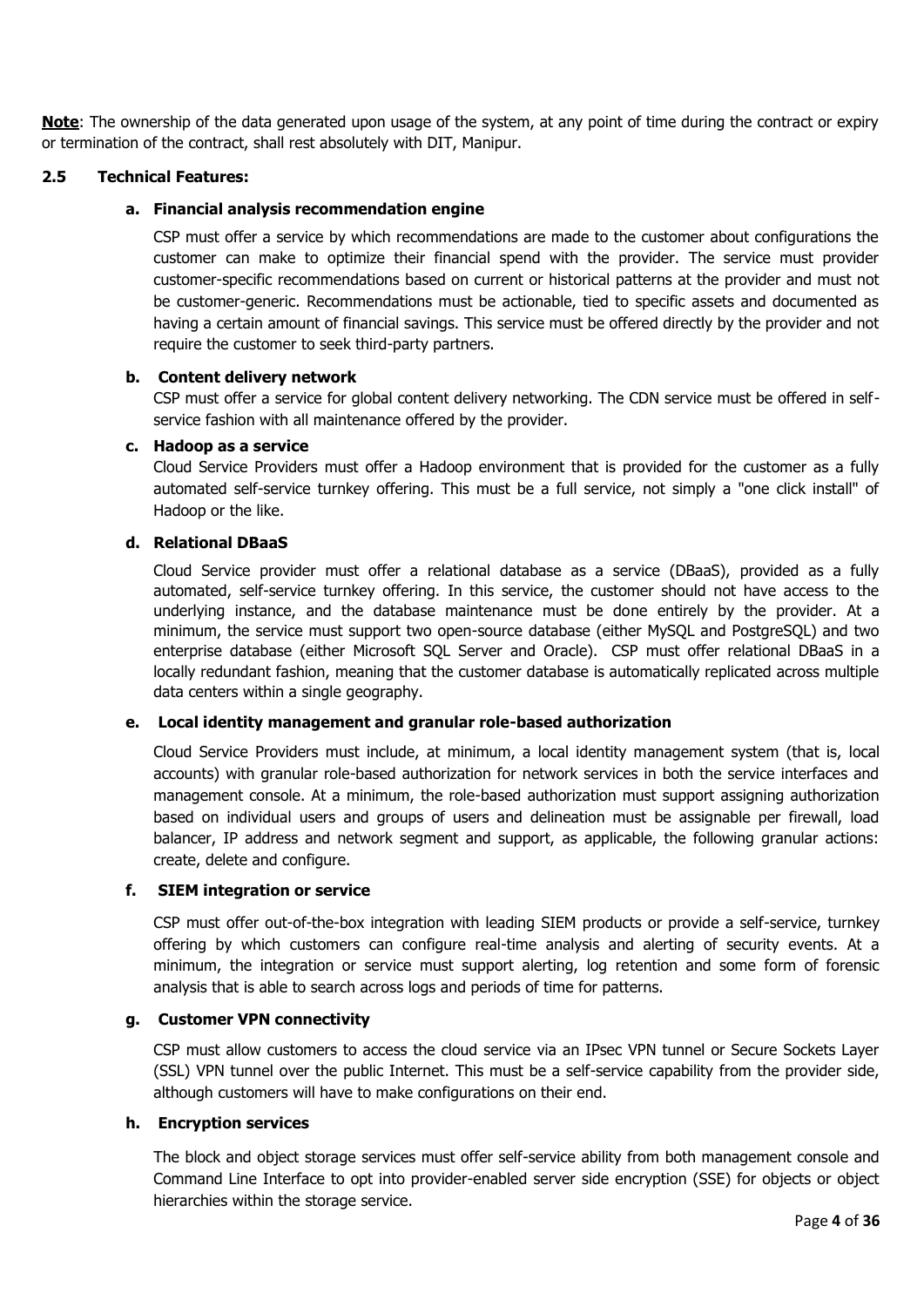# **i. Bulk data import/export with encryption**

CSP must provide a portable storage device for bulk data import/export. Customer must be able to encrypt the data prior to transport and then decrypt it upon arrival. The encryption service must be built into the storage device and not left to the customer.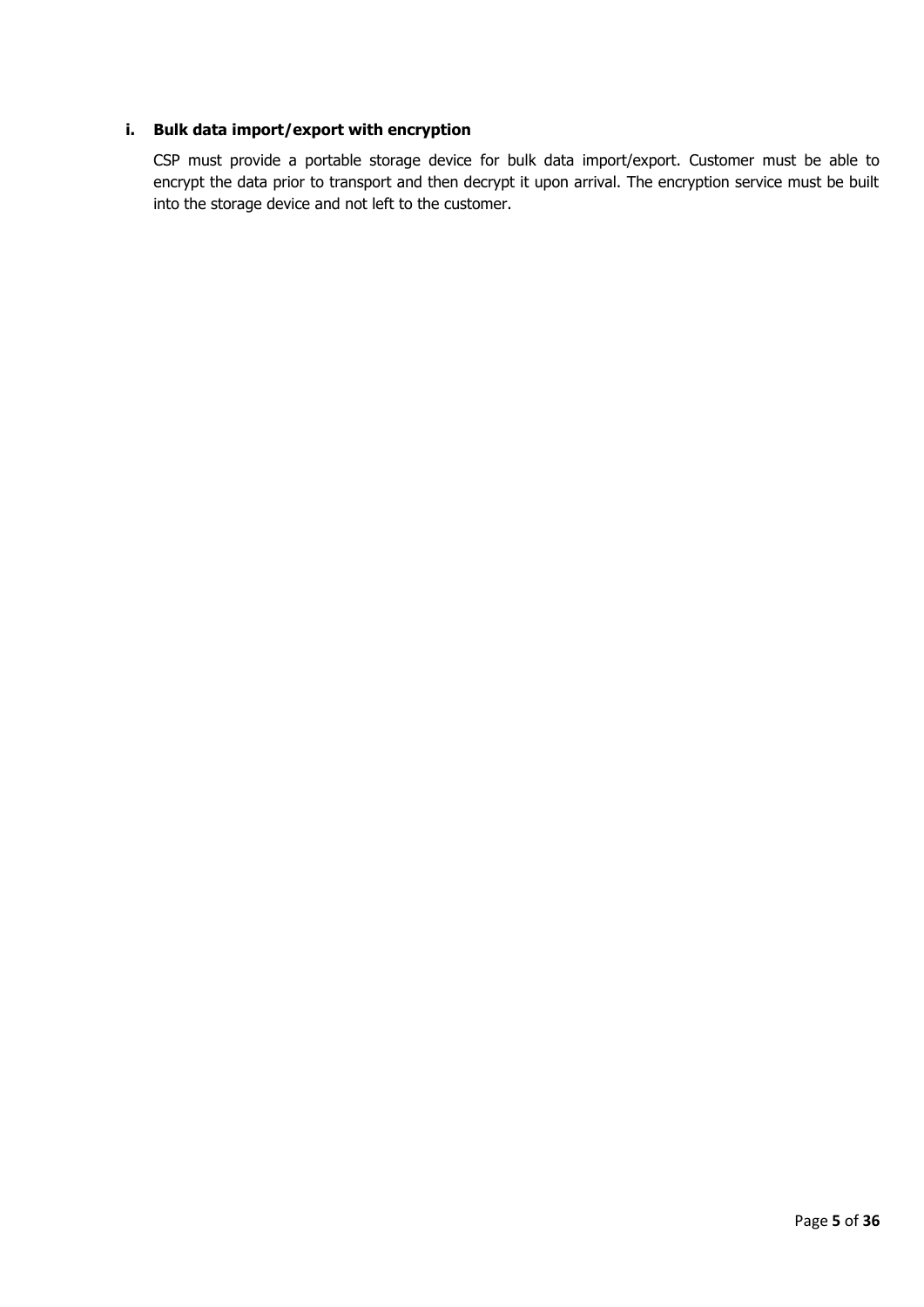# **Annexure-C**

| SI.            | <b>Domains name</b>       | <b>Operating</b>   | <b>Database</b>     | <b>Web Server</b> | <b>Application Server</b> | <b>Zoomla Version</b> | <b>WordPress-</b> | <b>PHP</b> |
|----------------|---------------------------|--------------------|---------------------|-------------------|---------------------------|-----------------------|-------------------|------------|
|                |                           | <b>System</b>      |                     |                   |                           |                       | <b>Version</b>    |            |
|                | dipr-manipur.gov.in       | <b>RHEL 5.7</b>    | MySQL 5.5.53        | Apache/2.2.3      | <b>NA</b>                 | 2.5                   | <b>NA</b>         | PHP 5.3.3  |
| $\overline{2}$ | Idhcl.nic.in              | <b>RHEL 5.7</b>    | MySQL 5.5.53        | Apache/2.2.3      | <b>NA</b>                 | <b>NA</b>             | 4                 | PHP 5.3.3  |
| 3              | yasmanipur.gov.in         | <b>RHEL 5.7</b>    | MySQL 5.5.53        | Apache/2.2.3      | <b>NA</b>                 | <b>NA</b>             | 3.8               | PHP 5.3.3  |
| 4              | ditmanipur.gov.in         | <b>RHEL 5.7</b>    | MySQL 5.5.53        | Apache $/2.2.3$   | <b>NA</b>                 | <b>NA</b>             | 4.2.4             | PHP 5.4.10 |
| 5              | agrimanipur.gov.in        | <b>RHEL 5.7</b>    | MySQL 5.5.53        | Apache/2.2.3      | <b>NA</b>                 | <b>NA</b>             | 3.9.3             | PHP 5.3.3  |
| 6              | rdmanipur.gov.in          | <b>RHEL 7.4</b>    | MySQL 5.5.53        | Apache/2.4.6      | <b>NA</b>                 | <b>NA</b>             | 4.7.4             | PHP 5.4.16 |
| 7              | manipurforest.gov.in      | RHEL 6.7           | MySQL 5.5.53        | Apache/2.2.15     | <b>NA</b>                 | 3.4                   | <b>NA</b>         | PHP 5.5.2  |
| 8              | cmmanipur.gov.in          | <b>RHEL 7.4</b>    | MySQL 5.5.53        | Apache/2.4.6      | <b>NA</b>                 | <b>NA</b>             | 4.7.3             | PHP 5.4.16 |
| 9              | artnculturemanipur.gov.in | <b>RHEL 7.4</b>    | MySQL 5.5.53        | Apache/2.4.6      | <b>NA</b>                 | <b>NA</b>             | 4.8               | PHP 5.4.16 |
| 10             | mtu.ac.in                 | <b>RHEL 7.4</b>    | MySQL 5.5.53        | Apache/2.4.6      | <b>NA</b>                 | <b>NA</b>             | 4.8               | PHP 5.4.16 |
| 11             | ayushmanipur.gov.in       | <b>RHEL 7.4</b>    | MySQL 5.5.53        | Apache/2.4.6      | <b>NA</b>                 | <b>NA</b>             | 4.7.4             | PHP 5.4.16 |
| 12             | msits.gov.in              | Win Server 2008    | <b>MSSQL 2008R2</b> | IIS 7.5.7600      | <b>NA</b>                 |                       |                   |            |
|                |                           | R <sub>2</sub>     |                     |                   |                           |                       |                   |            |
| 13             | ecabinetmanipur.gov.in    | <b>RHEL 7.4</b>    | Postgresql 9.2      | Tomcat 8.5.15     | <b>NA</b>                 |                       |                   | Java 1.8   |
|                |                           | Red Hat Enterprise | IBM DB2 Version     | <b>IBM HTTP</b>   | IBM Websphere             |                       |                   |            |
| 14             | eservicemanipur.gov.in    | Linux 6.4 64 Bit   | 10.5                | Server            | <b>Application Server</b> | N/A                   | N/A               | Java 1.6   |
|                |                           |                    |                     |                   | version 8.5               |                       |                   |            |
| 15             | manipurportal.mn.gov.in   | CentOS Linux 5.5   | Postgresql 8.2      | Apache/2.4.6      | Jboss, Alferesco          | N/A                   | N/A               | Java 1.6   |
|                |                           |                    |                     |                   | <b>Community Edition</b>  |                       |                   |            |
|                |                           |                    |                     | Glassfish         | Oracle iPlanet            |                       |                   |            |
| 16             | mnpcitizenportal.gov.in   | Oracle Solaris     | My SQL 5.5          | Application       | WebServer 7.0/Sun         | N/A                   | N/A               |            |
|                |                           | version-11         |                     | Server 2.1u1      | Java System Directory     |                       |                   |            |
|                |                           |                    |                     |                   | Server 6.3                |                       |                   |            |

# **Note:**

i. All the different version of RHEL can be updated to RHEL 7.4 except RHEL 6.4 of eservicesmanipur.gov.in.

ii. Apache versions can be update to Apache 2.4.6.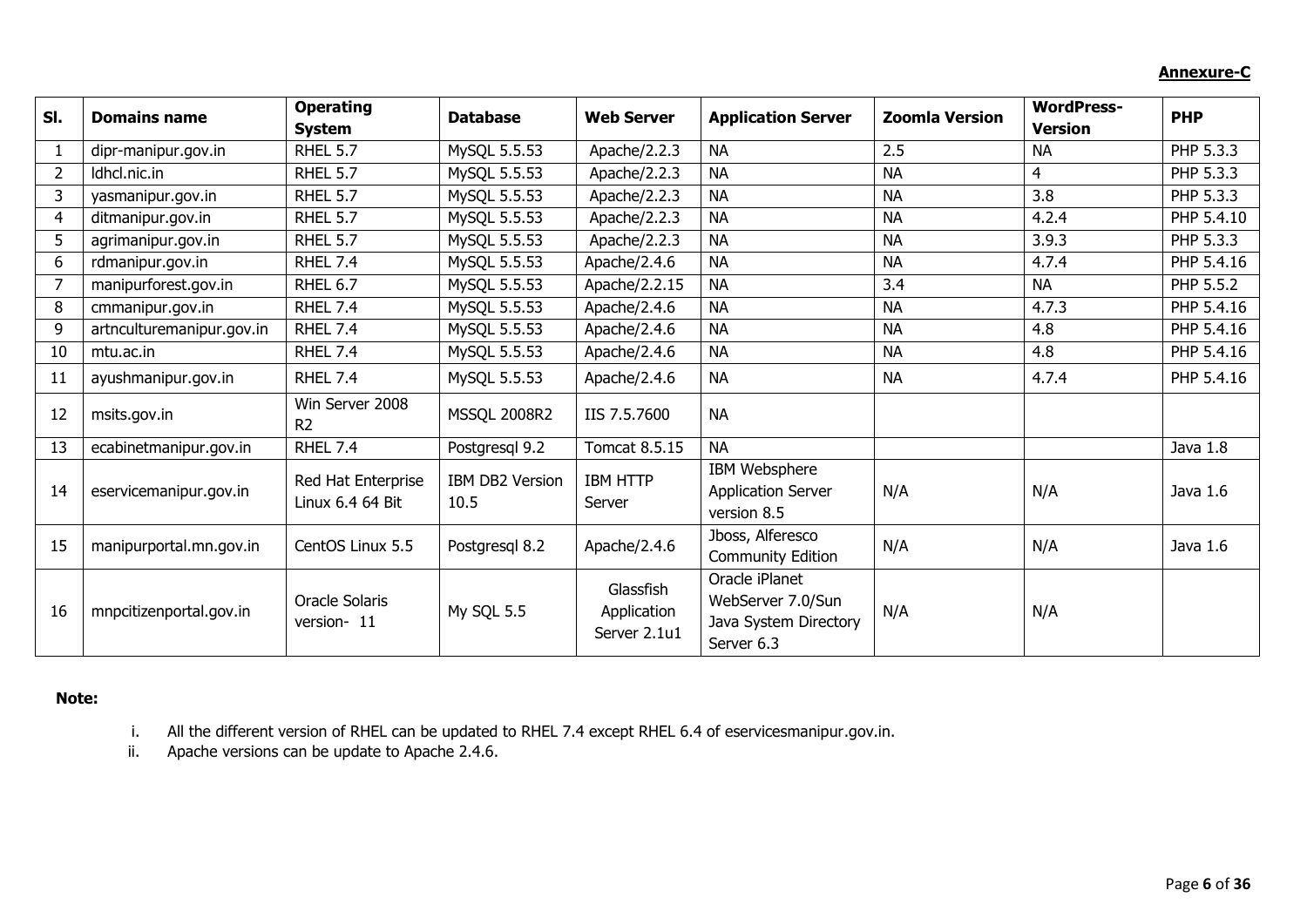## **3. Commercial Bid-Pricing Summary Sheet:**

| SL.  | <b>Description</b>                                                                                                                                                                                                                      | <b>Total cost excluding</b>         | Total applicable taxes and all other | <b>Total amount (INR)</b> |
|------|-----------------------------------------------------------------------------------------------------------------------------------------------------------------------------------------------------------------------------------------|-------------------------------------|--------------------------------------|---------------------------|
| (1)  | (2)                                                                                                                                                                                                                                     | of taxes and other<br>duties<br>(3) | duties<br>(4)                        | $5 = 3 + 4$<br>(5)        |
| А.   | <b>One Time Cost</b>                                                                                                                                                                                                                    |                                     |                                      |                           |
| i.   | Cloud Services-Setup Cost as per                                                                                                                                                                                                        |                                     |                                      |                           |
|      | Annexure-A1                                                                                                                                                                                                                             |                                     |                                      |                           |
| ii.  | Migration Service Charges for migration of                                                                                                                                                                                              |                                     |                                      |                           |
|      | applications/websites presently hosted at the                                                                                                                                                                                           |                                     |                                      |                           |
|      | Manipur SDC at Annexure-C as per Annexure-A2                                                                                                                                                                                            |                                     |                                      |                           |
|      | Grand Total for one time cost (A)                                                                                                                                                                                                       |                                     |                                      |                           |
| В.   | <b>Variable/Recurring Cost</b>                                                                                                                                                                                                          |                                     |                                      |                           |
| i.   | Operation and Maintenance/Managed Services<br>Cost for a period of 3 years for minimum<br>indicative requirement as per Annexure B1                                                                                                     |                                     |                                      |                           |
| ii.  | Cloud Services-Cost for pre-production and<br>production environment for 3 years minimum<br>value for minimum<br>indicative<br>indicative<br>requirement as per Annexure-B2.                                                            |                                     |                                      |                           |
| iii. | Cloud Services-Cost for pre-production and<br>production environment for 3 years requirement<br>along with Operation and Maintenance charges if<br>any (on Demand Pricing) for additional indicative<br>requirement as per Annexure-B3. |                                     |                                      |                           |
|      | <b>Grand Total for Variable/Recurring cost (B)</b>                                                                                                                                                                                      |                                     |                                      |                           |
| C    | Total Cost for Commercial Evaluation (C) = $(A) + (B)$                                                                                                                                                                                  |                                     |                                      |                           |

#### **Note:**

i. The Cloud Service Cost at item **B.ii and B.iii** are only indicative for price discovery. The Payment shall be made only for actual pay per usage as per the relevant unit price of the selected bidder. Bidder shall also provide for any requirement above the indicated additional requirement at **Annexure-B3** at the unit rate of B(iii).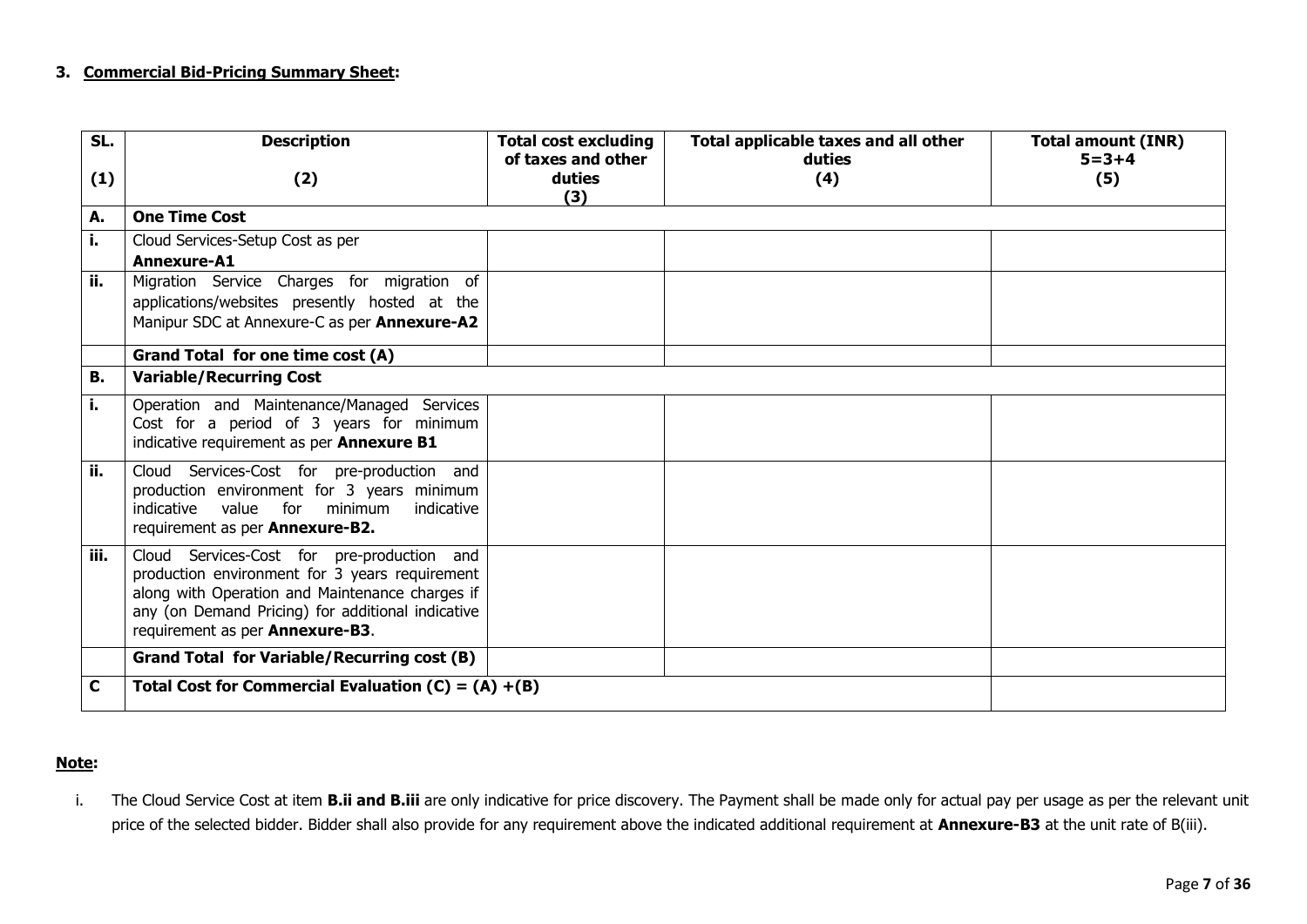| SL. | <b>Description</b>                   | Unit of<br><b>Measurement</b><br>for Pricing | <b>Unit Price</b><br>(excluding<br>taxes and all<br>other duties) | Quantity | <b>Multiplication</b><br><b>Factor</b> | <b>Total Price</b><br>(excluding taxes<br>and all other<br>duties) | <b>Total</b><br><b>Applicable</b><br><b>Taxes and all</b><br>other duties | <b>Total Price for</b><br><b>Evaluation</b><br>(Including taxes<br>and all other duties) |
|-----|--------------------------------------|----------------------------------------------|-------------------------------------------------------------------|----------|----------------------------------------|--------------------------------------------------------------------|---------------------------------------------------------------------------|------------------------------------------------------------------------------------------|
|     | Cloud<br>Services-Setup<br>$1.$ Cost | Per VM                                       | To be Filled by the<br><b>Bidder</b>                              |          |                                        |                                                                    |                                                                           |                                                                                          |

# **Note:**

i. The Cloud Service Cost at item **B.ii and B.iii** are only indicative for price discovery. The Payment shall be made only for actual pay per usage as per the relevant unit price of the selected bidder. Bidder shall also provide for any requirement above the indicated additional requirement at **Annexure-B3** at the unit rate of B(iii).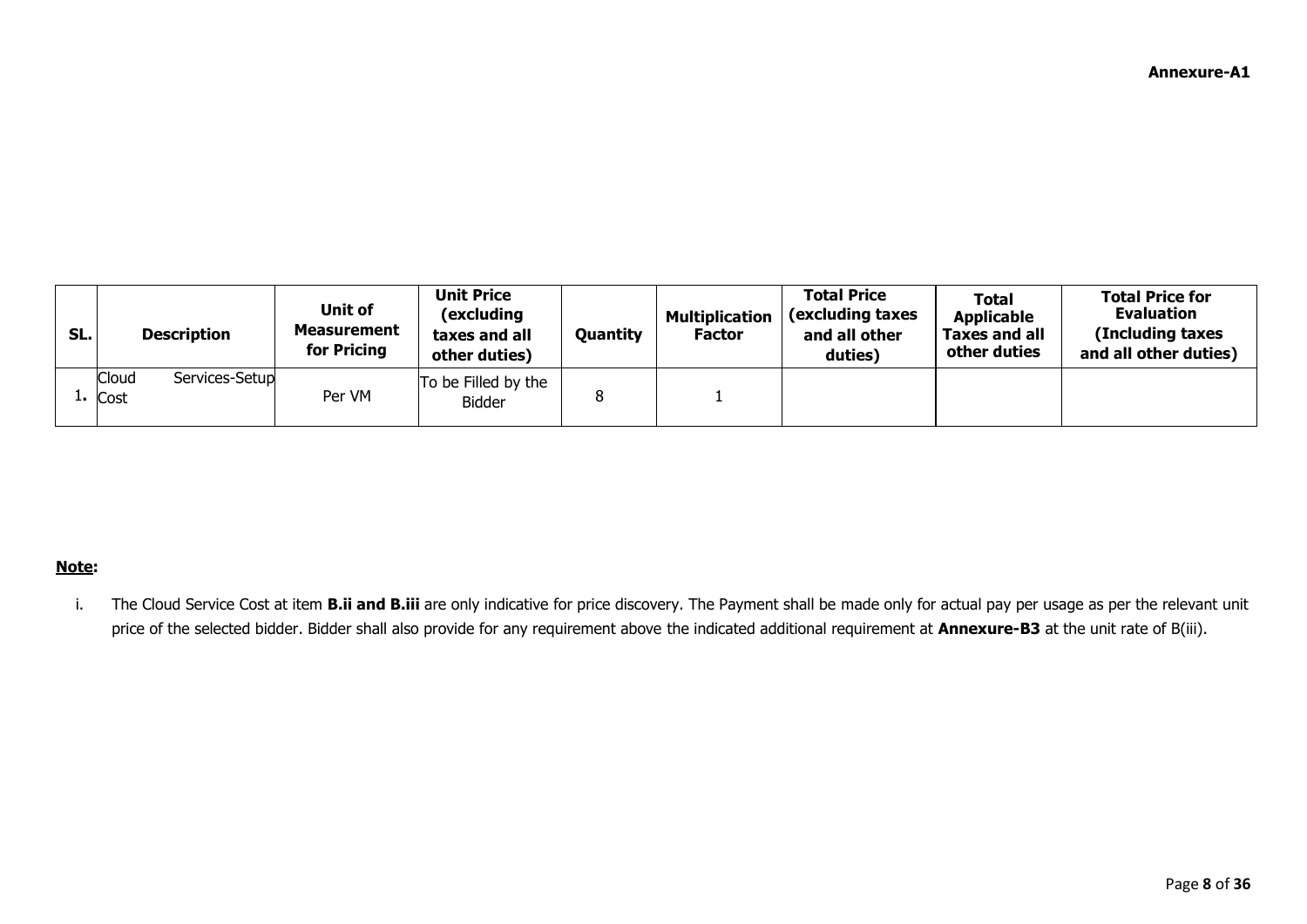| SL. | <b>Description</b>                                                                   | Unit of<br>Measurement<br>for Pricing | <b>Unit Price</b><br>(excluding<br>taxes and all<br>other duties) | <b>Quantity</b> | <b>Multiplication</b><br><b>Factor</b> | <b>Total Price</b><br>(excluding taxes<br>and all other<br>duties) | <b>Total</b><br><b>Applicable</b><br><b>Taxes and all</b><br>other duties | <b>Total Price for</b><br><b>Evaluation</b><br>(Including taxes)<br>and all other duties) |
|-----|--------------------------------------------------------------------------------------|---------------------------------------|-------------------------------------------------------------------|-----------------|----------------------------------------|--------------------------------------------------------------------|---------------------------------------------------------------------------|-------------------------------------------------------------------------------------------|
|     | <b>Migration Service</b><br>Charges for migration of Per<br>1. applications/websites | website/Applic<br>ation               | To be Filled by the<br><b>Bidder</b>                              | 16              |                                        |                                                                    |                                                                           |                                                                                           |

## **Note:**

i. The Cloud Service Cost at item **B.ii and B.iii** are only indicative for price discovery. The Payment shall be made only for actual pay per usage as per the relevant unit price of the selected bidder. Bidder shall also provide for any requirement above the indicated additional requirement at **Annexure-B3** at the unit rate of B(iii).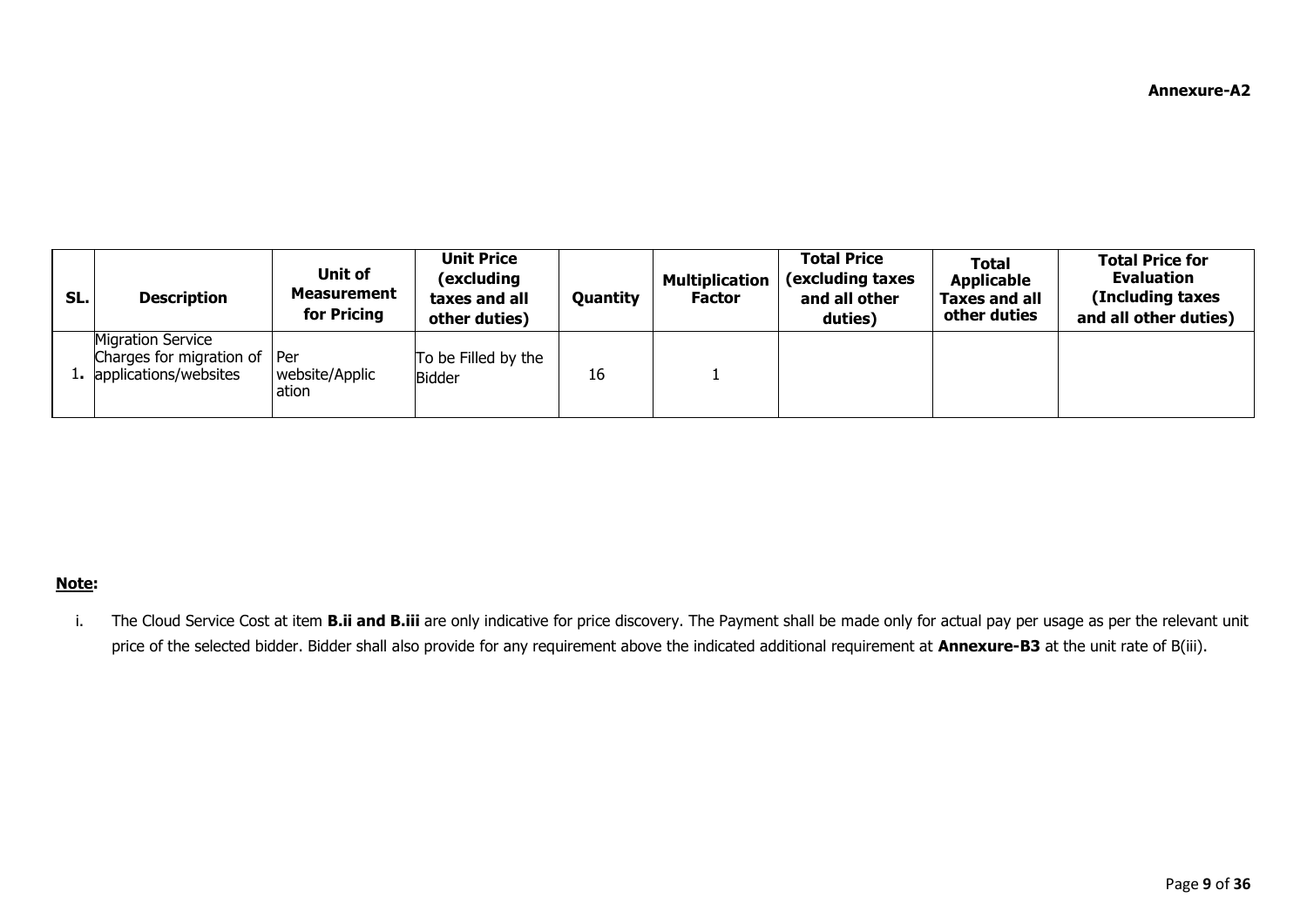| SL. | <b>Description</b>                               | Unit of<br><b>Measurement</b><br>for Pricing | <b>Unit Price</b><br>(excluding<br>taxes and all<br>other duties) | Quantity | <b>Multiplication</b><br>Factor | <b>Total Price</b><br>(excluding taxes<br>and all other<br>duties) | <b>Total</b><br><b>Applicable</b><br>Taxes and all<br>other duties | <b>Total Price for</b><br><b>Evaluation</b><br>(Including taxes<br>and all other duties) |
|-----|--------------------------------------------------|----------------------------------------------|-------------------------------------------------------------------|----------|---------------------------------|--------------------------------------------------------------------|--------------------------------------------------------------------|------------------------------------------------------------------------------------------|
|     | Operation and<br>Maintenance/Managed<br>Services | Per VM<br>per Month                          | To be Filled by the<br><b>Bidder</b>                              | 8        | $1*12*3$ Months                 |                                                                    |                                                                    |                                                                                          |

## **Note:**

The Cloud Service Cost at item **B.ii and B.iii** are only indicative for price discovery. The Payment shall be made only for actual pay per usage as per the relevant unit price of the selected bidder. Bidder shall also provide for any requirement above the indicated additional requirement at **Annexure-B3** at the unit rate of B(iii).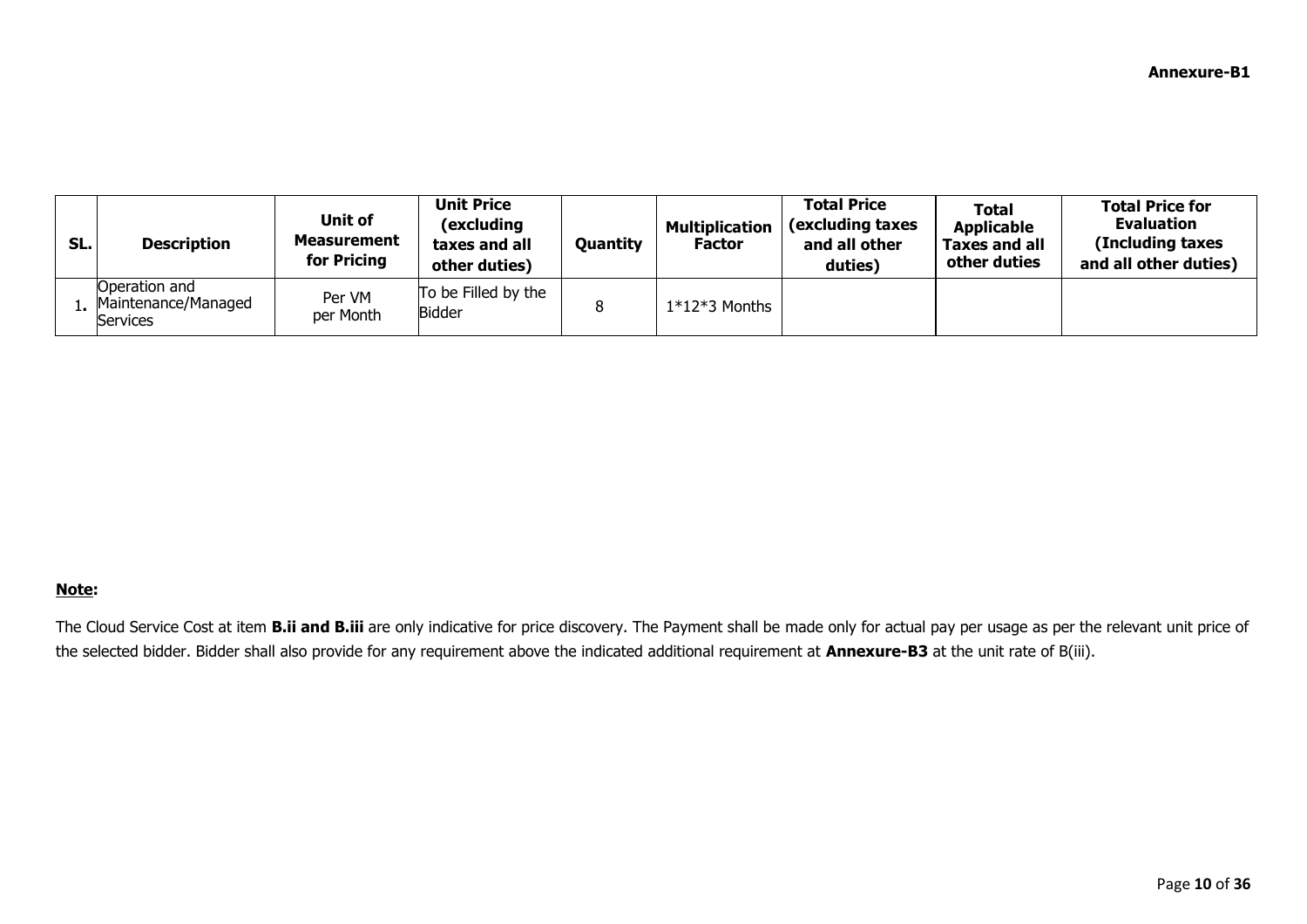**Annexure B2-Commercial Bid- Breakup of Cloud Services–(Minimum /Indicated Quantity for 12\*3 months only for better price discovery purpose):**

| SL. | <b>Description</b>                                                                    | <b>Unit of</b><br><b>Measurement</b><br>for Pricing | <b>Unit Price</b><br>(excluding<br>taxes and all<br>other duties) | Quantity     | <b>Multiplication</b><br><b>Factor</b> | <b>Total Price</b><br>(excluding taxes<br>and all other<br>duties) | <b>Total</b><br><b>Applicable</b><br><b>Taxes and all</b><br>other duties | <b>Total Price for</b><br><b>Evaluation</b><br>(Including taxes<br>and all other duties) |  |  |  |
|-----|---------------------------------------------------------------------------------------|-----------------------------------------------------|-------------------------------------------------------------------|--------------|----------------------------------------|--------------------------------------------------------------------|---------------------------------------------------------------------------|------------------------------------------------------------------------------------------|--|--|--|
|     |                                                                                       | (1)                                                 | (2)                                                               | (3)          | (4)                                    | $(5)=(2)*(4)$                                                      | $\overline{6}$                                                            | $(7)=(5)+(6)$                                                                            |  |  |  |
|     | Virtual Machines (4 Core CPU and 16 GB RAM)                                           |                                                     |                                                                   |              |                                        |                                                                    |                                                                           |                                                                                          |  |  |  |
| 1.  | $4*16$                                                                                | Per Month                                           | To be Filled by the<br>Bidder                                     | 8 VMs        | $8*12*3$ Months                        |                                                                    |                                                                           |                                                                                          |  |  |  |
|     | Storage (200 GB internal storage for Virtual Machines and 4000 GB storage for backup) |                                                     |                                                                   |              |                                        |                                                                    |                                                                           |                                                                                          |  |  |  |
| 2.  | Storage for VM 100GB                                                                  | Per GB per Month                                    | To be Filled by<br>the Bidder                                     | 3 VMs        | 3*200*12*3<br>Months                   |                                                                    |                                                                           |                                                                                          |  |  |  |
| 3.  | Storage for VM 200 GB                                                                 | Per GB per Month                                    | To be Filled by<br>the Bidder                                     | 3 VMs        | 3*100*12*3<br><b>Months</b>            |                                                                    |                                                                           |                                                                                          |  |  |  |
| 4.  | Storage for VM 500 GB                                                                 | Per GB per Month                                    | To be Filled by<br>the Bidder                                     | 2 VMs        | 2*500*12*3<br><b>Months</b>            |                                                                    |                                                                           |                                                                                          |  |  |  |
| 5.  | Backup Storage (DR Site)                                                              | Per GB per Month                                    | To be Filled by the<br><b>Bidder</b>                              | 500GB        | 4000*12*3 Months                       |                                                                    |                                                                           |                                                                                          |  |  |  |
| 6.  | Throughput<br>(Minimum 5mbps speed)                                                   | Per GB per Month                                    | To be Filled by the<br><b>Bidder</b>                              | 1GB          | $1*12*3$ Months                        |                                                                    |                                                                           |                                                                                          |  |  |  |
|     | <b>Additional Services</b>                                                            |                                                     |                                                                   |              |                                        |                                                                    |                                                                           |                                                                                          |  |  |  |
| 7.  | <b>VLAN</b><br>(Minimum Nos. of 3 nodes)                                              | Per VLAN per<br>Month                               | To be Filled by the<br><b>Bidder</b>                              | 3            | 3*12*3 Months                          |                                                                    |                                                                           |                                                                                          |  |  |  |
| 8.  | Back up (onsite DC)                                                                   | Per GB per month                                    | To be Filled by the<br><b>Bidder</b>                              | 500          | 500*12*3 Months                        |                                                                    |                                                                           |                                                                                          |  |  |  |
| 9.  | Advanced DDOS enabled<br>link                                                         |                                                     | Per link per month To be Filled by the<br><b>Bidder</b>           | $\mathbf{1}$ | $1*12*3$ Months                        |                                                                    |                                                                           |                                                                                          |  |  |  |
| 10. | Cost of retention of data<br>beyond 45 days.                                          | Per 100GB per<br>month                              | To be Filled by the<br><b>Bidder</b>                              | 500          | $1*12*3$ Months                        |                                                                    |                                                                           |                                                                                          |  |  |  |
| 11. | DNS Manager per DNS per<br>month                                                      | Per<br>instance/service<br>per month                | To be Filled by the<br>Bidder                                     | $\mathbf{1}$ | $1*12*3$ Months                        |                                                                    |                                                                           |                                                                                          |  |  |  |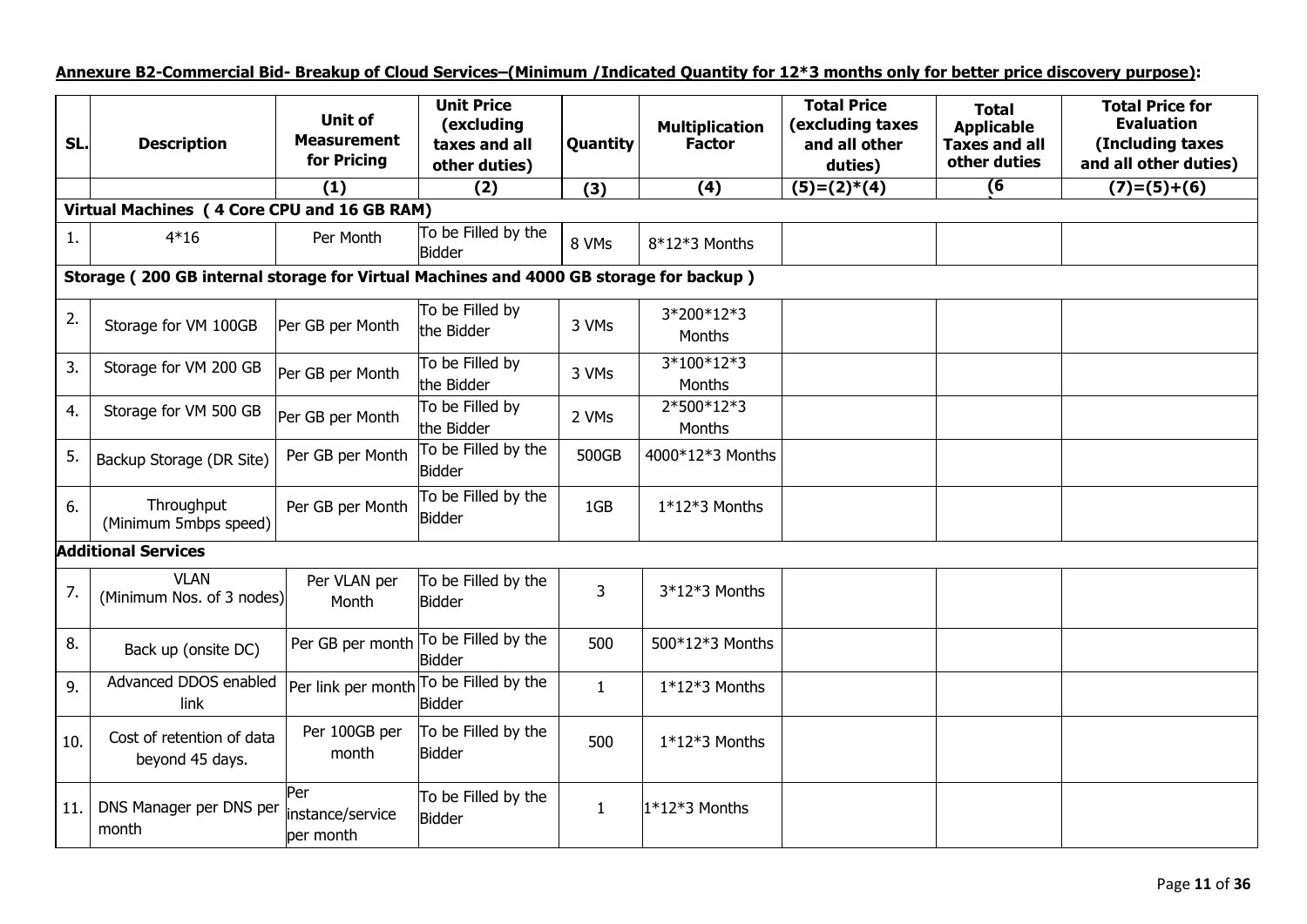| 12. | Content Delivery Network                                                                       | Per 100 GB per<br>month              | To be Filled by the<br><b>Bidder</b>                   | $\mathbf{1}$ | $1*12*3$ Months |  |  |
|-----|------------------------------------------------------------------------------------------------|--------------------------------------|--------------------------------------------------------|--------------|-----------------|--|--|
| 13. | <b>IPSec VPN Connections</b>                                                                   | per month                            | Per 10 connection To be Filled by the<br><b>Bidder</b> | $\mathbf{1}$ | $1*12*3$ Months |  |  |
| 14. | Virtual Firewall - Instance<br>Level & Subnet Level                                            | Per<br>instance/service<br>per month | To be Filled by the<br><b>Bidder</b>                   | $\mathbf{1}$ | $1*12*3$ Months |  |  |
| 15. | Anti-virus                                                                                     | Per VM per Month                     | To be Filled by the<br><b>Bidder</b>                   | 8            | $1*12*3$ Months |  |  |
| 14. | Web Application Firewall<br>(Layer 7)                                                          | Per<br>instance/service<br>per month | To be Filled by the<br><b>Bidder</b>                   | $\mathbf{1}$ | $1*12*3$ Months |  |  |
| 16. | <b>Identity and Access</b><br>Management                                                       | Per<br>instance/service<br>per month | To be Filled by the<br><b>Bidder</b>                   | $\mathbf{1}$ | $1*12*3$ Months |  |  |
| 17. | Managed Threat Detection<br>Service                                                            | Per<br>instance/service<br>per month | To be Filled by the<br><b>Bidder</b>                   | $\mathbf{1}$ | $1*12*3$ Months |  |  |
| 18. | Security Incident<br><b>Monitoring Services</b>                                                | Per<br>instance/service<br>per month | To be Filled by the<br><b>Bidder</b>                   | $\mathbf{1}$ | $1*12*3$ Months |  |  |
| 19. | Cloud management &<br>monitoring tool per<br>dashboard - Service Health per month<br>Dashboard | Per<br>instance/service              | To be Filled by the<br><b>Bidder</b>                   | $\mathbf{1}$ | $1*12*3$ Months |  |  |
| 20. | Audit Trail - Includes<br>Network & Access Logs                                                | Per Audit per<br>month               | To be Filled by the<br><b>Bidder</b>                   | $\mathbf{1}$ | $1*12*3$ Months |  |  |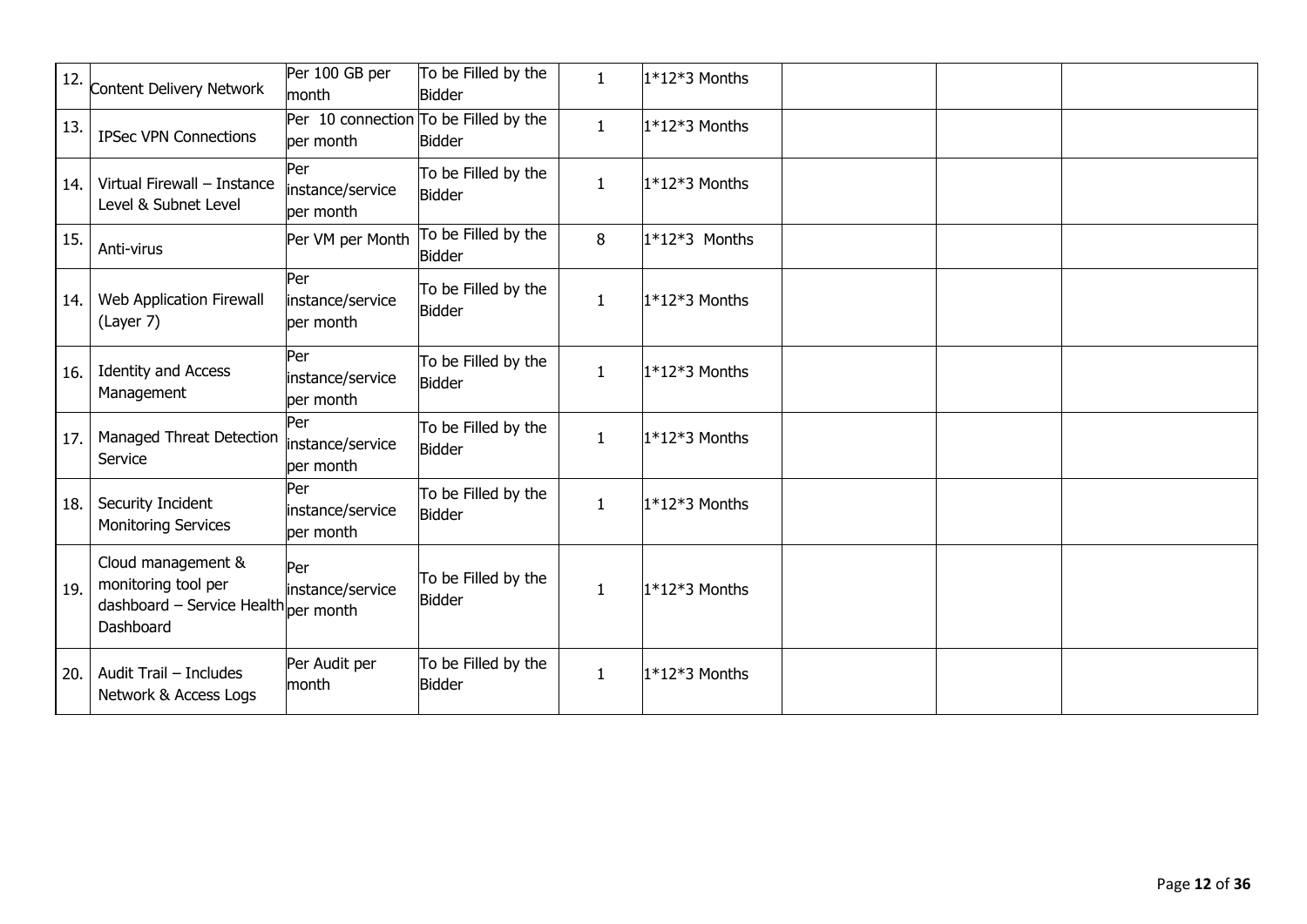# **AnnexureB3 -Commercial Bid- Breakup of Cloud Services–On-Demand pricing:**

| SL. | <b>Description</b>                           | <b>Unit of</b><br><b>Measurement for</b><br><b>Pricing</b> | <b>Unit Price</b><br>(excluding taxes and<br>all other duties) | <b>Multiplication</b><br><b>Factor</b> | <b>Total Price</b><br>(excluding<br>taxes and all<br>other duties) | <b>Total</b><br><b>Applicable</b><br><b>Taxes and</b><br>all other | <b>Total Price for</b><br><b>Evaluation</b><br>(Including taxes<br>and all other |
|-----|----------------------------------------------|------------------------------------------------------------|----------------------------------------------------------------|----------------------------------------|--------------------------------------------------------------------|--------------------------------------------------------------------|----------------------------------------------------------------------------------|
|     |                                              | (1)                                                        | (2)                                                            | (3)                                    | $(4)=(2)*(3)$                                                      | (5)                                                                | $(6)=(4)+(5)$                                                                    |
|     | Virtual Machines (4 Core CPU and 16 GB RAM)  |                                                            |                                                                |                                        |                                                                    |                                                                    |                                                                                  |
|     | 1. $4*16$                                    | Per VM per Month                                           | To be Filled by the Bidder                                     | 12*1 Months                            |                                                                    |                                                                    |                                                                                  |
| 2.  | Storage for VM                               | Per 100 GB per Month                                       | To be Filled by the Bidder                                     | 12*1 Months                            |                                                                    |                                                                    |                                                                                  |
| 3.  | Offside Backup Storage (DR<br>Site)          | Per 100GB per Month                                        | To be Filled by the Bidder                                     | 12*1 Months                            |                                                                    |                                                                    |                                                                                  |
| 4.  | Throughput<br>(Minimum 5mbps speed)          | Per GB per Month                                           | To be Filled by the Bidder                                     | 12*1 Months                            |                                                                    |                                                                    |                                                                                  |
|     | <b>Additional Services</b>                   |                                                            |                                                                |                                        |                                                                    |                                                                    |                                                                                  |
| 5.  | Operation and Maintenance<br>charge          | Per VM per Month                                           | To be Filled by the Bidder                                     | 12*1 Months                            |                                                                    |                                                                    |                                                                                  |
| 5.  | <b>VLAN</b><br>(Minimum Nos. of 3 nodes)     | Per VLAN per Month                                         | To be Filled by the Bidder                                     | 12*1 Months                            |                                                                    |                                                                    |                                                                                  |
| 6.  | DC Back up (onsite DC)                       | Per 100 GB per Month                                       | To be Filled by the Bidder                                     | 12*1 Months                            |                                                                    |                                                                    |                                                                                  |
| 7.  | Advanced DDOS enabled link                   | Per link per month                                         | To be Filled by the Bidder                                     | 12*1 Months                            |                                                                    |                                                                    |                                                                                  |
| 8.  | Cost of retention of data<br>beyond 45 days. | Per 100GB per month                                        | To be Filled by the Bidder                                     | 12*1 Months                            |                                                                    |                                                                    |                                                                                  |
| 9.  | DNS Manager per DNS per<br>month             | Per instance/service per<br>month                          | To be Filled by the Bidder                                     | 12*1 Months                            |                                                                    |                                                                    |                                                                                  |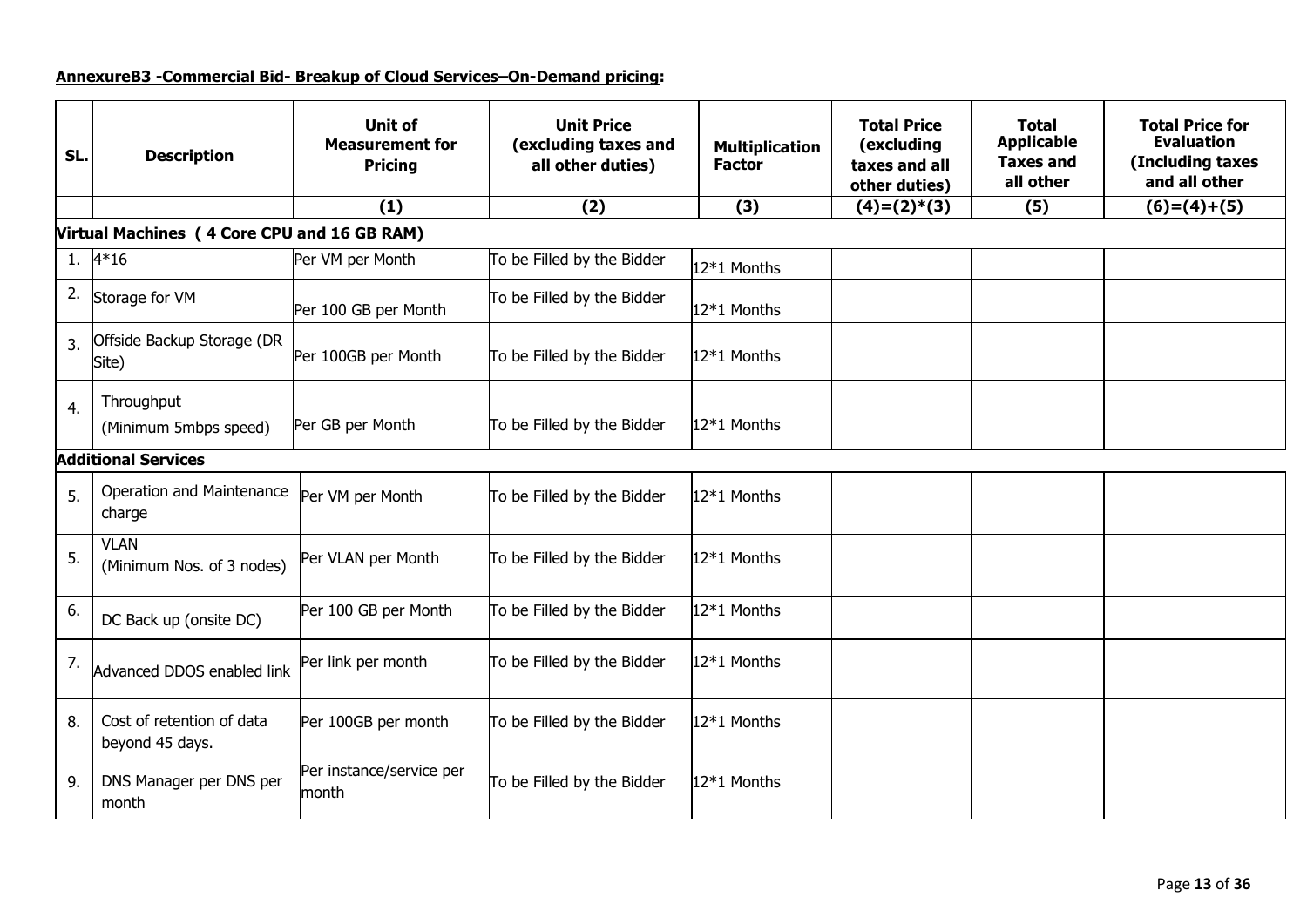| 10. | Content Delivery Network                                                | Per 100 GB per month              | To be Filled by the Bidder | 12*1 Months |  |  |
|-----|-------------------------------------------------------------------------|-----------------------------------|----------------------------|-------------|--|--|
| 11. | <b>IPSec VPN Connections</b>                                            | Per 10 connection per<br>month    | To be Filled by the Bidder | 12*1 Months |  |  |
| 12. | Virtual Firewall - Instance<br>Level & Subnet Level                     | Per instance/service per<br>month | To be Filled by the Bidder | 12*1 Months |  |  |
| 13. | Anti-virus                                                              | Per VM per Month                  | To be Filled by the Bidder | 12*1 Months |  |  |
| 14. | Web Application Firewall<br>(Layer 7)                                   | Per instance/service per<br>month | To be Filled by the Bidder | 12*1 Months |  |  |
| 15. | <b>Identity and Access</b><br>Management                                | Per instance/service per<br>month | To be Filled by the Bidder | 12*1 Months |  |  |
| 16. | Server Side Encryption of<br>data at rest                               | Per 100 GB per month              | To be Filled by the Bidder | 12*1 Months |  |  |
| 17. | Managed Threat Detection<br>Service                                     | Per instance/service per<br>month | To be Filled by the Bidder | 12*1 Months |  |  |
| 18. | <b>Security Incident Monitoring</b><br>Services                         | Per instance/service per<br>month | To be Filled by the Bidder | 12*1 Months |  |  |
| 19. | Cloud management &<br>monitoring tool per<br>dashboard - Service Health | Per instance/service per<br>month | To be Filled by the Bidder | 12*1 Months |  |  |
| 20. | Audit Trail - Includes<br>Network & Access Logs                         | Per Audit per month               | To be Filled by the Bidder | 12*1 Months |  |  |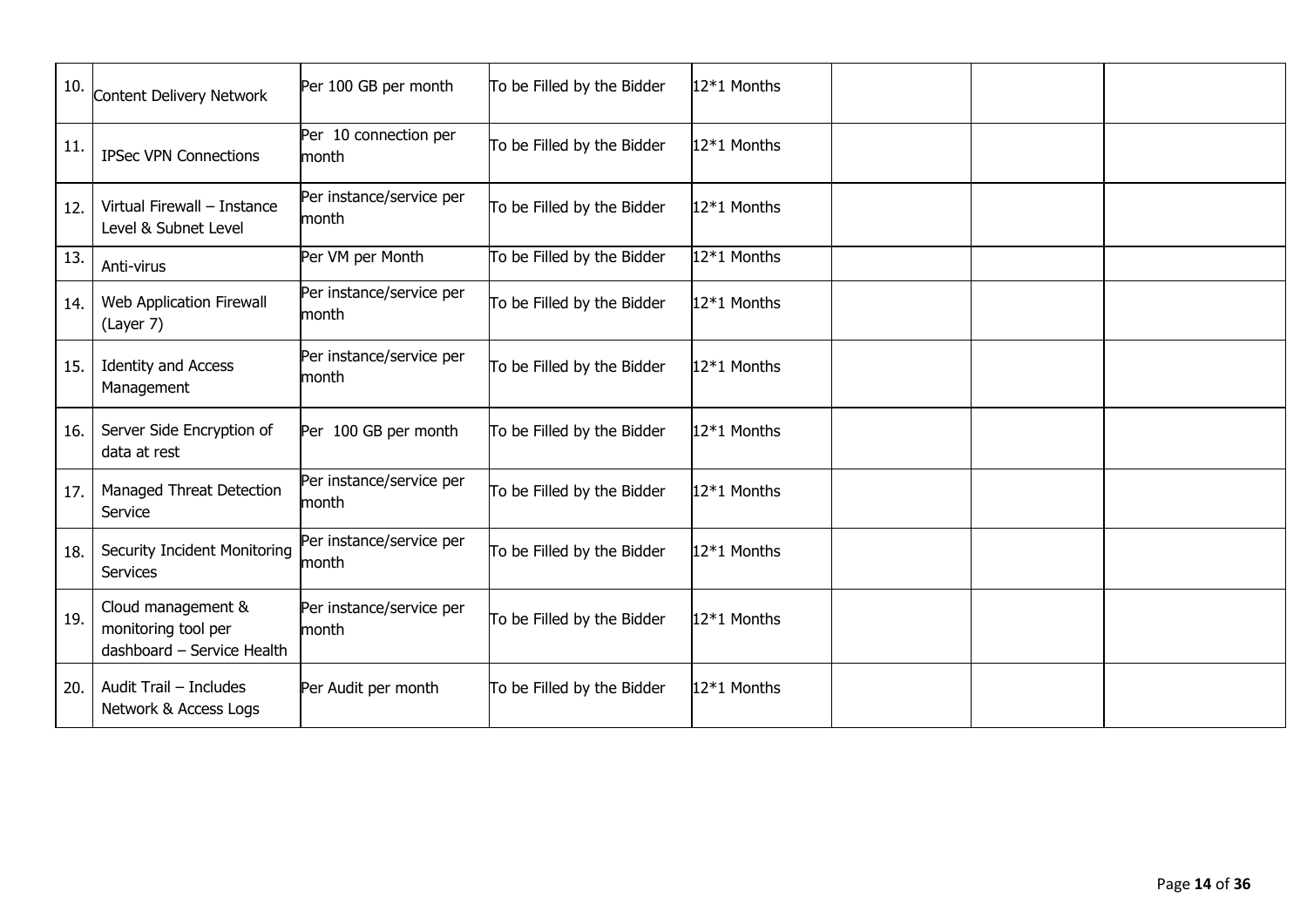#### **4. Technical Parameter (70 marks)**

- **a. Past experience:** Numbers of years since the CSP started offering Cloud Services in India / Globally **– (Total – 10 marks)**
- **b. Capability to provide Auto Scaling feature – (Total – 10 marks)**
- **c. No of Capabilities to monitor the provisioned cloud services support by CSP ( Total - 10 marks )**
	- **i.** Visibility into the performance and availability of the cloud services being used, as well as alerts that are automatically triggered by changes in the health of those services.
	- **ii.** Event-based alerts, to provide proactive notifications of scheduled activities, such as any changes to the infrastructure powering the cloud resources
	- **iii.** System-wide visibility into resource utilization, application performance, and operational health through proactive monitoring (collect and track metrics, collect and monitor log files, and set alarms) of the cloud resources.
	- **iv.** Capture logs of all user activity within an account. The recorded information should include the identity of the API caller, the time of the API call, the source IP address of the API caller, the request parameters, and the response elements returned by the cloud service. This is required to enable security analysis, resource change tracking, and compliance auditing.
	- **v.** Ability to discover all of the provisioned resources and view the configuration of each. Notifications should be triggered each time a configuration changes, and departments should be given the ability to dig into the configuration history to perform incident analysis.
	- **vi.** Monitoring of cloud resources with alerts to customers on security configuration gaps such as overly permissive access to certain compute instance ports and storage buckets, minimal use of role segregation using identity and access management (IAM), and weak password policies.
	- **vii.** Automated security assessment service to help improve the security and compliance of applications deployed on cloud by automatically assessing applications for vulnerabilities or deviations from best practices.
- **d. Availability of Managed Database services –**No of managed database services (e.g. Support for multiple types of databases – PostgreSQL, MySQL, MariaDB, Oracle and MS SQL Server etc.) by Cloud Service Provider - **(Total -10 marks)**
- **e. Availability of Managed Operating System services –**No of managed operating System services by CSP. **(Total -5 marks)**
- **f. Disaster Recovery Site/ High Availability Zone - (Total 10 Marks).**
- **g. Overall Presentation – Approach & quality - ( Total 15 marks)**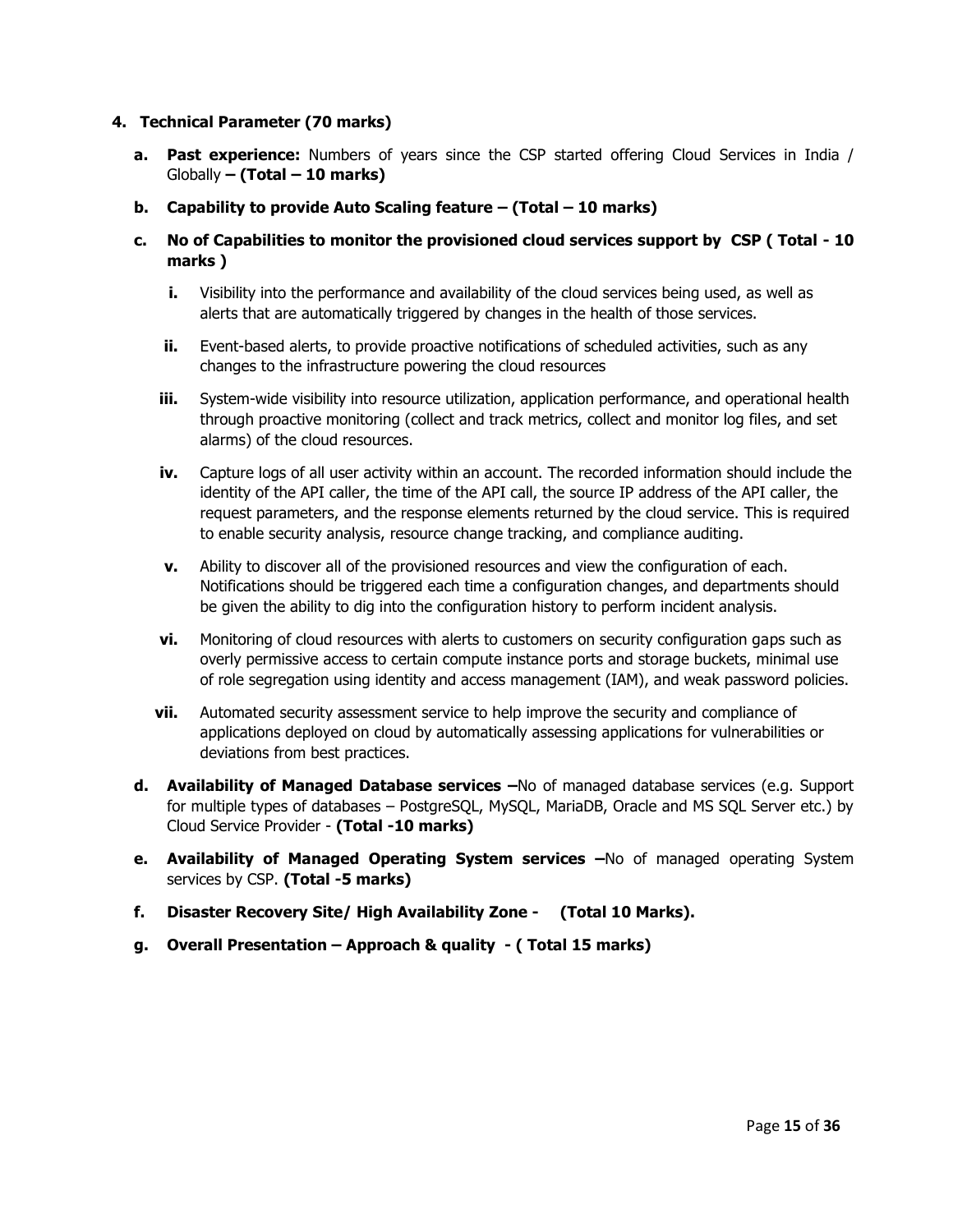# **4.1 Check List for Bidder**

| SL.          | <b>Criteria</b>                                                                                                                                                                                                                                                                                                                                                                                   | <b>Bidder</b><br>response<br>(enclose<br>documentary<br>proof applicable.) |
|--------------|---------------------------------------------------------------------------------------------------------------------------------------------------------------------------------------------------------------------------------------------------------------------------------------------------------------------------------------------------------------------------------------------------|----------------------------------------------------------------------------|
| $\mathbf{1}$ | <b>Past Experience:</b>                                                                                                                                                                                                                                                                                                                                                                           |                                                                            |
|              | Numbers of years since the CSP started offering Cloud Services in India / Globally.                                                                                                                                                                                                                                                                                                               |                                                                            |
| 2.           | <b>Project implementation Plan /activity</b>                                                                                                                                                                                                                                                                                                                                                      |                                                                            |
|              | a) "To be" architecture with minimum resources.<br>Submit a "To be" architecture.<br>b) No. of resource<br>Resource should have minimum 3 years' experience in Data<br>Centre/cloud environment.                                                                                                                                                                                                  |                                                                            |
| 3.           | No of Capabilities to monitor the provisioned cloud services :                                                                                                                                                                                                                                                                                                                                    |                                                                            |
|              | i. Visibility into the performance and availability of the cloud services being<br>used, as well as alerts that are automatically triggered by changes in the<br>health of those services.                                                                                                                                                                                                        |                                                                            |
|              | ii. Event-based alerts, to provide proactive notifications of scheduled activities,<br>such as any changes to the infrastructure powering the cloud resources.                                                                                                                                                                                                                                    |                                                                            |
|              | iii. System-wide visibility into resource utilization, application performance, and<br>operational health through proactive monitoring (collect and track metrics,<br>collect and monitor log files, and set alarms) of the cloud resources.                                                                                                                                                      |                                                                            |
|              | iv. Capture logs of all user activity within an account. The recorded information<br>should include the identity of the API caller, the time of the API call, the<br>source IP address of the API caller, the request parameters, and the<br>response elements returned by the cloud service. This is required to enable<br>security analysis, resource change tracking, and compliance auditing. |                                                                            |
|              | v. Ability to discover all of the provisioned resources and view the<br>configuration of each. Notifications should be triggered each time a<br>configuration changes, and departments should be given the ability to dig<br>into the configuration history to perform incident analysis.                                                                                                         |                                                                            |
|              | vi. Monitoring of cloud resources with alerts to customers on security<br>configuration gaps such as overly permissive access to certain compute<br>instance ports and storage buckets, minimal use of role segregation using<br>identity and access management (IAM), and weak password policies.                                                                                                |                                                                            |
|              | vii. Automated security assessment service to help improve the security and<br>compliance of applications deployed on cloud by automatically assessing<br>applications for vulnerabilities or deviations from best practices.                                                                                                                                                                     |                                                                            |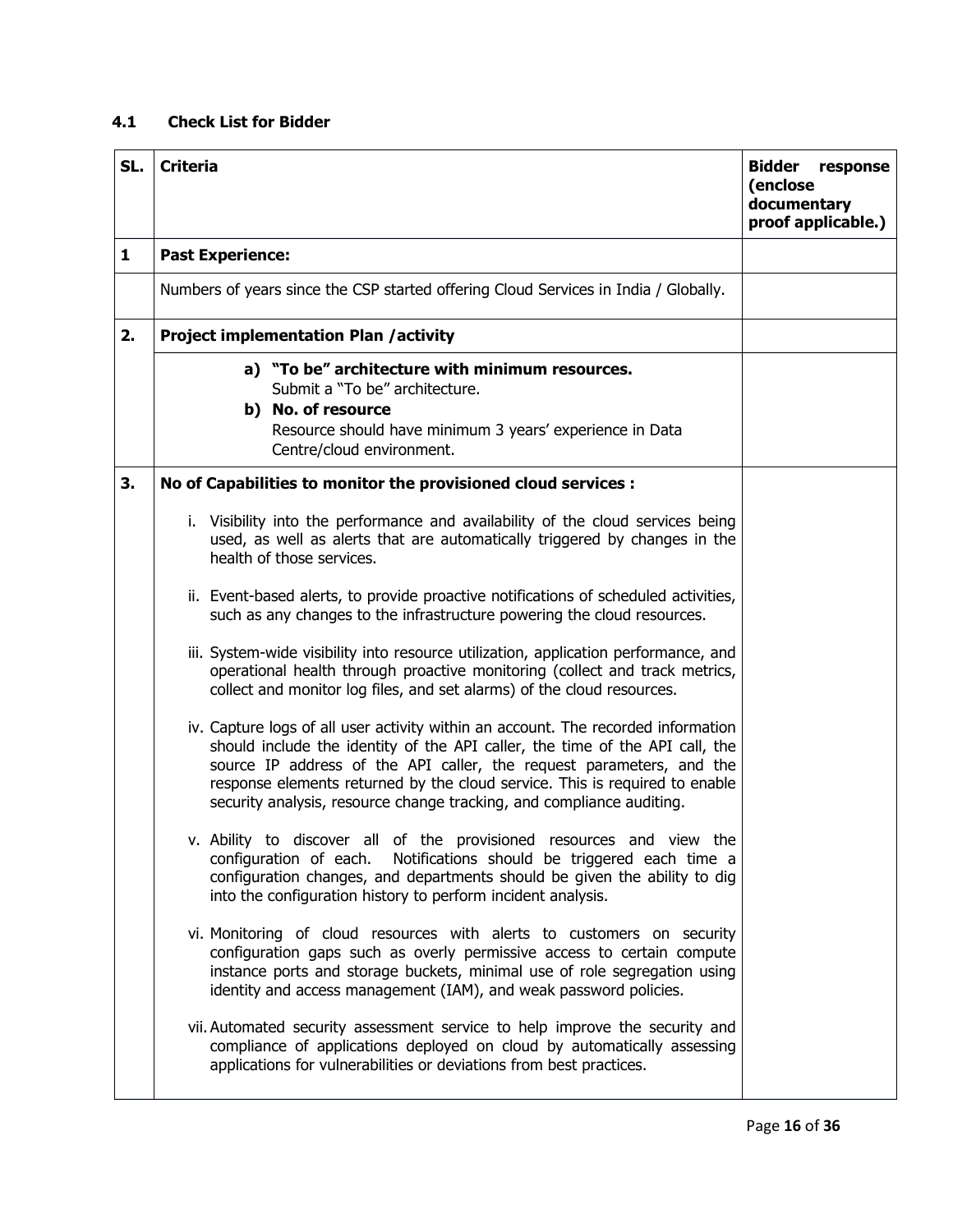| 4. | Availability of Managed Database services -<br>No of the database services (e.g. Support for multiple types of databases -<br>PostgreSQL, MySQL, Maria DB, Oracle and MS SQL Server etc.) managed by CSP.                   |  |
|----|-----------------------------------------------------------------------------------------------------------------------------------------------------------------------------------------------------------------------------|--|
| 5. | <b>Availability of Managed Operating System services</b><br>No. of operating System services managed by CSP.                                                                                                                |  |
| 6. | Disaster Recovery Site / High Availability Zone:<br>CSP should have DR sites in different seismic<br>zones in India Or CSP should propose DC-DR from different physical locations,<br>supporting active-active arrangement. |  |

## **5. Security and Statutory Requirements**

## **5.1. Certification/Compliance**:

- a. The CSP/Bidder facilities/services need to be certified / compliant to the following standards based on the project requirements:
	- i. ISO 27001 Data Center and the cloud services should be certified for the latest version of the standards.
	- ii. ISO/IEC 27017:2015-Code of practice for information security controls based on ISO/IEC 27002 for cloud services and Information technology.
	- iii. ISO 27018 Code of practice for protection of personally identifiable information (PII) in public clouds.
	- iv. ISO 20000-9-Guidance on the application of ISO/IEC 20000-1 to cloud services.
	- v. PCI DSS compliant technology infrastructure for storing, processing, and transmitting credit card information in the cloud – This standard is required if the transactions involve credit card payments.
- b. The CSP/Bidder shall comply or meet any security requirements applicable to CSPs/bidders published (or to be published) by Ministry of Electronics Information and Technology (MeitY), Government of India or any standards body setup / recognized by Government of India from time to time and notified to the CSP/Bidder by MeitY as a mandatory standard.
- c. The CSP/Bidder shall meet all the security requirements indicated in the IT Act 2000 the terms and conditions of the Provisional Empanelment of the Cloud Service Providers and shall comply to the audit criteria defined by STQC.

## **5.2. Privacy and Security Safeguards:**

- a. CSP/Bidder to ensure that the data is encrypted as part of a standard security process for highly sensitive content or choose the right cryptographic algorithms evaluating security, performance, and compliance requirements specific to their application and may choose from multiple key management options.
- b. CSP/Bidder to notify the agency promptly in the event of security incidents or intrusions, or requests from foreign government agencies for access to the data, to enable the agency to manage these events proactively.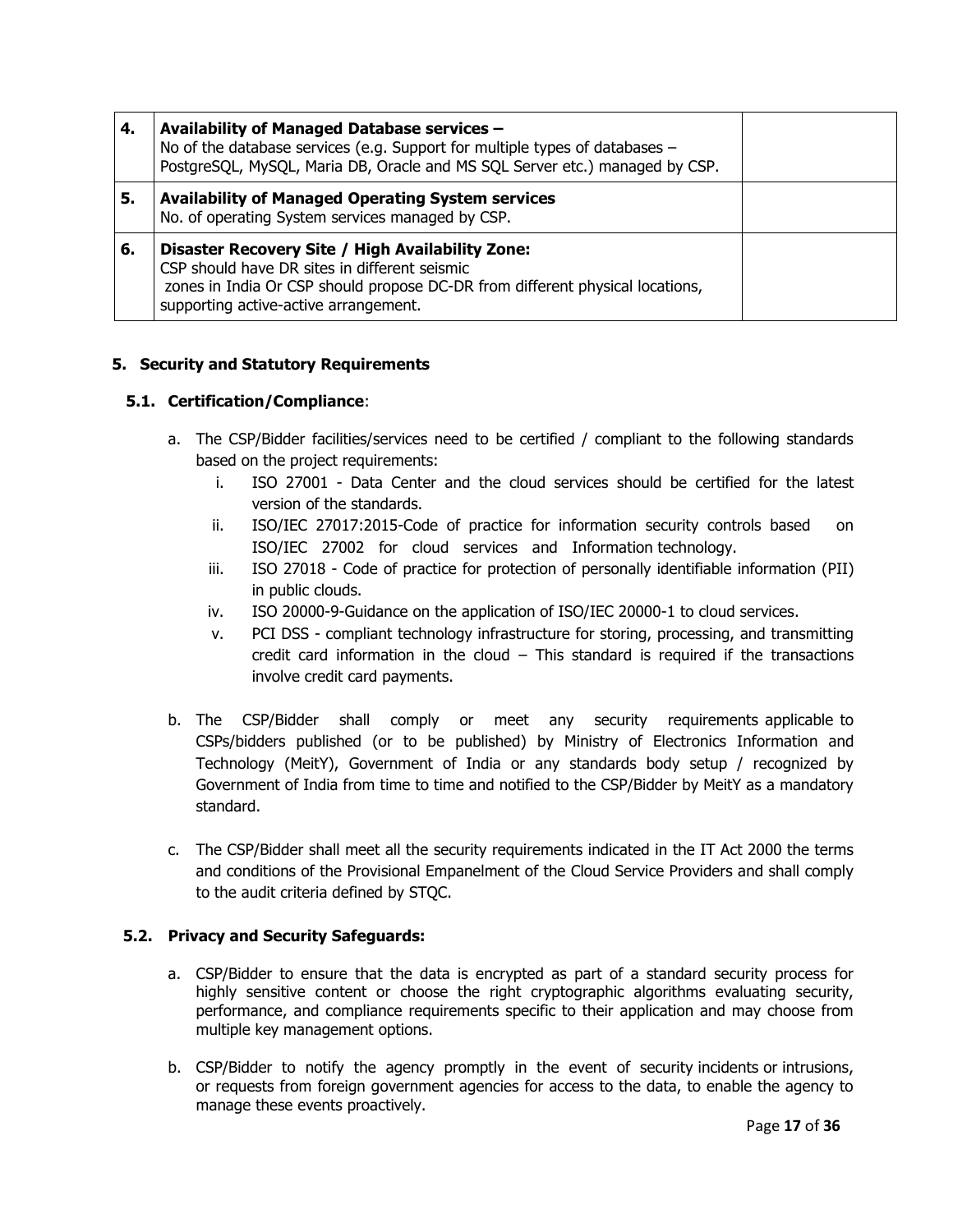- c. The Bidder shall ensure that all the storage blocks or multiple copies of data if any are unallocated or zeroed out by the CSPs so that data cannot be recovered. If due to some regulatory reasons if it is required to securely decommission data, departments can implement data encryption at rest using departments managed keys, which are not stored in the cloud. Then customers may delete the key used to protect the decommissioned data, making it irrecoverable.
- d. The CSP/Bidder shall report forthwith in writing of information security breaches to the DIT, Manipur by unauthorized persons (including unauthorized persons who are employees of any Party) either to gain access to or interfere with the Project's Data, facilities or Confidential Information.
- e. The CSP undertakes to treat information passed on to them under this Agreement as classified. Such Information will not be communicated / published / advertised by the CSP to any person/organization without the express permission of the DIT, Manipur.

## **5.3. Confidentiality**

- **1.** The Bidder shall execute non-disclosure agreements with the DIT, Manipur with respect to migration and hosting of all the applications/websites. For the avoidance of doubt, it is expressly clarified that the aforesaid provisions shall not apply to the following information:
	- i. information already available in the public domain;
	- ii. information which has been developed independently by the Service Provider;
	- iii. information which has been received from a third party who had the right to disclose the aforesaid information; Information which has been disclosed to the public pursuant to a court order.
- **2.** The Subcontractors will be permitted to obtain customer data only to deliver the services the bidder has retained them to provide and will be prohibited from using customer data for any other purpose. The bidder remains responsible for its subcontractors' compliance with bidder's obligations under the Project.

## **5.4. Location of Data**:

- a. The Bidder shall be guaranteed that all services including data will reside in India.
- b. The location of the data (text, audio, video, image files, drawing files, GIS files, pdf, and any compressed data and software (including machine images), that are provided to the CSP for processing, storage or hosting by the CSP services in connection with the DIT Manipur's account and any computational results that an DIT Manipur or any end user derives from the foregoing through their use of the CSP's services) shall be as per the terms and conditions of the Empanelment of the Cloud Service Provider.

## **5.5 E-Discovery:**

Electronic discovery (e-discovery) is the process of locating, preserving, collecting, processing, reviewing, and producing Electronically Stored Information (ESI) in the context of or criminal cases/proceedings or investigation. DIT, Manipur must be able to access and retrieve such data in a CSP environment in a timely fashion for normal work purposes.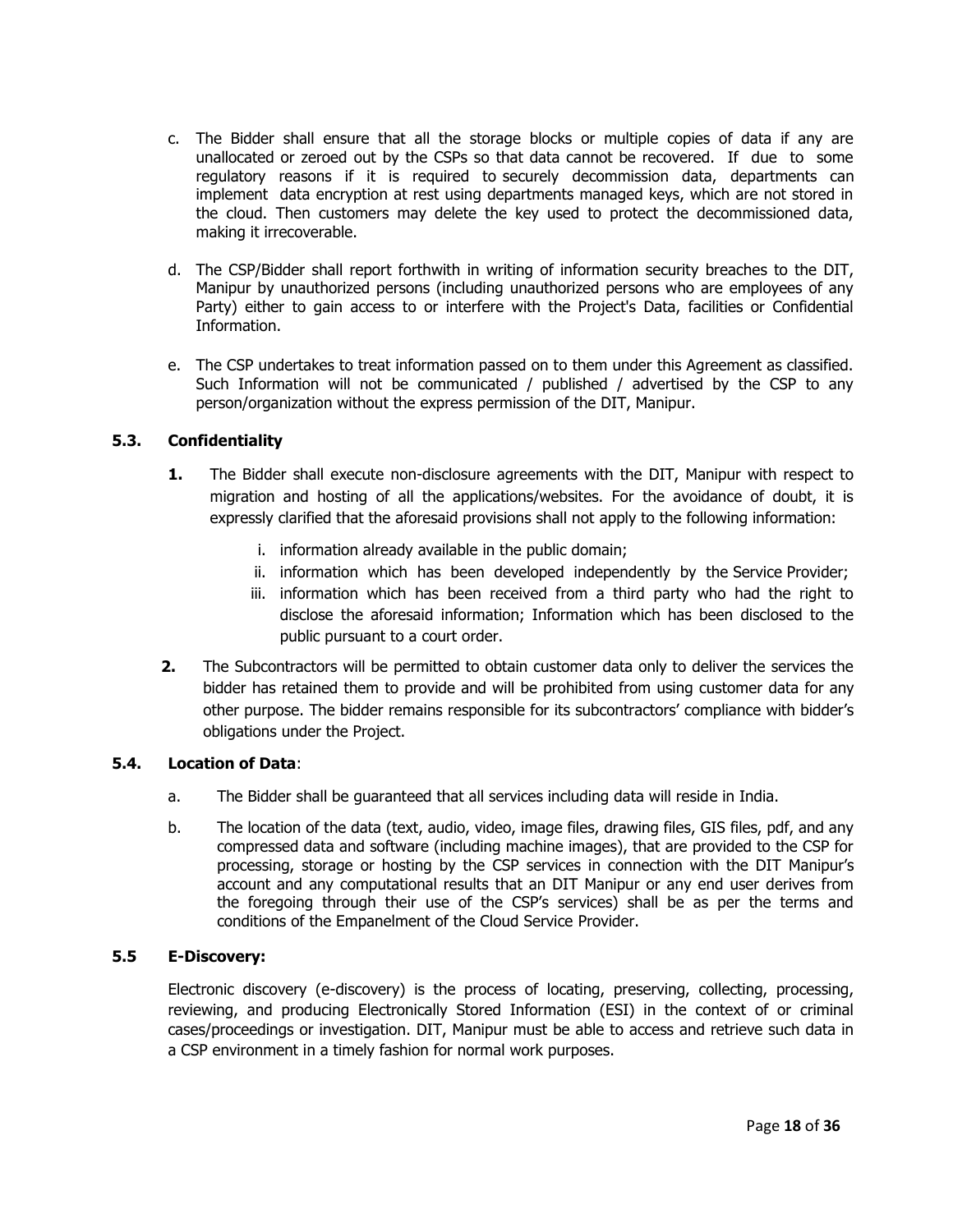#### **5.6. Law Enforcement Request:**

The Law Enforcement Agency as mandated under any law for the time being in force may seek access to information stored on cloud as provided by the Service Provider. The onus shall be on the Cloud Service Provider to perform all due diligence before releasing any such information to any such law enforcement agency.

## **5.7. Audit:**

- a. DIT, Manipur shall ensure that the Cloud Service Provider's services offerings are audited and certified by STQC/MeitY.
- b. The Cloud Service Provider's services offerings shall comply with the audit requirements defined under the terms and conditions of the Provisional Empanelment of the Cloud Service Providers (or STQC /MEITY guidelines as and when published).
- c. The Audit, Access and Reporting Requirements should be as per the terms and conditions of the Provisional Empanelment of the Cloud Service Provider.

#### **5.8. Performance Management**:

The critical SLAs for cloud services are covered under Section 5.11.

## **5.9. Audit and Governance Requirements**

- a. The CSP shall implement the audit & compliance features to enable the Agency to monitor the provisioned resources, performance, resource utilization, and security compliance:
- b. View into the performance and availability of the cloud services being used, as well as alerts that are automatically triggered by changes in the health of those services.
- c. Event-based alerts, to provide proactive notifications of scheduled activities, such as any changes to the infrastructure powering the cloud resources.
- d. System-wide visibility into resource utilization, application performance, and operational health through proactive monitoring (collect and track metrics, collect and monitor log files, and set alarms) of the cloud resources.
- e. Review of auto-scaling rules and limits.
- f. Logs of all user activity within an account. The recorded information should include the identity of the API caller, the time of the API call, the source IP address of the API caller, the request parameters, and the response elements returned by the cloud service. This is required to enable security analysis, resource change tracking, and compliance auditing.
- g. Ability to discover all of the provisioned resources and view the configuration of each. Notifications should be triggered each time a configuration changes, and Agencies should be given the ability to dig into the configuration history to perform incident analysis.
- h. Monitoring of cloud resources with alerts to customers on security configuration gaps such as overly permissive access to certain compute instance ports and storage buckets, minimal use of role segregation using identity and access management (IAM), and weak password policies.
- i. Automated security assessment service that helps improve the security and compliance of applications deployed on cloud by automatically assessing applications for vulnerabilities or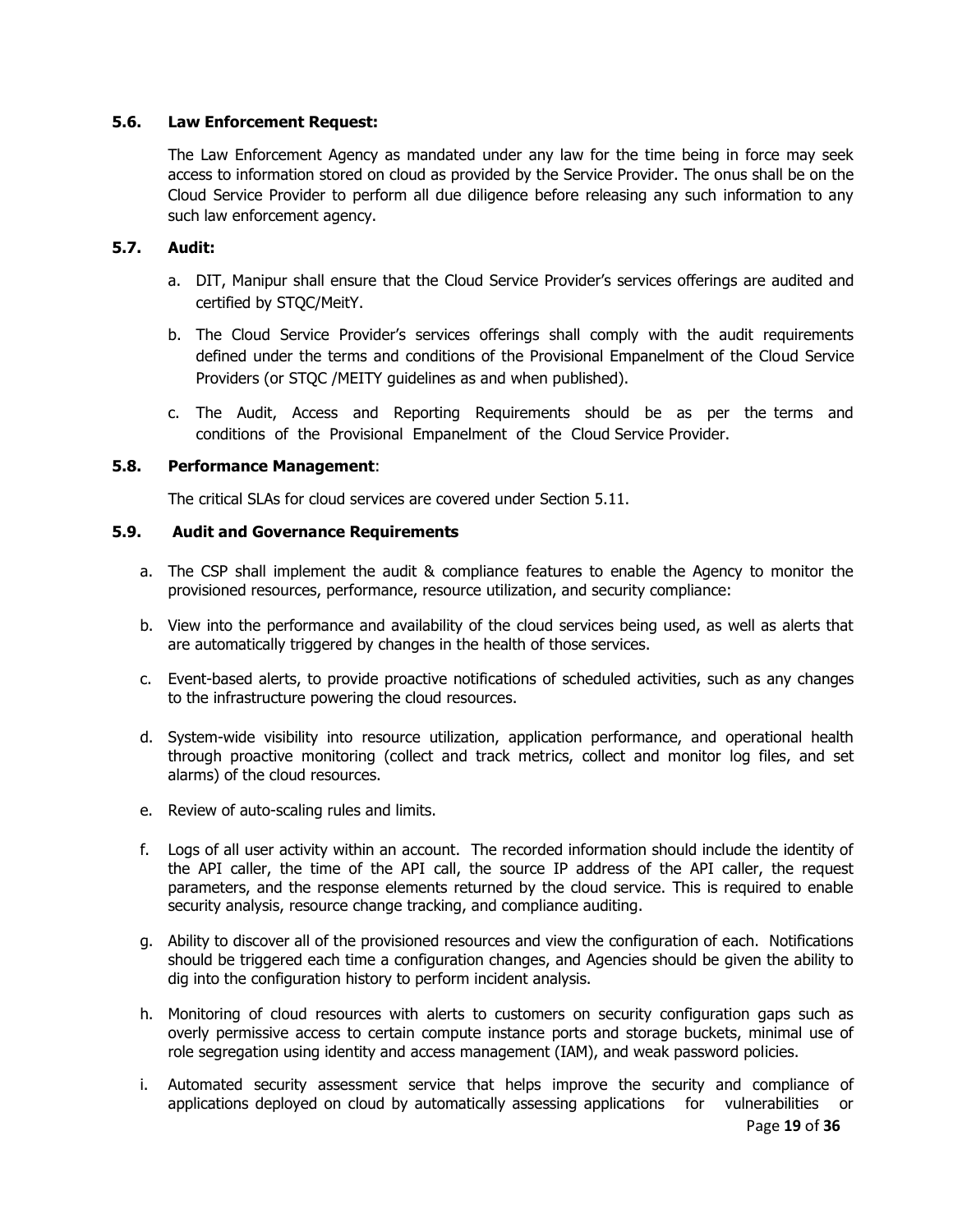deviations from best practices. After performing an assessment, the tools should produce a detailed list of security findings prioritized by level of severity.

#### **5.10. Exit Management / Transition-Out Responsibilities**

- a. Continuity and performance of the Services at all times including the duration of the Agreement and post expiry of the Agreement is a critical requirement of DIT, Manipur.
- b. It is the prime responsibility of CSP to ensure continuity of service at all times of the Agreement including exit management period and in no way any facility/service shall be affected/degraded.
- c. The responsibilities of Service Provider with respect to Exit Management/Transition-Out services on cloud include:
	- i. Provide necessary handholding and transition support to ensure the continuity and performance of the Services to the complete satisfaction of DIT, Manipur.
	- ii. Support DIT, Manipur in migration of the VMs, data, content and any other assets to the new environment created by DIT, Manipur or any Agency (on behalf of DIT, Manipur) on alternate cloud service provider's offerings to enable successful deployment and running of the DIT, Manipur's solution on the new infrastructure by providing a mechanism to DIT, Manipur for the bulk retrieval of all data, scripts, software, virtual machine images, and so forth to enable mirroring or copying to DIT, Manipur supplied industry standard media.
	- iii. The format of the data transmitted from the cloud service provider to DIT, Manipur should leverage standard data formats (e.g., OVF, VHD…) whenever possible to ease and enhance portability. The format will be finalized by DIT, Manipur.
	- iv. The ownership of the data generated upon usage of the system, at any point of time during the contract or expiry or termination of the contract, shall rest absolutely with DIT, Manipur.
	- v. Ensure that all the documentation required by DIT, Manipur for smooth transition including configuration documents are kept up to date and all such documentation is handed over to DIT, MANIPUR during regular intervals as well as during the exit management process. Shall not delete any data at the end of the agreement (for a maximum of 45 days beyond the expiry of the Agreement) without the express approval of DIT, Manipur.
	- vi. Once the exit process is completed, remove the DIT, Manipur 's data, content and other assets from the cloud environment and certify that the VM, Content and data destruction to DIT, Manipur as per stipulations and shall ensure that the data cannot be forensically recovered.
- d. There shall not be any additional cost associated with the Exit / Transition-out process.

## **5.11. Service Level Agreement (SLA)**

#### **5.11.1. Measurement and Monitoring**

a. The SLA parameters shall be monitored on monthly basis as per the individual SLA parameter requirements. However, if the performance of the system/services is degraded significantly at any given point in time during the contract and if the immediate measures are not implemented and issues are not rectified to the complete satisfaction of DIT, MANIPUR or an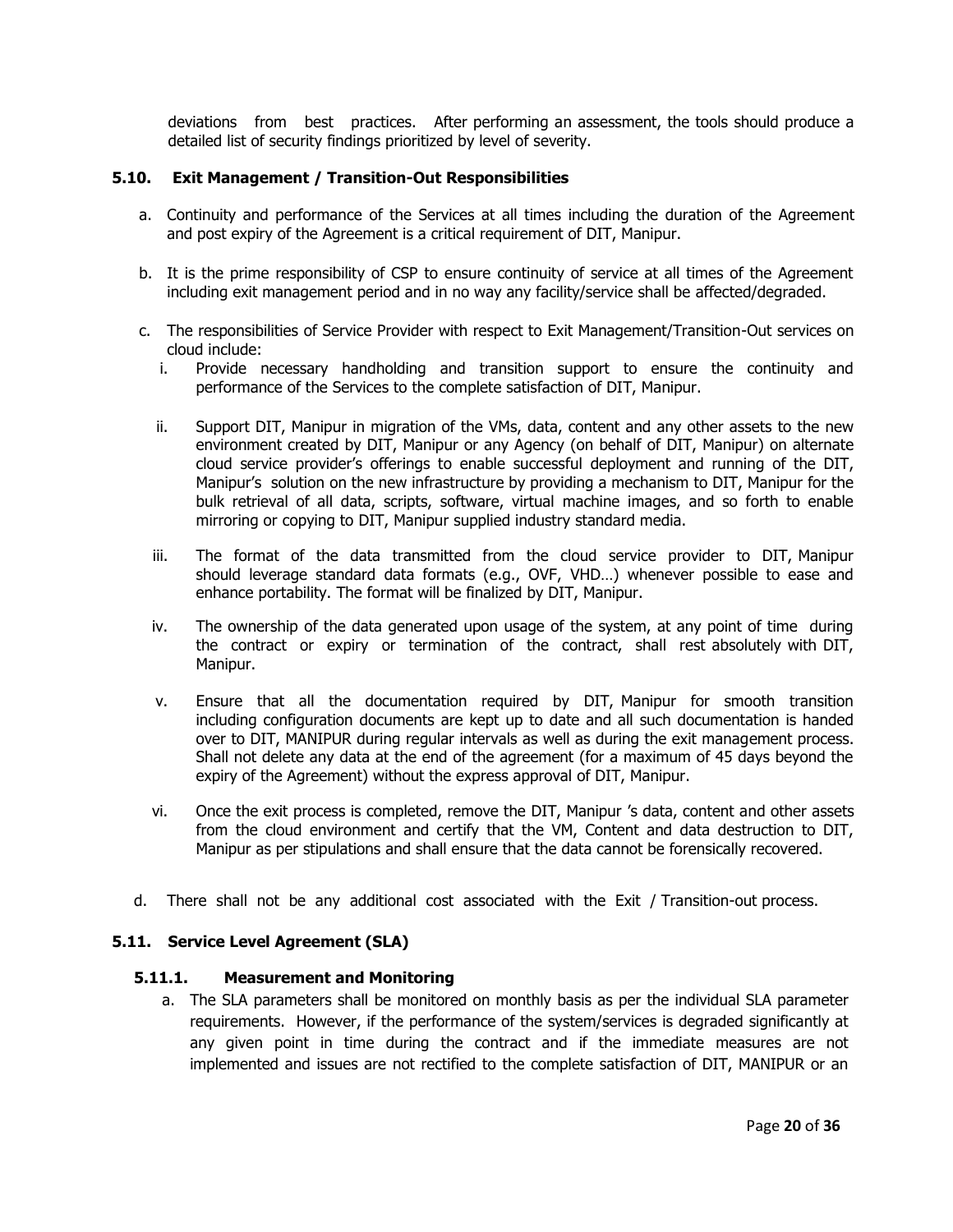agency designated by them, then DIT, MANIPUR will have the right to take services form another CSP at the cost of existing CSP or/and termination of the contract.

- b. The full set of service level reports should be available to DIT, MANIPUR on a monthly basis or based on the project requirements.
- c. The Monitoring Tools shall play a critical role in monitoring the SLA compliance and hence will have to be customized accordingly. The CSP shall make available the Monitoring tools for measuring and monitoring the SLAs. The bidder may deploy additional tools and develop additional scripts (if required) for capturing the required data for SLA report generation in automated way. The tools should generate the SLA Monitoring report in the end of every month which is to be shared with the DIT, Manipur on a monthly basis. DIT, Manipur or its nominated agency shall have full access to the Monitoring Tools/portal(and any other tools/solutions deployed for SLA measurement and monitoring) to extract data(raw, intermediate as well as reports) as required during the project. DIT, Manipur or its nominated agency will also audit the tool and the scripts on a regular basis.
- d. The measurement methodology/criteria/logic will be reviewed by DIT, Manipur.
- e. In case of default on any of the service level metric, the CSPs hall submit performance improvement plan along with the root cause analysis for DIT, Manipur's approval.

## **5.11.2. Periodic Reviews**

- a. During the contract period, it is envisaged that the recould be changes to the SLA, in terms of measurement methodology/logic/criteria, addition, alteration or deletion of certain parameters, based on mutual consent of both the parties, i.e. DIT, Manipur and CSP.
- b. DIT, Manipur and CSP shall each ensure that the range of the Services under the SLA shall not be varied, reduced or increased except by the prior written agreement of DIT, MANIPUR and CSP in accordance with the Change Control Schedule.
- c. The SLAs may be reviewed on an annual basis by DIT, Manipur in consultation with the CSP and other agencies.

## **5.11.3. Penalties**

Payments to the CSP to be linked to the compliance with the SLA metrics laid down in the agreement.

- a. The payment will be linked to the compliance with the SLA metrics.
- b. The penalty in percentage of the monthly Payment is indicated against each SLA parameter in the table.
- c. In case multiple SLA violations occur due to the same root cause or incident then the SLA that incurs the maximum penalty may be considered for penalty calculation rather than a sum of penalties for the applicable SLA violations.
- d. Penalties shall not exceed 100% of the monthly bill.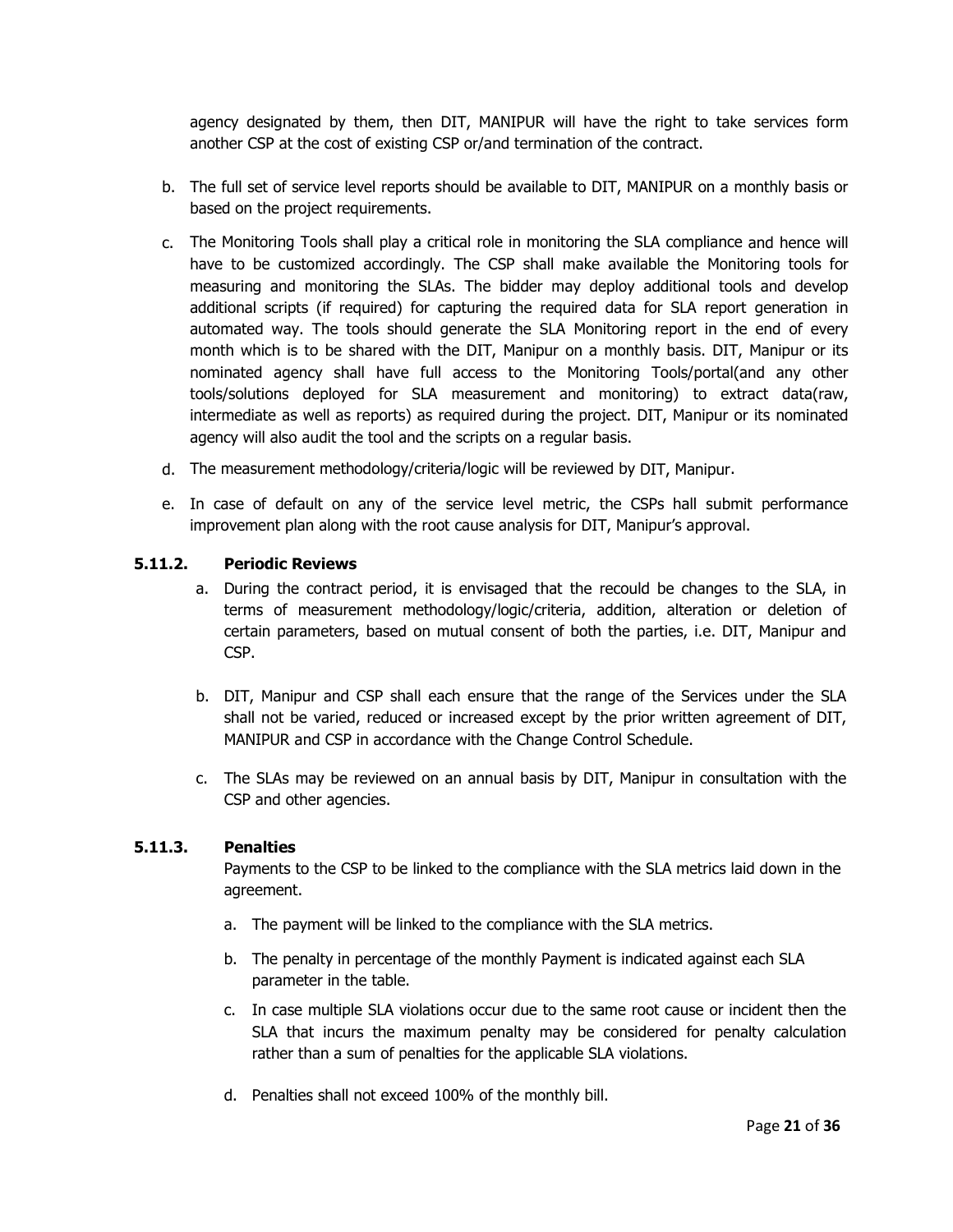e. If the penalties exceed more than 50% of the total monthly bill, it will result in a material breach .In case of a material breach, the operator will be given a cure period of one month to rectify the breach failing which a notice to terminate may be issued by DIT, Manipur.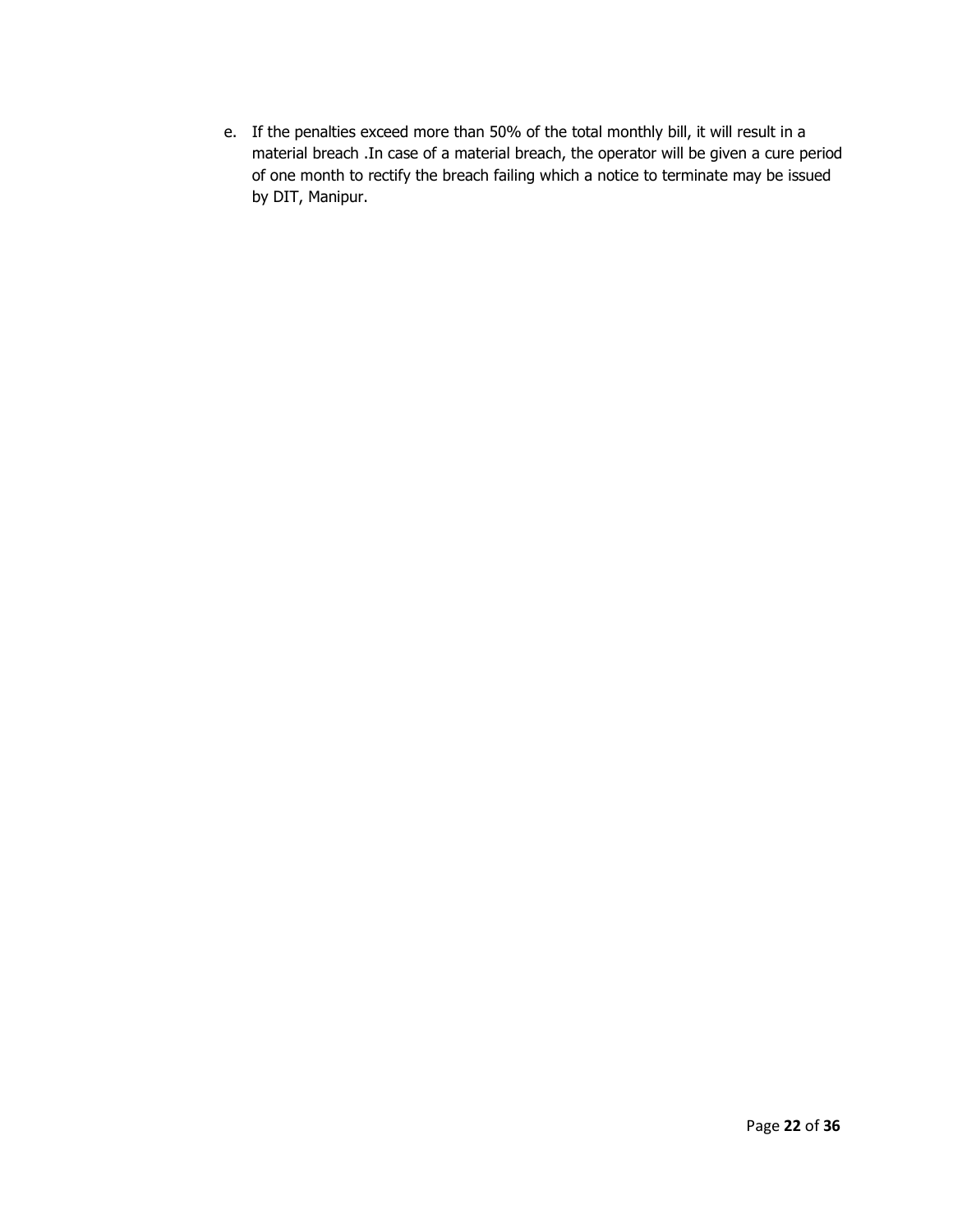# **5.12. Service Levels**

| S. No.                     | <b>Service</b><br>Level<br><b>Objective</b>                                                                                                                                                                                                                                                                                                                                                   | <b>Measurement</b><br>Methodology /                                                                                                                                                                                                                               | <b>Target/Service</b><br><b>Level</b>                                                                                                                                                          | <b>Penalty (Indicative)</b>                                                                                                                                                                                                                                                                                                    |
|----------------------------|-----------------------------------------------------------------------------------------------------------------------------------------------------------------------------------------------------------------------------------------------------------------------------------------------------------------------------------------------------------------------------------------------|-------------------------------------------------------------------------------------------------------------------------------------------------------------------------------------------------------------------------------------------------------------------|------------------------------------------------------------------------------------------------------------------------------------------------------------------------------------------------|--------------------------------------------------------------------------------------------------------------------------------------------------------------------------------------------------------------------------------------------------------------------------------------------------------------------------------|
| <b>Availability/Uptime</b> |                                                                                                                                                                                                                                                                                                                                                                                               |                                                                                                                                                                                                                                                                   |                                                                                                                                                                                                |                                                                                                                                                                                                                                                                                                                                |
| 1.                         | Availability/Uptime<br>of<br>cloud services Resources<br>for<br>Production<br>(VMs,<br>environment<br>OS,<br>Storage,<br>VLB,<br>Security<br>Components,)                                                                                                                                                                                                                                     | Availability (as per the definition<br>in the SLA) will be measured<br>for each of the underlying<br>components (e.g., VM, Storage,<br>OS, VLB, Security Components)<br>provisioned in the cloud.<br>Measured with the help of SLA<br>reports provided by<br>CSP. | Availability<br>for<br>each<br>of<br>the<br>provisioned<br>resources:<br>$>=$ 99.5%                                                                                                            | Default on any one or<br>more of the provisioned<br>will<br>resource<br>attract<br>penalty<br>indicated<br>as<br>below.<br>$<99.5\%$ & $>=99\%$<br>(10% of the< <periodic<br>Payment&gt;&gt;)<br/><math>&lt; 99\%</math><br/>(30% of the &lt;&lt; periodic<br/>Payment&gt;&gt;)</periodic<br>                                  |
| 2.                         | of<br>Critical<br>Availability<br>Services (e.g., Register<br>Support<br>Request<br>or<br>Incident; Provisioning/De-<br>Provisioning;<br>User<br>Activation/De-Activation;<br>User Profile Management;<br><b>Access</b><br>Utilization<br>Monitoring Reports) over<br>User/Admin Portal and<br>APIs (where applicable)<br>/ Admin<br>over<br>User<br>APIs<br>Portal and<br>(where applicable) | Availability (as per the<br>definition in the SLA) will be<br>measured for each of<br>the<br>critical services over both the<br>User / Admin Portal and APIs<br>(where applicable)                                                                                | Availability<br>for<br>each<br>of<br>the<br>critical<br>services<br>both<br>the<br>over<br>Admin<br><b>User</b><br>$\prime$<br>and<br>APIs<br>Portal<br>applicable)<br>(where<br>$>=$<br>99.5% | Default on any one or<br>more of the services on<br>either of the portal or<br>APIs will attract penalty<br>as indicated below.<br>$<99.5\%$ and $>=99\%$<br>(10% of the< <periodic<br>Payment&gt;&gt;)<br/><math>&lt; 99\%</math><br/>(20% of the &lt;&lt; Periodic<br/>Payment&gt;&gt;)</periodic<br>                        |
| $\overline{3}$ .           | Availability<br>of<br>Regular Reports<br>(e.g.,<br>Certifications,)<br>Audit,<br>indicating<br>the<br>the<br>compliance<br>to<br>Provisional Empanelment<br>Requirements.                                                                                                                                                                                                                     |                                                                                                                                                                                                                                                                   | working<br>15<br>days<br>from the end of the<br>quarter.<br>If STQC issues a<br>certificate                                                                                                    | 5% of < <periodic<br>Payment&gt;&gt;</periodic<br>                                                                                                                                                                                                                                                                             |
|                            | <b>Support Channels - Incident and Helpdesk</b>                                                                                                                                                                                                                                                                                                                                               |                                                                                                                                                                                                                                                                   |                                                                                                                                                                                                |                                                                                                                                                                                                                                                                                                                                |
| 4.                         | Response Time                                                                                                                                                                                                                                                                                                                                                                                 | Average<br>Time<br>taken<br>to<br>acknowledge and respond, once<br>ticket/incident<br>is logged<br>a<br>through one of the agreed<br>channels. This is calculated for<br>all tickets/incidents reported<br>within the reporting month.                            | 95%<br>within<br>15minutes                                                                                                                                                                     | <95% &>=90%<br>(5% of the)<br>< <periodic<br>Payment&gt;&gt;)<br/><math>&lt; 90\%</math> &amp; <math>&gt;= 85\%</math><br/>(7% of the&lt;<periodic<br>Payment&gt;&gt;)<br/><math>&lt; 85\%</math> &amp; <math>&gt;= 80\%</math> (<br/>9%<br/>of the&lt;<periodic<br>Payment&gt;&gt;)</periodic<br></periodic<br></periodic<br> |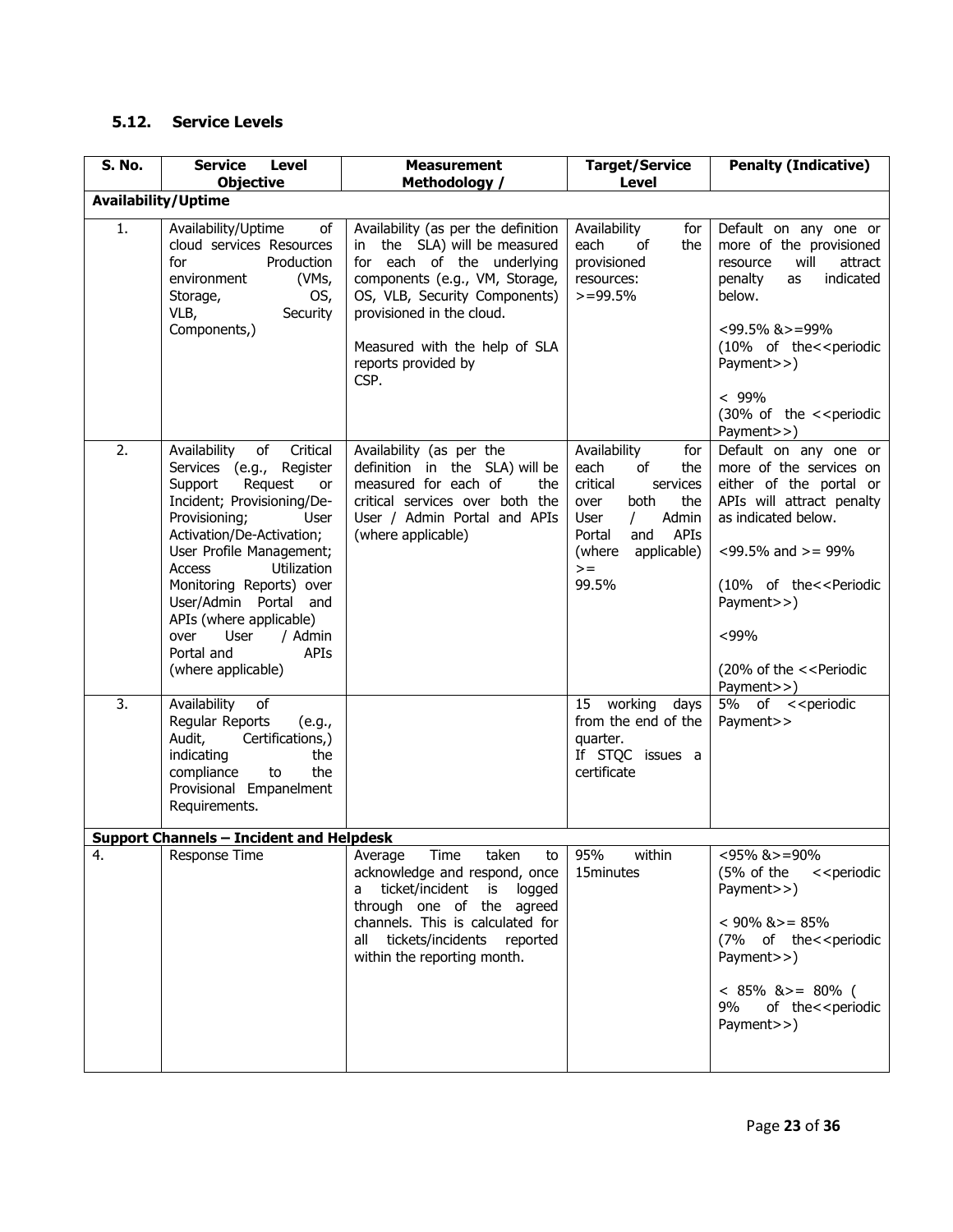| $\overline{5}$ . | Time to Resolve<br>- Severity 1                 | taken<br>to<br>resolve the<br>Time<br>reported ticket/incident from the<br>time of logging.                                                                                                                                                                                                                                                                                                                  | For Severity 1,<br>of the<br>98%<br>incidents should<br>be resolved<br>within<br>30<br>of<br>minutes<br>problem reporting.                               | $<$ 98% &>=90%<br>(5% of the << periodic<br>Payment>>)<br>$< 90\%$ & $>= 85\%$<br>(10% of the< <periodic<br>Payment&gt;&gt;)<br/><math>&lt; 85\%</math> &amp; <math>&gt;= 80\%</math><br/>(20% of the&lt;<periodic<br>Payment&gt;&gt;)</periodic<br></periodic<br> |
|------------------|-------------------------------------------------|--------------------------------------------------------------------------------------------------------------------------------------------------------------------------------------------------------------------------------------------------------------------------------------------------------------------------------------------------------------------------------------------------------------|----------------------------------------------------------------------------------------------------------------------------------------------------------|--------------------------------------------------------------------------------------------------------------------------------------------------------------------------------------------------------------------------------------------------------------------|
| 7.               | Time to Resolve<br>-Severity 2,3                | Time taken to<br>resolve the<br>reported ticket/incident from<br>the time of logging.                                                                                                                                                                                                                                                                                                                        | 95%<br>of<br>Severity 2 within 4<br>hours of problem<br>reporting<br>AND 95%<br>of<br>Severity<br>3<br>16 hours<br>within<br>problem<br>οf<br>reporting. | $< 95\%$ & $> = 90\%$<br>(2% of the $\prec$ periodic<br>Payment>>)<br>$< 90\%$ & $> = 85\%$<br>(4% of the << periodic<br>Payment>>)<br>$<85\%$ & $>=80\%$<br>(6% of the< <periodic<br>Payment&gt;&gt;)</periodic<br>                                               |
|                  | <b>Vulnerability Management</b>                 |                                                                                                                                                                                                                                                                                                                                                                                                              |                                                                                                                                                          |                                                                                                                                                                                                                                                                    |
| 8.               | Percentage<br>οf<br>timely<br>incident report   | Measured<br>as a percentage<br>by the number of defined<br>incidents reported within<br>a a<br>predefined time(1 hour) limit<br>after discovery, over the total<br>number of defined incidents to<br>the cloud service which are<br>reported within a predefined<br>period(i.e. month).<br>Incident Response -CSP shall<br>assess and acknowledge the<br>defined incidents within<br>1 hour after discovery. | 95% within 1<br>hour                                                                                                                                     | $<$ 95%&>=90%<br>(5% ofthe << Periodic<br>Payment>>)<br>$<90\%$ & $>=85\%$<br>(10% of the< <periodic<br>Payment&gt;&gt;)<br/><math>&lt;85\%</math> &amp; <math>&gt;=80\%</math><br/>(15% of the&lt;<periodic<br>Payment&gt;&gt;)</periodic<br></periodic<br>       |
| 9.               | Percentage of<br>timely incident<br>resolutions | Measured as aPercentage of<br>defined incidents against the<br>cloud service that are resolved<br>within a predefined time limit<br>(month) over the total number<br>of defined incidents to the<br>within<br>service<br>cloud<br>a<br>predefined period. (Month).<br>Measured<br>from<br><b>Incident Reports</b>                                                                                            | 95%<br>to<br>be<br>resolved within<br>1 hour                                                                                                             | $< 95\%$ & $> = 90\%$<br>(5% of the << Periodic<br>Payment>>)<br>$<90\%$ & $>=85\%$<br>(10% of the << Periodic<br>Payment>>)<br>$<85\%$ & $>=80\%$<br>(15% of the << Periodic<br>Payment>>)                                                                        |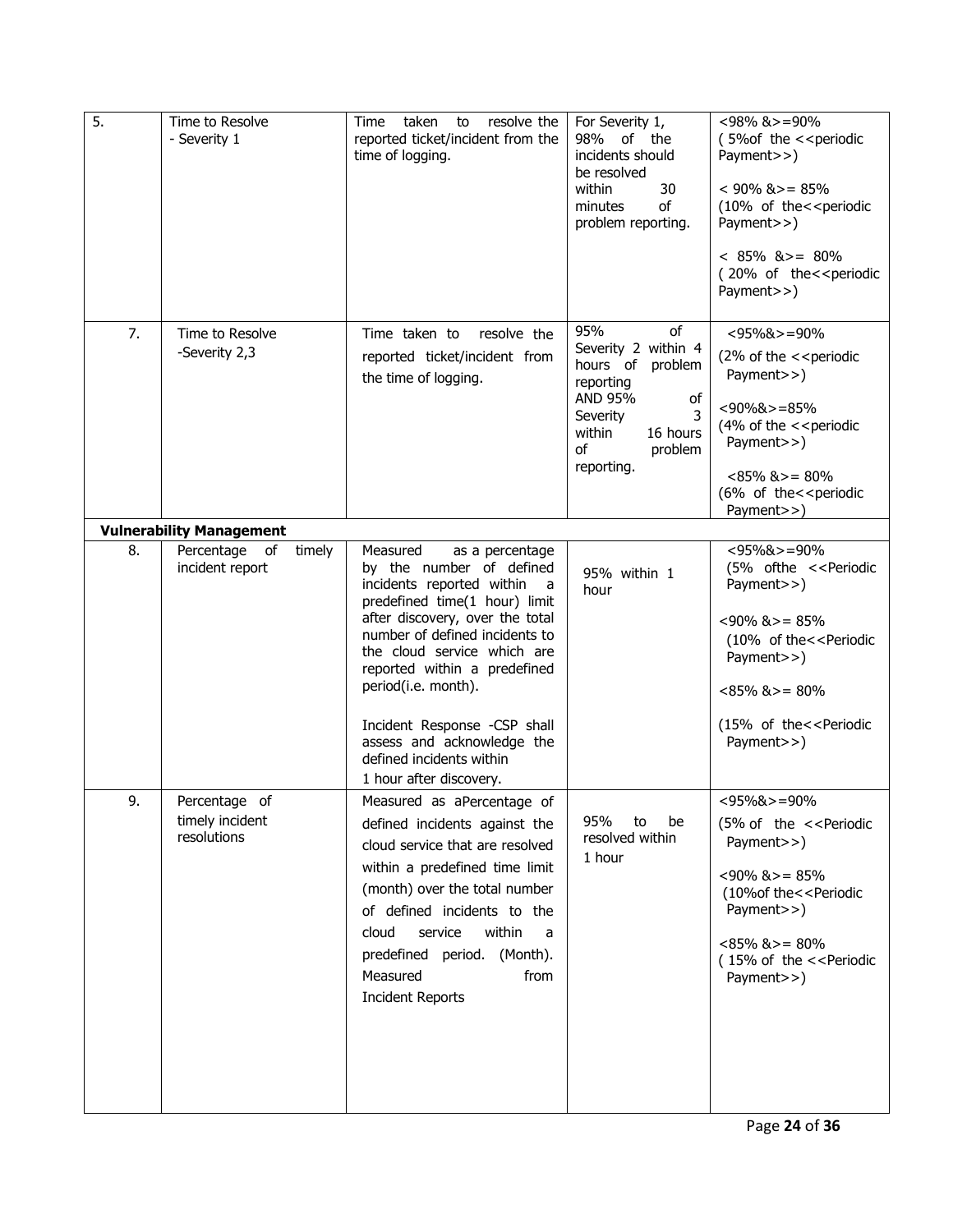| <b>Vulnerability Management</b> |                                                                  |                                                                                                                                                                                                                                                                                                                                                                                                                                                                                                                                                                                                              |           |                                                                                                                                                                                                                                                                                                                                                                                                                                                                                      |  |  |
|---------------------------------|------------------------------------------------------------------|--------------------------------------------------------------------------------------------------------------------------------------------------------------------------------------------------------------------------------------------------------------------------------------------------------------------------------------------------------------------------------------------------------------------------------------------------------------------------------------------------------------------------------------------------------------------------------------------------------------|-----------|--------------------------------------------------------------------------------------------------------------------------------------------------------------------------------------------------------------------------------------------------------------------------------------------------------------------------------------------------------------------------------------------------------------------------------------------------------------------------------------|--|--|
| 10.                             | Percentage of<br>timely vulnerability<br>corrections             | The<br>number<br>of<br>vulnerability<br>corrections<br>performed by the cloud service<br>provider-<br>Measured<br>as<br>a<br>percentage by the number of<br>vulnerability<br>corrections<br>performed within a predefined<br>time limit, over the total<br>οf<br>vulnerability<br>number<br>corrections to the cloud service<br>which are reported within a<br>predefined period (i.e. month,<br>week, year, etc.).<br>• High Severity Vulnerabilities-<br>30days<br>Maintain<br>99.95% service<br>level<br>Medium<br>Severity<br>$\bullet$<br>Vulnerabilities-90days<br>Maintain<br>99.95%<br>Service level | 99.95%    | $> = 99\%$ to $< 99.95\%$<br>(10% the << Periodic<br>Payment>>)<br>>=98%to<99%<br>(20% of the << Periodic<br>Payment>>)<br>< 98%<br>(30% of the << Periodic<br>Payment>>)                                                                                                                                                                                                                                                                                                            |  |  |
| 11.                             | Percentage of timely<br>vulnerability reports                    | Measured as a percentage by<br>the number of vulnerability<br>reports within a predefined<br>time limit, over the total<br>number of vulnerability reports<br>to the cloud service which are<br>reported within a predefined<br>period (i.e. month, week, year,<br>$etc.$ ).                                                                                                                                                                                                                                                                                                                                 | 99.95%    | $> = 99\%$ to <99.95%<br>(10% of the< <periodic<br>Payment&gt;&gt;)<br/>&gt;=98%to&lt;99%<br/>(20% of the&lt;<periodic<br>Payment&gt;&gt;)<br/><math>&lt;98\%</math><br/>(30% of the &lt;&lt; Periodic<br/>Payment&gt;&gt;)</periodic<br></periodic<br>                                                                                                                                                                                                                              |  |  |
| 12.                             | Security<br>breach<br>including<br>Data<br>Theft/Loss/Corruption | Any incident wherein system<br>compromised<br>or<br>any<br>case<br>where<br>in<br>data<br>theft<br>occurs(including<br>internal<br>incidents)                                                                                                                                                                                                                                                                                                                                                                                                                                                                | No breach | For each breach/data<br>theft, penalty will be<br>levied as per following<br>criteria. Any security<br>incident<br>detected<br>INR<<5Lakhs>>.This<br>Penalty is applicable per<br>incident.<br>These<br>penalties will not be<br><b>SLA</b><br>part of overall<br>penalties<br>cap<br>per<br>month. In case<br>of<br>serious<br>breach<br>of<br>security wherein the<br>is stolen<br>data<br>or<br>DIT,<br>corrupted,<br>Manipur reserves the<br>right to terminate the<br>contract. |  |  |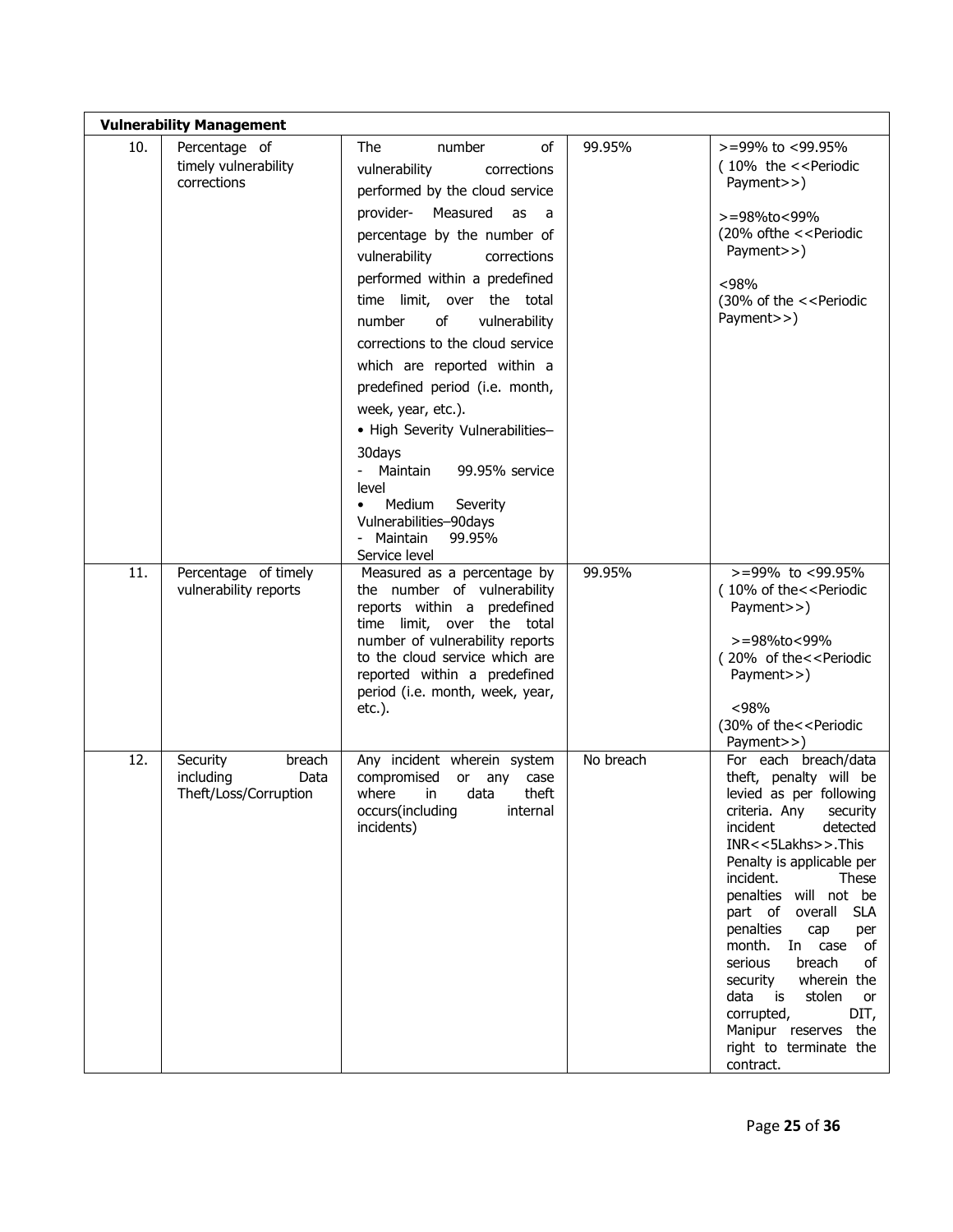| 13. | Availability<br>of<br><b>SLA</b><br>reports<br>covering<br>all<br>parameters required<br>for SLA monitoring | (e.g., 3 working)<br>days from the end<br>of the month) | 5% of < <periodic<br>Payment&gt;&gt;</periodic<br> |
|-----|-------------------------------------------------------------------------------------------------------------|---------------------------------------------------------|----------------------------------------------------|
|     | within<br>the<br>defined time                                                                               |                                                         |                                                    |

## **5.13. Severity Levels:**

Below severity definition provide indicative scenarios for defining incidents severity. However DIT, Manipur will define / change severity at the time of the incident or any time before the closure of the ticket based on the business and compliance impacts.

| <b>Severity Level</b> | <b>Description</b>                                                                                                                                                                                                                                                                                                                                                                   | <b>Examples</b>                                                                           |
|-----------------------|--------------------------------------------------------------------------------------------------------------------------------------------------------------------------------------------------------------------------------------------------------------------------------------------------------------------------------------------------------------------------------------|-------------------------------------------------------------------------------------------|
| Severity 1            | Environment is down or major malfunction resulting in an in<br>operative condition or disrupts critical business functions and<br>requires immediate attention. A significant number of end<br>users(includes public users) are unable to reasonably perform<br>their normal activities as essential functions and critical<br>programs are either not working or are not available. | . Non-availability of<br>VM.<br>No access<br>to<br>Storage,<br>software or<br>application |
| Severity 2            | Loss of performance resulting in users (includes public users)<br>being unable to perform their normal activities as essential<br>functions and critical programs are partially available or<br>severely restricted. Inconvenient work around or<br><sub>no</sub><br>workaround exists. The environment is usable but severely<br>limited.                                           | · Intermittent<br>network<br>connectivity                                                 |
| Severity 3            | Moderate loss of performance resulting in multiple users                                                                                                                                                                                                                                                                                                                             |                                                                                           |
|                       | (includes public users) impacted in their normal functions.                                                                                                                                                                                                                                                                                                                          |                                                                                           |

## **5.14. Definitions**

- i. **Cloud"ServiceLevelObjective"(SLO)**meansthetargetforagivenattributeofa cloud service that can be expressed quantitatively or qualitatively.
- ii. **Cloud SLAs** means documented agreement between the cloud service provider and the Department that identifies services and cloud service level objectives (SLOs).
	- **3. Response time** is the time interval between a cloud service customer initiated event (e.g., logging of the request) and a cloud service provider initiated event in response to that stimulus.
- iv. "**Scheduled Maintenance Time"** shall mean the time that the System is not in service due to a scheduled activity. Scheduled maintenance time is planned down time with the prior permission of the Department, during non-business hours. The Scheduled Maintenance time<<within10hoursamonth>>as agreed shall not be considered for SLA Calculation.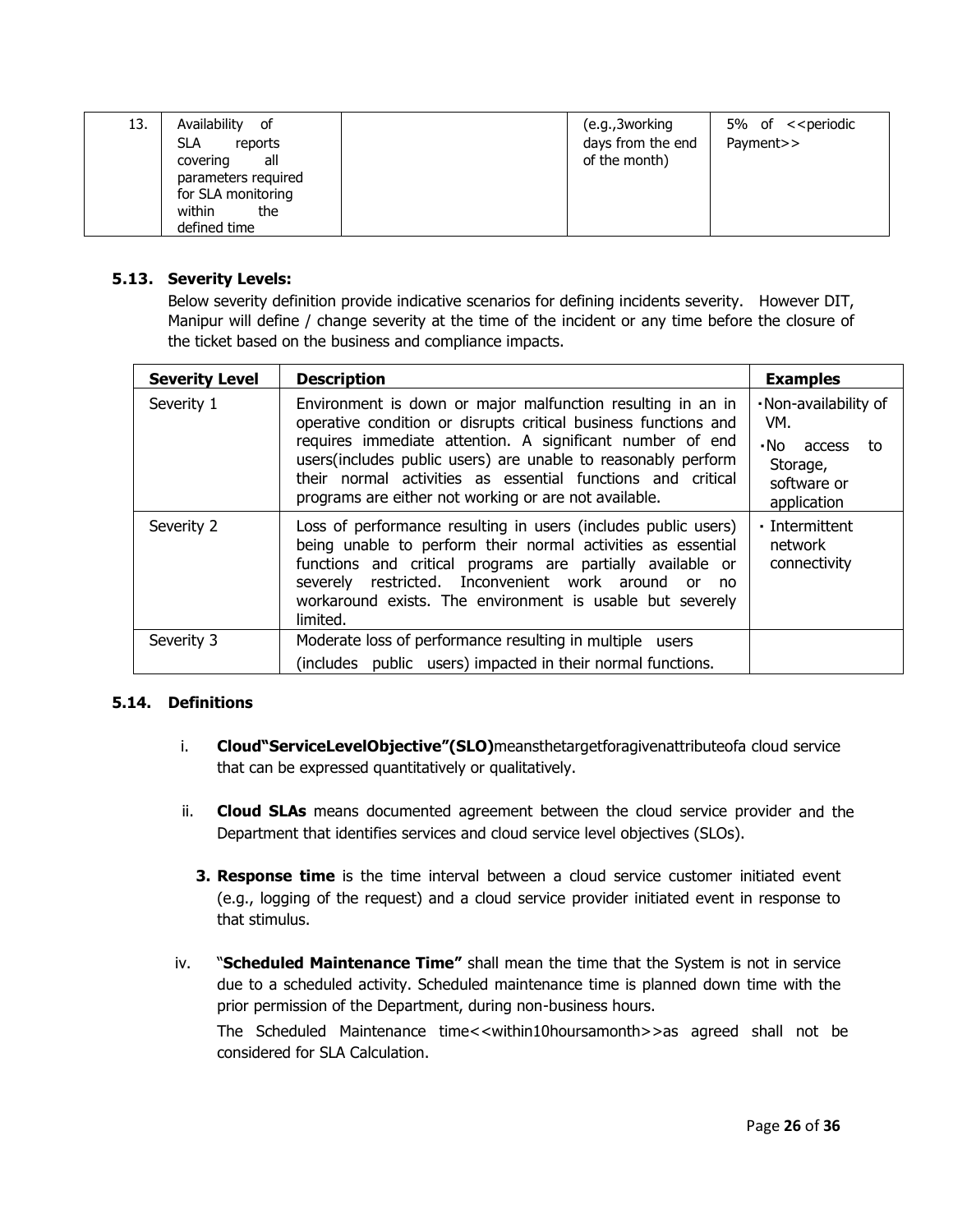- v. "**Scheduled operation time**" means the scheduled operating hours of the System for the month. All scheduled maintenance time on the system would be deducted from the total operation time for the month to give the scheduled operation time.
- i. **Availability" means** the time for which the cloud services and facilities are available for conducting operations on the Department system. Availability is defined as:

{(Scheduled Operation Time–System Downtime)/(Scheduled Operation Time)} \*100%

vii. "**Incident**" refers to any event/issue that affects the normal functioning of the services/infrastructure, reported by the cloud consumer to the Cloud Service provider (CSP) can be termed as an Incident.

#### **6. Bidding Terms and Conditions:**

#### **6.1. Evaluation of Bids:**

- **a.** Bids will be evaluated on the Basis of **Quality and Cost Based Selection (QCBS)** in the ratio of **70:30** for Technical and Financial Bids respectively.
- **b.** The Bidding process shall be a two-stage process. Prior to the detailed evaluation of the Technical Bids, DIT shall determine whether each bid is (a) complete (b) is accompanied by the required information and documents and (c) is substantially responsive to the requirements set forth in the tender document. A substantially responsive Bid is one, which conforms to the requirements, terms, conditions and specifications of the Tender without any deviation .DIT's evaluation in this regard shall be final and binding on all Bidders.
- **c.** Based on the results of the Technical evaluation and Technical presentation, DIT shall then proceed to open and evaluate the Commercial Bid of those Bidders who qualify in the Technical evaluation. The Commercial evaluation will take into account the information supplied by the Bidders in the Commercial Bid, and the same shall be evaluated in accordance with the evaluation criteria specified in the tender document.
- **d.** DIT may at its sole discretion, waive any minor informality or non-conformity or irregularity in a Bid Document, which does not constitute a material deviation, provided such a waiver does not prejudice or affect the relative ranking of any Bidder
- **e.** Secretary (IT), Government of Manipur will constitute the Tender Evaluation Committee. This committee will evaluate the Bid Documents submitted by the Bidders.
- **f.** The Tender Evaluation Committee may choose to conduct technical negotiation or discussion with any or all the Bidders. The decision of the Evaluation Committee in the evaluation of the Technical and Commercial bids shall be final and binding on all the parties.
- **g.** Any effort by a Bidder to influence the Tender Evaluation Committee's processing of Bids or award decisions may result in the rejection of the Bid.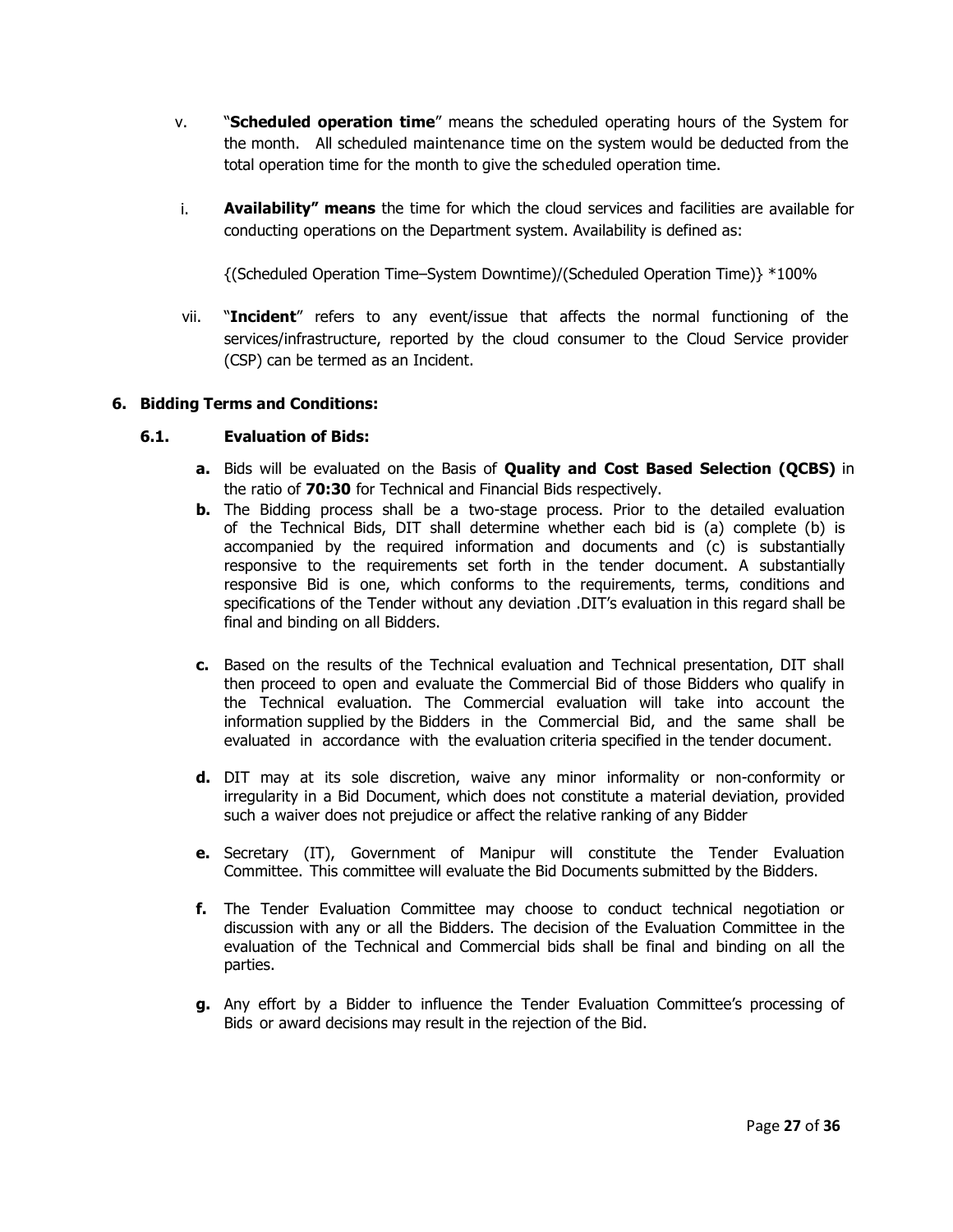## **6.2. Calculation of Bid**:

**a.** The bidder with highest technical evaluation marks will be awarded 100% score. Technical score for other bidders will be evaluated using the following formula:

# **Tn= {(Technical Evaluation Marks of Bidder/Highest Technical Evaluation Marks) X 100} of 70%**.

If three bidders A, B and C have Scored the following marks in the Technical bid:

- a) A has scored of 40 marks.
- b) B has scored of 50 marks.
- c) C has scored of 60 marks.
- Highest Technical Evaluation Marks is 60 marks and calculation for Technical Bid will be

For Bidder A TnA=  $(40/60 *100)$  of 70%  $= 66.7$  of 70/100  $= 46.69$ For Bidder B TnB= (50/60 \*100) of 70%  $= 83.3$  of 70/100  $= 58.31$ For Bidder C TnC= (60/60 \*100) of 30%  $= 100$  of 70/100  $= 70$ 

**b.** The bidder with lowest qualifying financial bid (L1) will be awarded 100% score. Financial score for other bidders will be evaluated using the following formula:

## **Fn= {(Financial Bid of L1/Financial Bid of Bidder)X 100} of 30%.**

If three bidders A, B and C have submitted for financial bids in the following bid values:

- a) A has submitted with bid value of Rs. 40.
- b) B has submitted with bid value of Rs. 50.
- c) C has submitted with bid value of Rs. 60.
- Lowest qualifying financial bid (L1) will be Rs. 40 and calculation for Financial Bid will be

For Bidder A FnA=  $(40/40 * 100)$  of 30%  $= 100$  of 30/100  $= 30$ For Bidder B FnB= (40/50 \*100) of 30%  $= 80$  of 30/100  $= 24$ For Bidder C FnC= (40/60 \*100) of 30%  $= 66.7$  of 30/100  $= 20$ 

**c.** The technical and financial scores secured by each bidder will be added using weightages of 70% and 30% respectively to compute Composite Score. The composite score will be computed as under:

> BnA = (FnA+ TnA) =30+46.69=76 .69 marks.  $BnB = (FnB + ThB) = 24 + 58.31 = 82.31$  marks  $BnC = (FnC + TnC) = 20 + 70 = 90$  marks.

**d.** The bidder securing highest Composite Score will be adjudicated as most responsive bidder for award of works.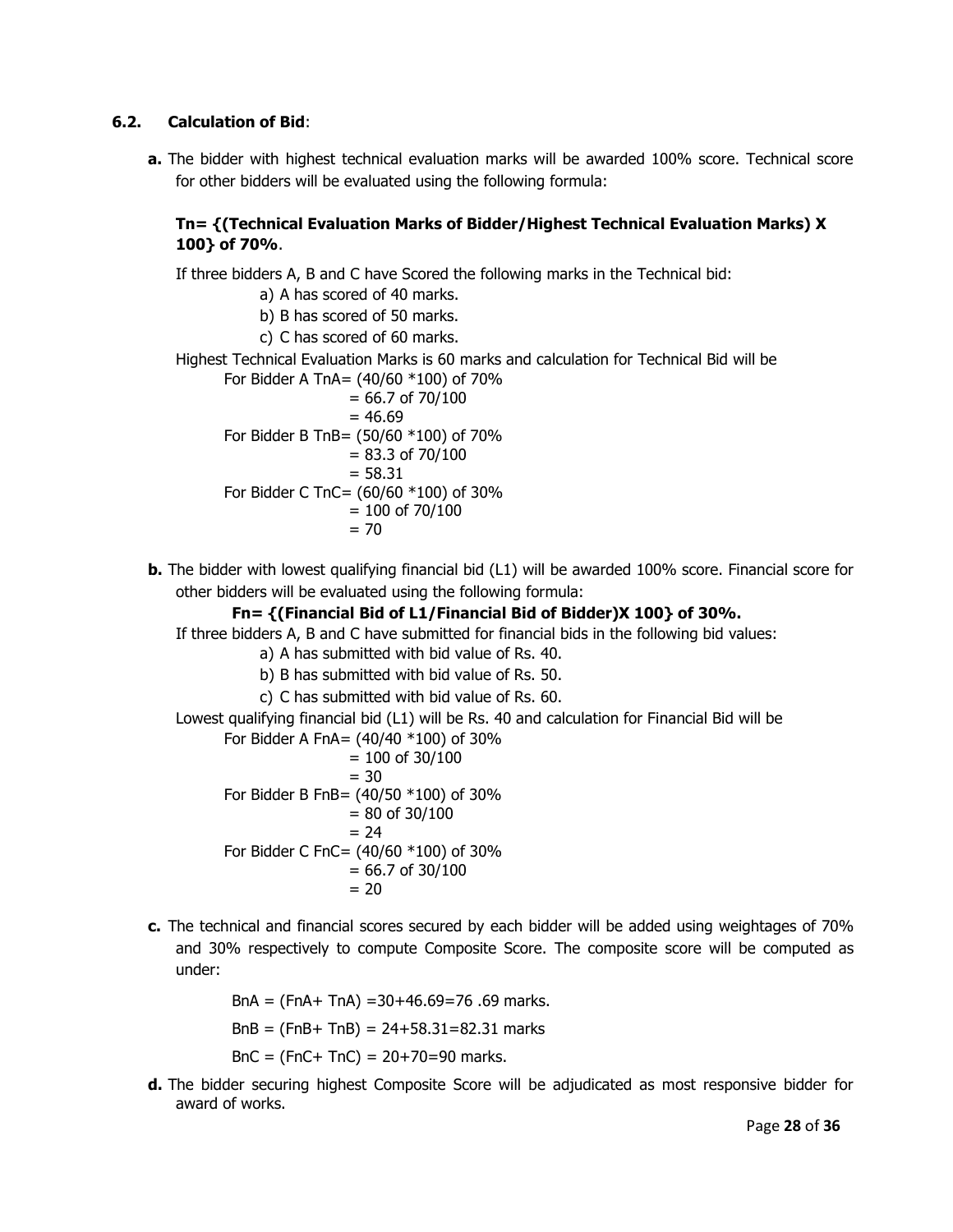## **6.3. Correction of Errors:**

Bidders are advised to exercise adequate care in quoting the prices. No excuse for corrections in the quoted price will be entertained after the proposals are opened. Corrections, if any, should be initiated by the person signing the proposal form before submission, failing which the figures for such items may not be considered.

Arithmetic errors in proposals will be corrected as follows:

- i. In case of discrepancy between the amounts mentioned in figures and in words, the amount in words shall prevail.
- ii. In case of discrepancy between the cost quoted in the pricing summary sheet for a component and the total cost provided for the component in the detailed cost breakup sheet, the cost quoted in the pricing summary sheet for the component will be considered.
- iii. In case of discrepancy between the total price given for a line item / component and the calculated total price (number of units multiplied by the cost per unit for that line item), the calculated total price will be considered.
- iv. The amount stated in the proposal form, adjusted in accordance with the above procedure, shall be considered as binding, unless it causes the overall proposal price to rise, in which case the proposal price shall prevail.
- v. If the bidder does not accept the correction of errors, its bid will be rejected and EMD shall be forfeited.

## **6.4. PERIOD OF VALIDITY OF BIDS**

## a. **Validity Period**

Bids shall remain valid for 60 days after the date of bid opening prescribed by DIT, Manipur holds the right to reject a bid valid for a period shorter than 60 days as non-responsive, without any correspondence.

## b. **Extension of Period of Validity**

In exceptional circumstances, DIT may solicit the Bidder's consent to an extension of the period of validity. The request and the response thereto shall be made in writing. Extension of validity period by the Bidder shall be unconditional. A Bidder granted extension of validity will not be permitted to modify his technical or commercial bid.

## **6 . 5 . Earnest Money Deposit**:

- i. Each bid must be accompanied by Earnest Money Deposit (EMD) of Rs. 5,00,000/- (Rupees two lakhs only) in the form of Demand Draft/Bankers Cheque/Bank Guarantee of any Nationalized/Scheduled commercial Bank taken in the name of Director, Directorate of Information Technology & Communication payable at Imphal. Bids received without Earnest Money Deposit are liable to be rejected.
- ii. The original copy of EMD should reach to this office address as mentioned in the Notification on or before the time of opening of bid. The original should be hosted / couriered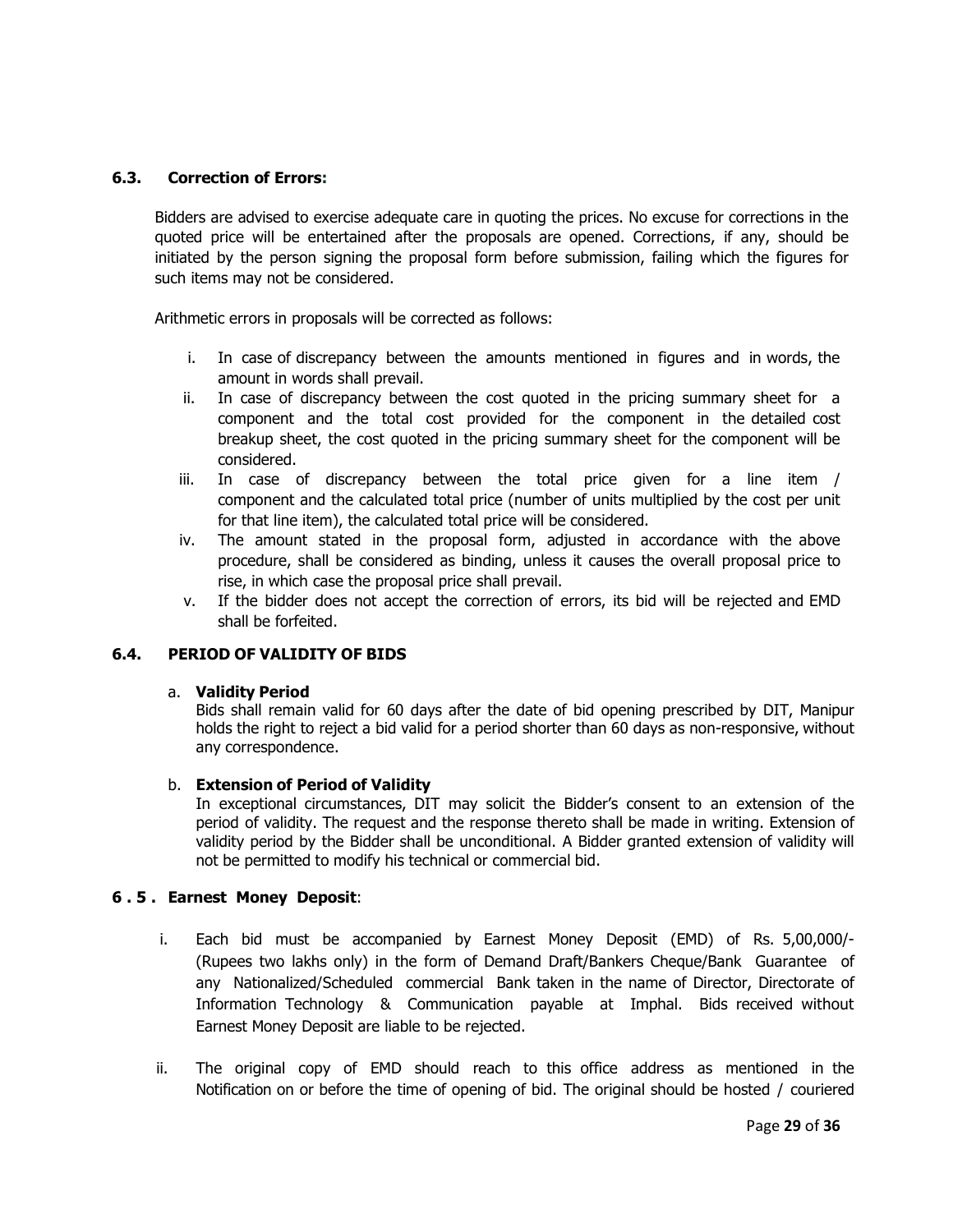/ given person to the concerned authority of DIT, Manipur latest by the last date and time of the bid submission otherwise uploaded bid will be rejected.

- iii. EMD in any other form will not be accepted.
- iv. EMD shall be valid for a period of Forty-five (45) days beyond the final bid validity period.
- v. EMD of all unsuccessful bidders would be refunded by DIT, Manipur within 30 days of the bidder being notified by DIT, Manipur as being unsuccessful and after received a written request from the unsuccessful bidder for refund of the same. EMD of the successful bidder would be returned upon submission of Security Deposit.
- vi. No interest shall be payable by DIT, Manipur to the Bidder(s) on the EMD amount for the period of its currency.
- vii. The bid without adequate EMD, as mentioned above, will be liable for rejection without providing any further opportunity to the bidder concerned.
- viii. The bidder shall extend the validity of the EMD on request by DIT, Manipur.
- ix. EMD may be forfeited:
	- a. If a bidder withdraws its bid during the period of bid validity or any extension thereof agreed to by the bidder
	- b. In case of a successful bidder, if the bidder fails to submit the PBG in accordance with terms and conditions
	- c. If any of the bidders modify their bid during the validity period
	- d. If the Proposal is varied or modified in a manner not acceptable to IBM after opening of Proposal during the validity period or any extension thereof
	- e. If the Bidder tries to influence/jeopardize the bidding/evaluation process or submits any forged documents.

## **6.6. Security Deposit**

The Bidder shall at its own expense, deposit with department, within 30 days of the notification of award (done through issuance of the Work Order/Letter of Acceptance), an unconditional and irrevocable Performance Bank Guarantee (PBG) from Nationalized/Scheduled Bank as per the format placed at Section 6.7. of this Bid Document, payable on demand, for the due performance and fulfilment of the contract by the Bidder as **Security Deposit**. This Performance Bank Guarantee will be for an amount equivalent to 10% of Annual Bid Value. All charges whatsoever such as premium, commission, etc. with respect to the PBG shall be borne by the Bidder.

The PBG would be valid for a period of 3 more months from the date of validity of the Contract. The PBG may be discharged/ returned by department upon being satisfied that there has been due performance of the obligations of the Bidder under the contract. However, no interest shall be payable on the PBG. In the event, Bidder being unable to service the contract for whatever reason, department would evoke the PBG. Notwithstanding and without prejudice to any rights whatsoever of department under the Contract in the matter, the proceeds of the PBG shall be payable to department as compensation for any loss resulting from the Bidder's failure to complete its obligations under the Contract. Department shall notify the Bidder in writing of the exercise of its right to receive such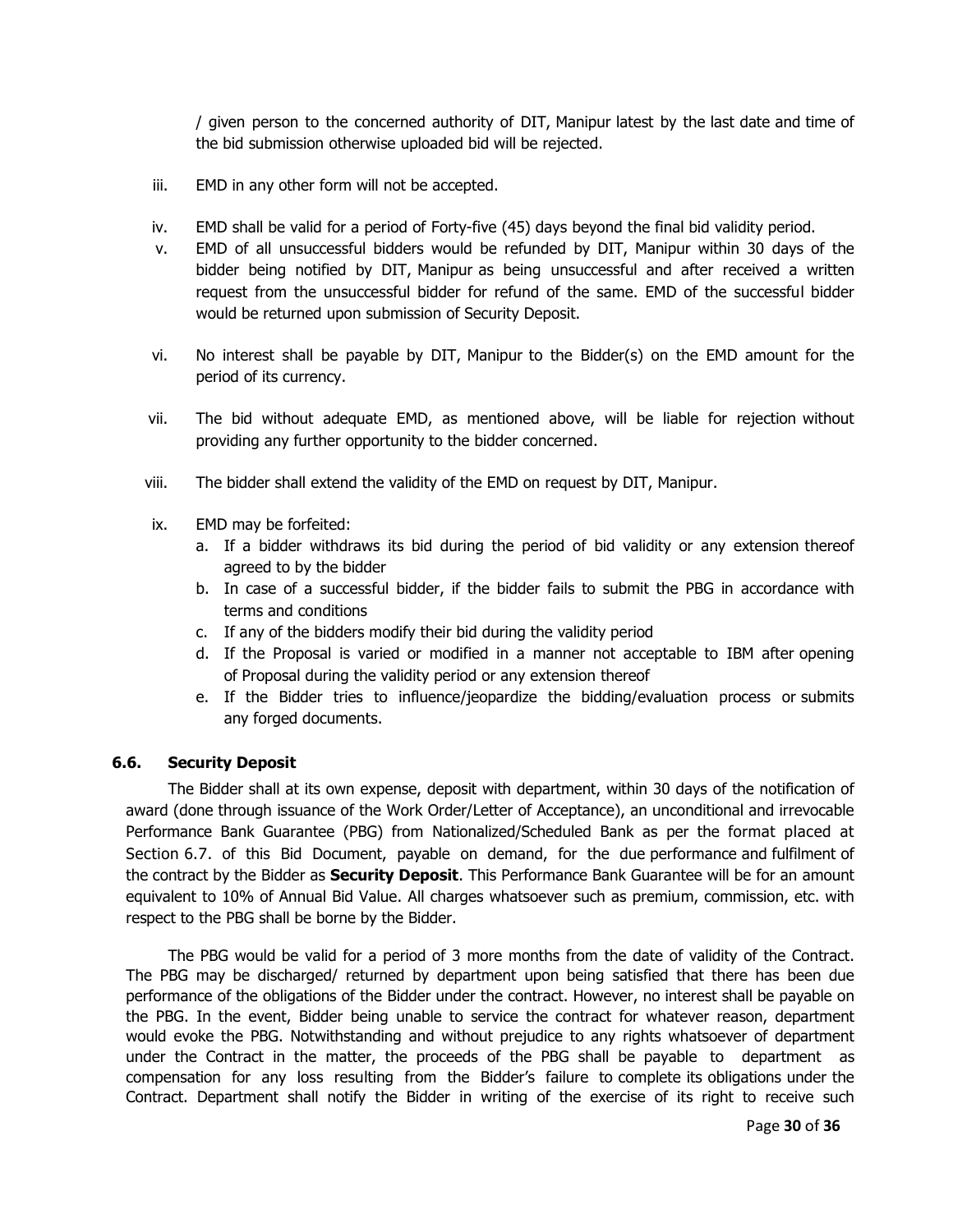compensation within 14 days, indicating the contractual obligation(s) for which the Bidder is in default.

Department shall also be entitled to make recoveries from the Bidder's bills, PBG, or from any other amount due to him, the equivalent value of any payment made to him due to inadvertence, error, collusion, misconstruction or misstatement.

#### **6.7. Performance Bank Guarantee Format**

(For a sum of 10% of the value of the contract)

Ref.No.:

Date:

Bank Guarantee No.:

To

The Director (IT), Government of Manipur

THIS INDENTURE made this --------------- day of ---------20---- BETWEEN THE -------------------------------- ---BANK incorporated under the English / Indian Companies Acts and carrying on business in <Address> (hereinafter referred to as 'the bank' which expression shall be deemed to include its successors and assigns) of the first part -------------------------------------------------------------------------------------------------- ---------------------------------------------------------------------------------------------------------------------------- inhabitants carrying on business at ------------------------------------------------------------------------------------ ----------------------------------------------------------------------------------------------------------------------------- in <Address> under the style and name of Messers ------------------------------------------------------------------- ----------------------------------------------------------------------------------------- (hereinafter referred to as 'the contractors') of the second part Shri------------------------------------------------------------------------------------ -----------------------------------------------------------------------

The Department of Information Technology, Government of Manipur,  $4<sup>th</sup>$  Floor, West Block, New Secretariat Imphal -795001 (hereinafter referred to as DIT, Manipur which expression shall be deemed, also to include his successor or successors for the time being in the said office of DIT, Manipur) of the third part and THE <ADDRESS><ADDRESS> (hereinafter referred to as '<<>>') of the fourth part WHEREAS the contractors indemnify and keep indemnified the Corporation against any loss or damage that may be caused to or suffered by the Corporation by reason of any breach by the contractors of any of the terms and conditions of the contract that will be entered subsequently (within 15 days) and/or in the performance thereof against Letter of Intent number -------------------------- dated ------------------------ for the project **"Selection of Managed Service Provider/Cloud Service Provider for providing Cloud services for hosting all the applications/websites presently hosted in the** 

**Manipur SDC**" of ----------------------------------- department having tender No. No. 15/29/2017-DIT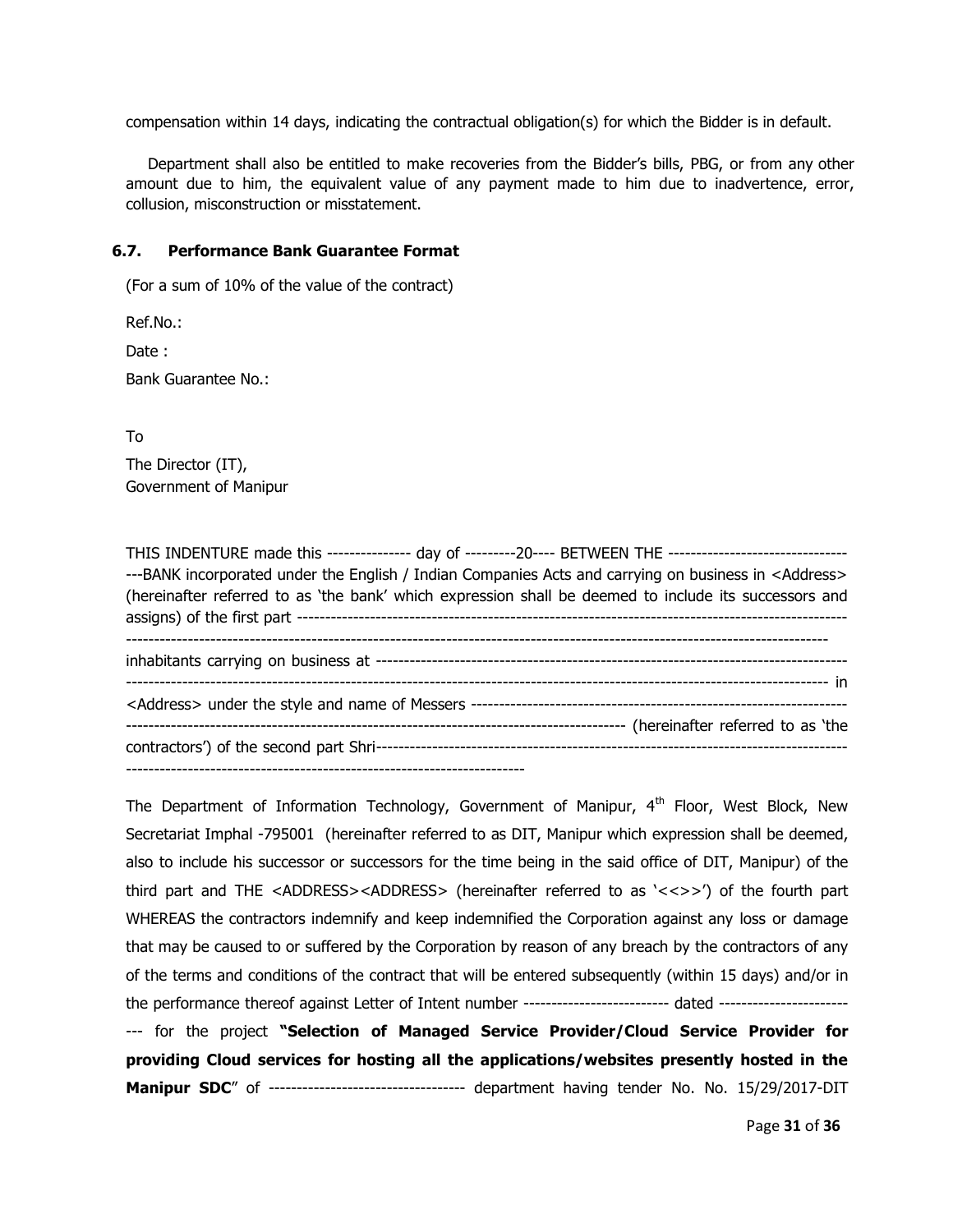amount Rs.---------------------------- and the terms of such tender / contract require that the contractors shall deposit with the Commissioner as earnest money and/ or the security a sum of Rs.--------------------- ----- (Rupees--------------------------------------------------------------------------) AND WHEREAS if and when any such tender is accepted by the Commissioner, the contract to be entered into in furtherance thereof by the contractors will provide that such deposit shall remain with and will be appropriated by the Commissioner towards the Security Deposit to be taken under the contract and be redeemable by the contractors, if they shall duly and faithfully carry out the terms and provisions of such contract and shall duly satisfy all claims properly chargeable against them thereunder AND WHEREAS the contractors are constituents of the Bank and in order to facilitate the keeping of the accounts of the contractors, the Bank with the consent and concurrence of the contractors has requested the Commissioner to accept the undertaking of the Bank hereinafter contained, in place of the contractors depositing with the Commissioner the said sum as earnest money and/or the security as aforesaid AND WHEREAS accordingly the Commissioner has agreed to accept such undertaking. NOW THIS AGREEMENT WITNESSES that in consideration of the premises, the Bank at the request of the contractors (hereby testified) UNDERTAKES WITH the Commissioner to pay to the Commissioner upon demand in writing, whenever required by him, from time to time, so to do, a sum not exceeding in the whole Rs.---------------------- (Rupees------------------------------------------------------------------------------------------------------------ --------) under the terms of the said tender and/or the contract. The B.G. is valid upto -----------------------------------------------------------------------------------------------------------------------------------------------------

-------------------------------------------

We agree that the decision of the Corporation, whether any breach of any of the terms and conditions of the contract and/or in the performance thereof has been committed by the Bidder and the amount of loss or damage that has been caused or suffered by the Corporation shall be final and binding on us and the amount of the said loss or damage shall be paid by us forthwith on demand and without demur to the Corporation.

"Notwithstanding anything what has been state above, our liability under the above guarantee is restricted to Rs. ---------------------------------------- only and guarantee shall remain in force upto--------- --------------------unless the demand or claim under this guarantee is made on us in writing on or before--------------------------------------------------------------------all your right under the above guarantee shall be forfeited and we shall be released from all liabilities under the guarantee thereafter".

IN WITNESS WHEREOF

| WITNESS (1) |  |
|-------------|--|
| Name and    |  |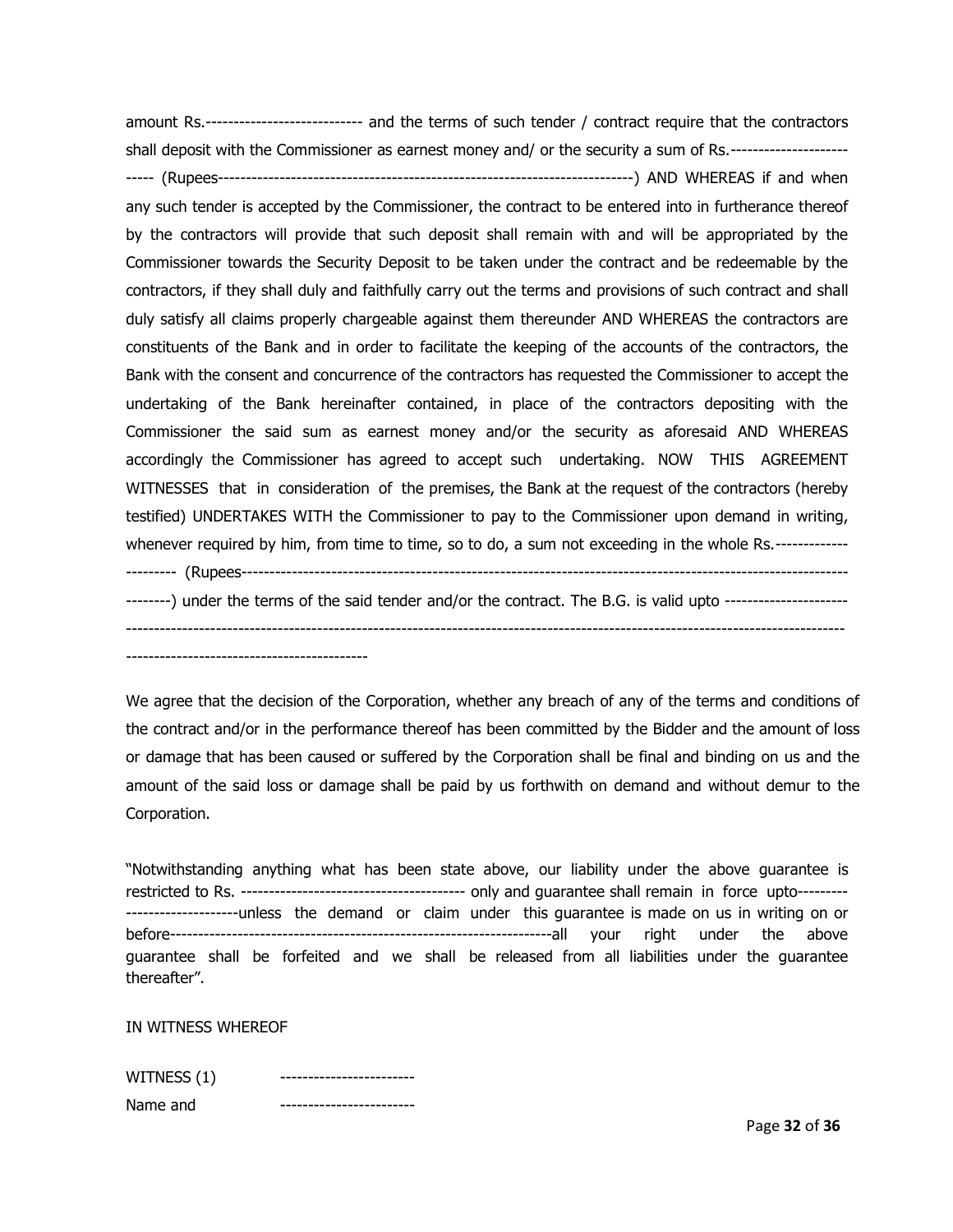| Address     | ------------------------ |                                       |
|-------------|--------------------------|---------------------------------------|
|             | ---------------------    |                                       |
| WITNESS (2) | ------------------------ |                                       |
| Name and    | ------------------------ | the duly constituted Attorney Manager |
| Address     | ------------------------ |                                       |
|             |                          |                                       |
|             |                          |                                       |
|             |                          |                                       |
|             |                          |                                       |
| WITNESS (1) | ------------------------ |                                       |
| Name and    | ------------------------ |                                       |
| Address     | ------------------------ |                                       |
|             | ----------------------   |                                       |
|             |                          |                                       |
| WITNESS (2) | ------------------------ | for Messrs -----------------------    |
| Name and    | ------------------------ | (Name of the contractor)              |
| Address     |                          |                                       |
|             | ------------------------ |                                       |

Have hereinto set their respective hands the day and year first above written.

The undertaking-cum-indemnity bond is binding upon us/our heirs, executers, administrators, and assigns and/or successors and assigns.

| Signature of Authorized Signatory: Proprietor/Partners/Directors/POA holder (with official seal) |   |  |  |
|--------------------------------------------------------------------------------------------------|---|--|--|
| Place                                                                                            |   |  |  |
| Date                                                                                             | ٠ |  |  |
| Name                                                                                             |   |  |  |
| Designation                                                                                      | ٠ |  |  |
| Address                                                                                          |   |  |  |
| Telephone & Fax                                                                                  |   |  |  |
| E-mail address                                                                                   |   |  |  |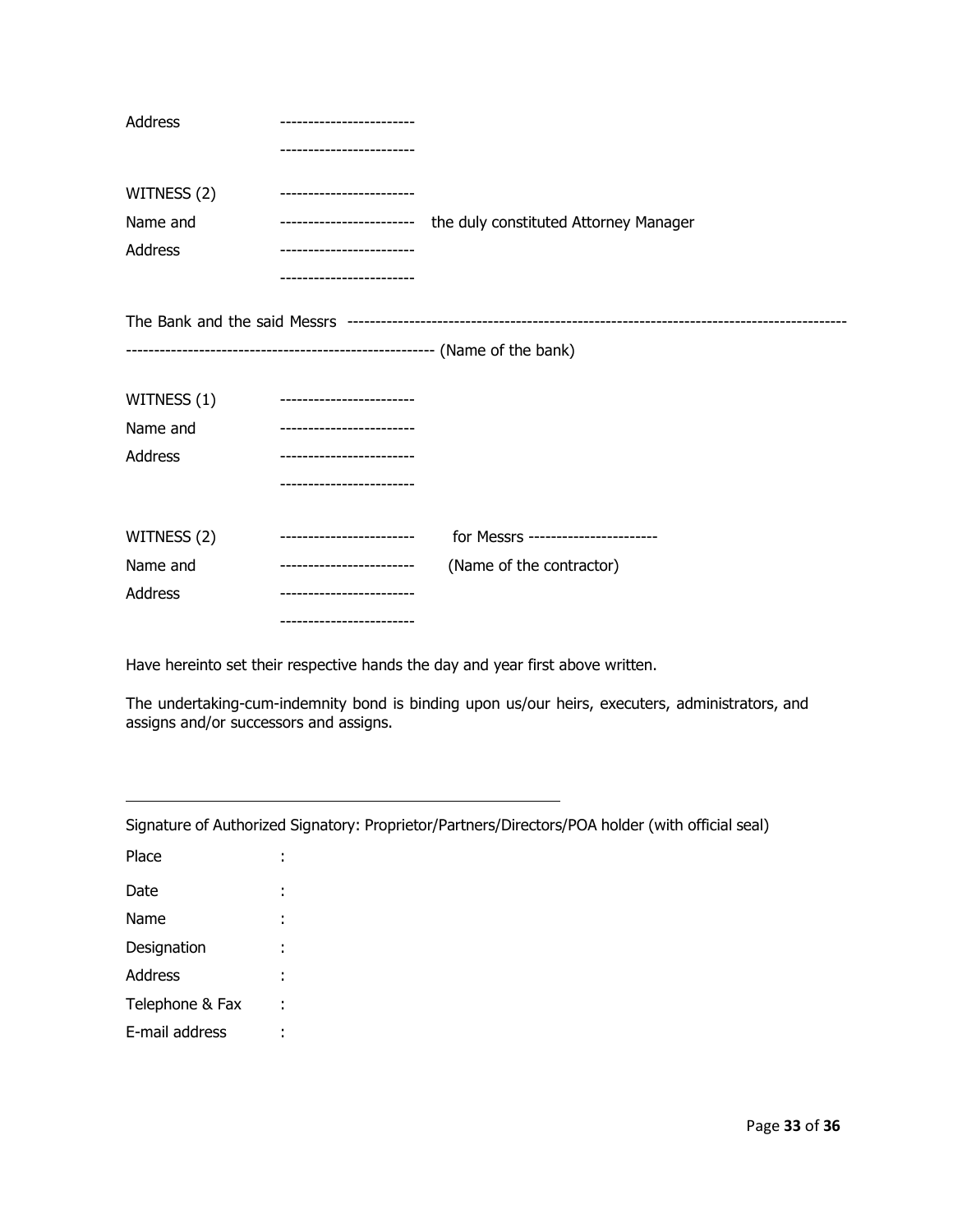| <b>SL</b>        | <b>Parameter</b>                                                                                                                                   | <b>Timelines</b>                                                                     | <b>Payment</b>                                              |
|------------------|----------------------------------------------------------------------------------------------------------------------------------------------------|--------------------------------------------------------------------------------------|-------------------------------------------------------------|
| $\overline{2}$ . | Setup of Cloud Environment and Handover the Cloud<br>Environment to DIT, Manipur from the date of Issue and<br>Acceptance of Work Order.           | 2 weeks                                                                              | <b>NIL</b>                                                  |
| 3.               | Migration of the application on the new Cloud environment<br>from the date of Issue and Acceptance of Work Order.                                  | 6 weeks                                                                              | NIL                                                         |
| 4.               | and<br>Operational Acceptance from the date of<br><b>Issue</b><br>Acceptance of Work Order from the date of Issue and<br>Acceptance of Work Order. | 10 weeks                                                                             | <b>NIL</b>                                                  |
| 5.               | Operation and Maintenance phase                                                                                                                    | Will start from the<br>date of operational<br>acceptance provided<br>by DIT, Manipur | Quarterly<br>Payment<br>(QP) for a<br>period of 3<br>years. |

## **6.8. Work Completion Timelines & Payment Terms :**

Disbursement of payment to the Bidder is based on completion of tasks indicated in the implementation plan; Operations and Maintenance support plan and final handing over of O&M to the third party on completion at the end of three years of the contractual period.

## Notes:

- i. **Payment shall be made in Quarterly Basis**.
- ii. Payment shall be made in INR.
- iii. Adherence to timelines is critical for the success of the project.
- iv. No advance payment shall be made for any activity.
- v. If the Bidder is liable for any penalty as per the SLA (refer to the related clause of this agreement), the same shall be adjusted from payments due to the Bidder.
- vi. DIT, Manipur will release the payment within 30 days of submission of valid invoice subject to the condition that invoice and all supporting documents produced are in order and work is performed as per the scope of the project and meeting the SLA Criteria. DIT, Manipur shall be entitled to delay or withhold the payment of a disputed invoice or part of it delivered by Bidder, when DIT, Manipur disputes such invoice or part of it, provided that such dispute is bonafide.
- vii. No payment made by DIT, Manipur herein shall be deemed to constitute acceptance by DIT, Manipur of the system or any service
- viii. In case Go-Live is delayed, the corresponding operations and maintenance phase will start after the Go-Live has been completed.
- ix. A Project Implementation Committee (PIC) will be constituted which will be responsible for monitor the performance of the Bidder and recommend for the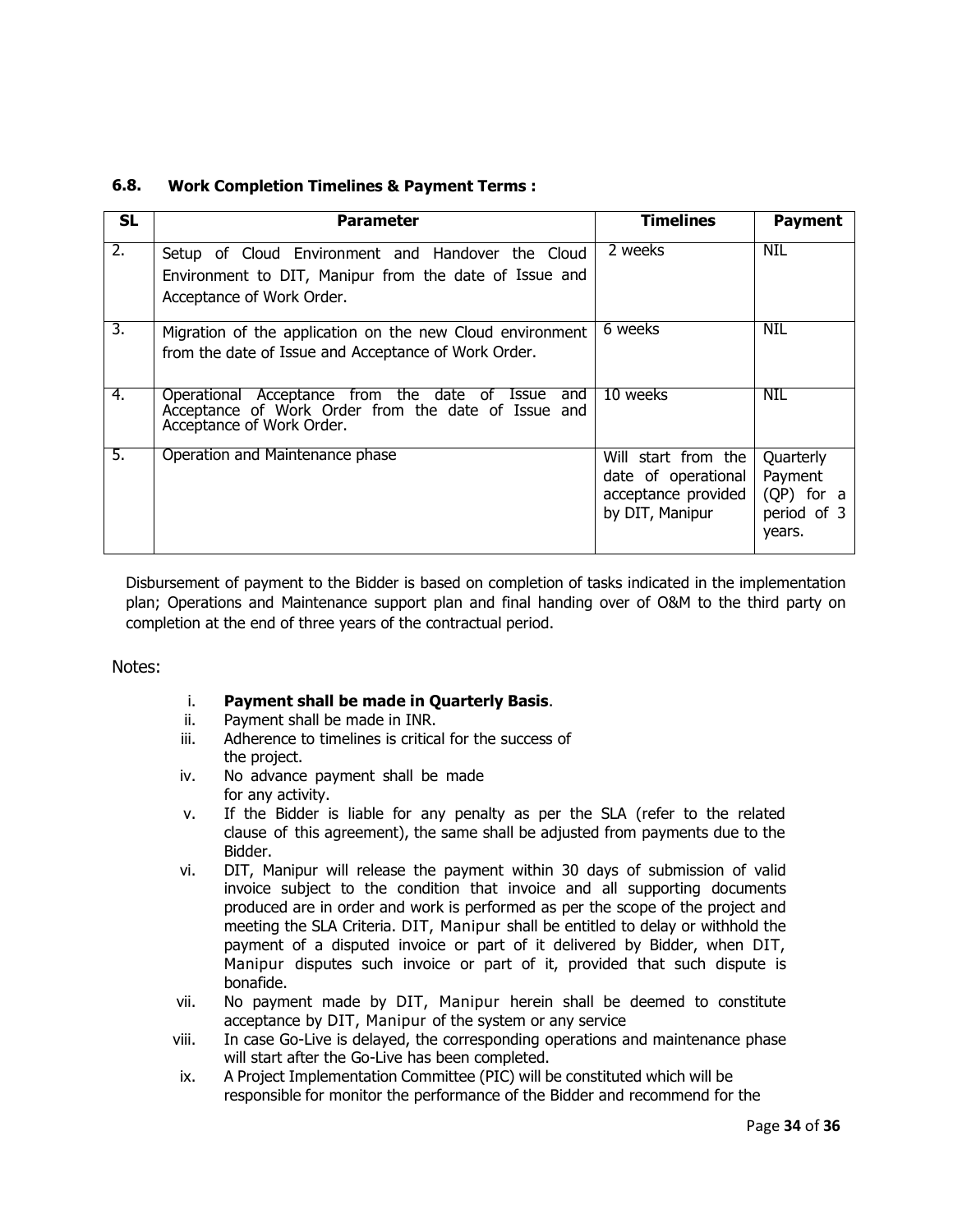payment.

- x. If the Bidder is liable for any penalty/liquidated damages as per the SLA, the same shall be adjusted from monthly payments due to the service provider.
- xi. All payments shall be made for the corresponding to the goods or services actually delivered, installed, or operationally accepted, per the Contract Implementation Schedule, at unit prices and in the currencies specified in the Commercial Bids.

## **6.9. Implementation related timelines and penalties**

| SL.            | <b>Parameter</b>                        | <b>Target</b>                              | <b>Basis</b>                      | <b>Penalty</b>                         |
|----------------|-----------------------------------------|--------------------------------------------|-----------------------------------|----------------------------------------|
| $\mathbf{1}$   | of<br>Setup<br>Cloud                    | Within 2 weeks                             | This will be                      | a) Within two weeks - Nil              |
|                | Environment<br>Handover<br>Cloud<br>the | and from the issuance<br>and acceptance of | calculated on<br>basis of days of | b) For every 5 days of delay 5%        |
|                | DIT,<br>Environment<br>to               | work Order.                                | delay                             | of QP.                                 |
|                | Manipur.                                |                                            |                                   | c) Delay of 10 days - 10% of QP        |
|                |                                         |                                            |                                   | d) Beyond 15 days - 50% of QP.         |
|                |                                         |                                            |                                   | The Bidder would be required to        |
|                |                                         |                                            |                                   | provide proper justification for the   |
|                |                                         |                                            |                                   | delay. If DIT, Manipur feels that the  |
|                |                                         |                                            |                                   | justification provided by the Bidder   |
|                |                                         |                                            |                                   | is not credible, the contract may be   |
|                |                                         |                                            |                                   | terminated.                            |
| $\overline{2}$ | Migration of the                        | Within 4 weeks                             | This will be                      | a) Within 4 weeks - Nil                |
|                | application on the                      | after provisioning                         | calculated on                     | b) For every 7 days of delay 5%        |
|                | new Cloud                               | the services as                            | basis of days of                  | of QP.                                 |
|                | environment                             | mentioned in                               | delay                             | c) Delay of 30 days - $10\%$ of QP d)  |
|                |                                         | SL.No.1                                    |                                   | Beyond 45 days - 50% of QP. The        |
|                |                                         |                                            |                                   | Bidder would be required to provide    |
|                |                                         |                                            |                                   | proper justification for the delay. If |
|                |                                         |                                            |                                   | DIT, Manipur feels that the            |
|                |                                         |                                            |                                   | justification provided by the Bidder   |
|                |                                         |                                            |                                   | is not credible, the contract may be   |
|                |                                         |                                            |                                   | terminated.                            |

## **6.10. General Terms and Conditions**:

a. All costs and expenses incurred by bidder in any way associated with the development, preparation and submission of responses, including but not limited to attendance at meetings, discussions,